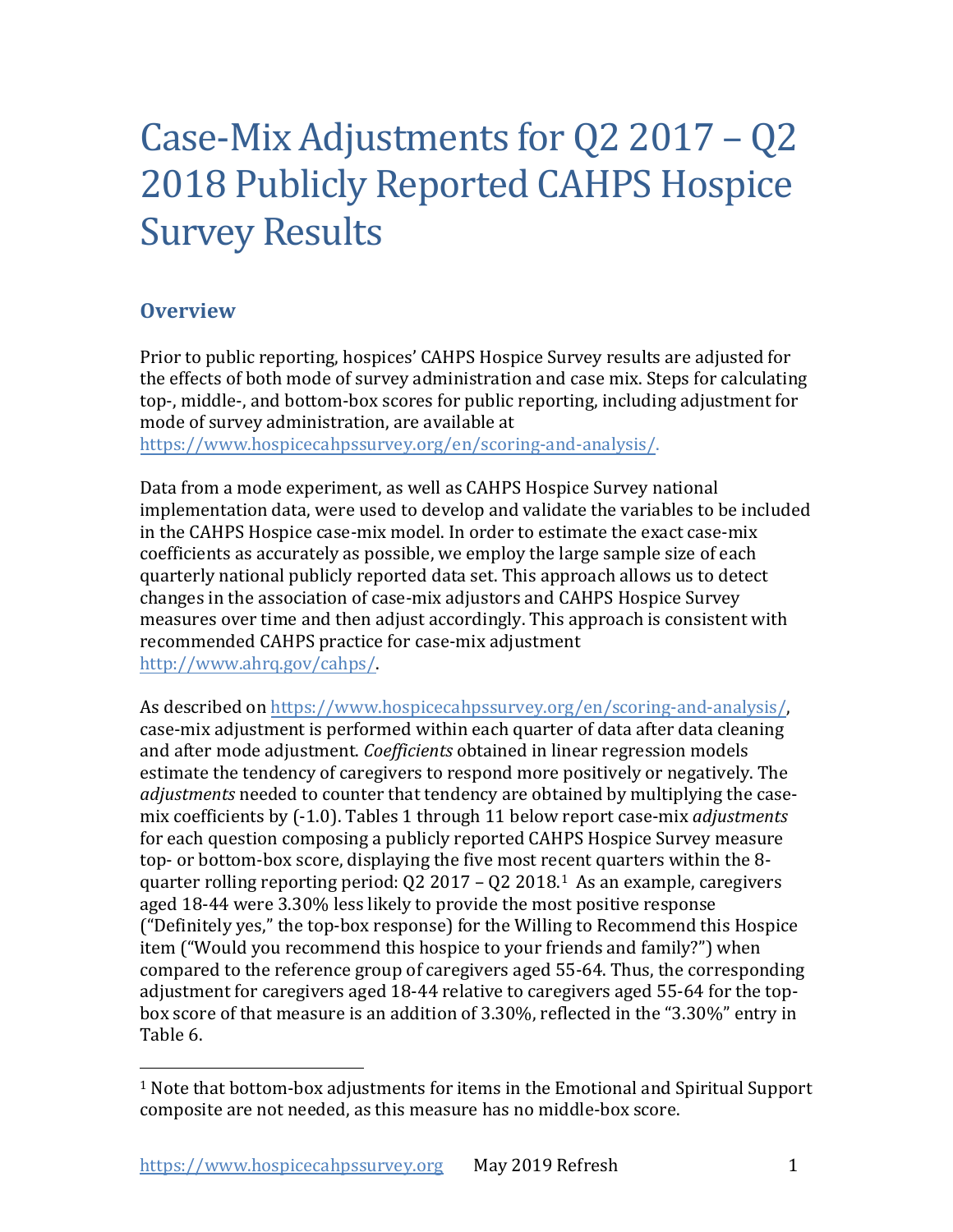Publicly reported CAHPS Hospice Survey measure scores are adjusted to the overall national mean of case-mix variables across all reporting hospices (as reported in Table 12). Thus, whether the scores of a given hospice are adjusted upward or downward for a given measure depends not only on these case-mix adjustments, but also on the case mix of that hospice relative to the national average of these case-mix characteristics. Specifically, the total case mix-adjustment for a given hospice is the sum of a series of products, where each product multiplies the adjustments in Tables 1-11 by the difference between the hospice's mean on the corresponding case-mix variable and the national mean on that case-mix variable (from Table 12).

Four sets of numbers are needed to calculate final case-mix adjusted top- or bottombox scores for a given hospice for a given quarter: (1) Mean top- or bottom-box scores of the items that compose each CAHPS Hospice Survey measure for the hospice in question that have been adjusted for survey mode; (2) item-level casemix adjustments from Tables 1-11 of this document; (3) that hospice's means on case-mix variables; and (4) national means on case-mix variables from Table 12 of this document.

## **Variable Definitions**

In this section, we provide additional detail regarding the calculation of the response percentile variable and the definition of the primary diagnosis categories.

A hospice's case-mix adjustment variable response percentile is calculated as follows: for a given hospice and a given quarter, all completed surveys are ranked based on their respective "lag times." Lag time is the number of days between a decedent's death and the return of the mail survey, or the final disposition of the telephone survey. Ranks are averaged in the case of ties. Response percentile is calculated by dividing lag time rank by quarterly sample size.<sup>[2](#page-1-0)</sup>

ICD-9 (prior to October 2016) and ICD-10 codes are used to categorize primary diagnosis. The 20 most common terminal diagnoses categories among hospice patients in 2004-2009[3](#page-1-1) were used to define diagnosis categories with an 'Other' category including all other diagnoses. Two of the 20 categories, 'Debility NOS' and 'Failure to Thrive' were rare in these data, and thus were collapsed into the 'Other' category. Further collapsing was attempted but analyses examining the predictive ability of these diagnosis categories to predict measure scores indicated that the only appropriate collapsing was of "Alzheimer's Disease" and "non-Alzheimer's Dementias" into a single category; no other categories were combined.

<span id="page-1-0"></span><sup>2</sup> Prior to Q3 2017, response percentile was calculated within month.

<span id="page-1-1"></span><sup>&</sup>lt;sup>3</sup> https://www.cms.gov/Medicare Hospice Data 1998 2009.zip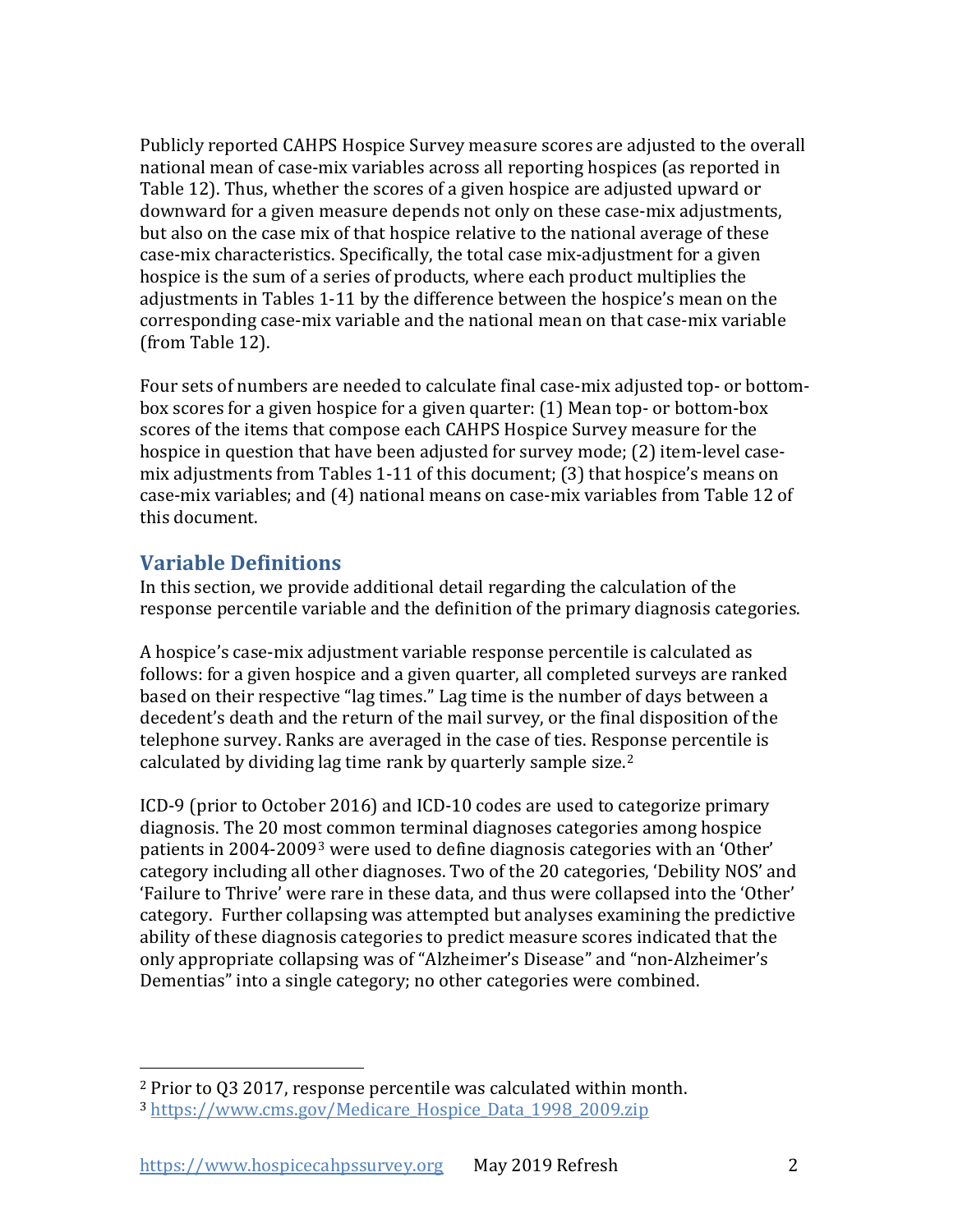NOTE: Beginning in Q2 2017, CMS updated the CAHPS Hospice Survey case-mix adjustment model, simplifying categories and improving the precision of coefficients. The updates are as follows:

- Payer for Hospice Care: categories 'Uninsured or no payer' and 'Other' were combined
- Primary Diagnosis:
	- o Category 'Other' was split into 'Other, Cancer' and 'Other, Non-cancer'
	- o Categories 'Ovarian cancer' and 'Stomach cancer' were combined with 'Other, Cancer'
- Caregiver Age: Three youngest age groups (18-24, 25-34, 35-44) were combined
- Caregiver Relationship: Category 'Grandparent' was combined with 'Other'
- Survey Language/Respondent's home language:
	- o Chinese language (home and survey) was removed
	- o Categories Spanish at home and Spanish survey language were combined

CMS' analyses show that once the streamlined adjustments are implemented, hospices with a high proportion of caregivers who respond to the survey in Spanish may experience decreases in their Emotional and Spiritual Support and Getting Timely Help scores; changes to other measure scores will be smaller. However, by employing the updated adjustments, scores will be more accurate than before.

# **Score Calculation**

The formula for applying case-mix adjustment is as follows:

- Let y be the mode-adjusted hospice mean of an item that composes a CAHPS Hospice Survey measure
- Let a1-a54 be the corresponding individual-level adjustments from Tables 1- 11 for all rows other than reference categories
- Let m1-m54 be the national means for the CMA variables in the same rows in Table 12
- Let h1-h54 be the CMA means for the hospice in question in the same form as in Table 12
- Then y'=y+a1(h1-m1)+a2(h2-m2)+...+a54(h54-m54) is the case-mix and mode-adjusted hospice score for that item

CAHPS Hospice Survey publicly reported multi-quarter hospice averages are weighted proportionately to the number of respondent decedents/caregivers in the hospice for a given measure in each of the quarters. Specifically, each quarter's score has a weight equal to the quarter's number of decedent/caregiver respondents. Weights are applied after case-mix adjustment and survey mode adjustment.

Adjusted scores within each quarter that are below 0 are truncated at 0; adjusted scores within each quarter that are above 100 are truncated at 100. Rounding occurs after case-mix and mode adjustments have been applied and after data have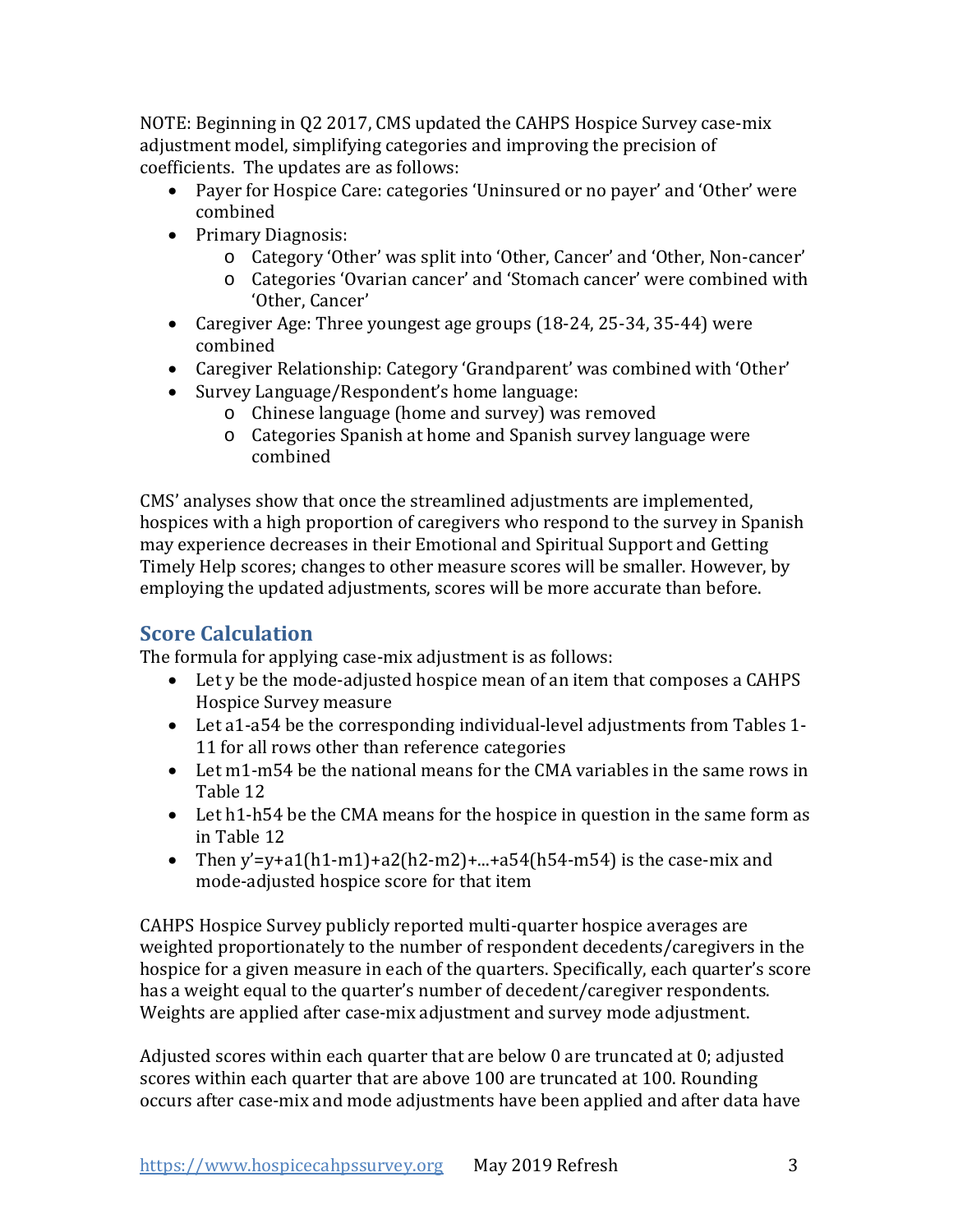been combined across quarters. For public reporting purposes, CAHPS Hospice Survey measure scores are rounded to integer percentages.

Please note: The information presented here will permit a hospice to closely approximate the effect of case-mix adjustment on its CAHPS Hospice Survey results. However, exact replication of published CAHPS Hospice Survey results may not be possible because of (1) the effects of data cleaning, and (2) small differences between the effects of quarterly case-mix adjustments and the most-recent-quarter averages presented here. For each future quarter, Tables 1 through 12 will be updated and will be posted on:

[https://www.hospicecahpssurvey.org/en/scoring-and-analysis/.](https://hospicecahpssurvey.org/en/public-reporting/scoring-and-analysis/)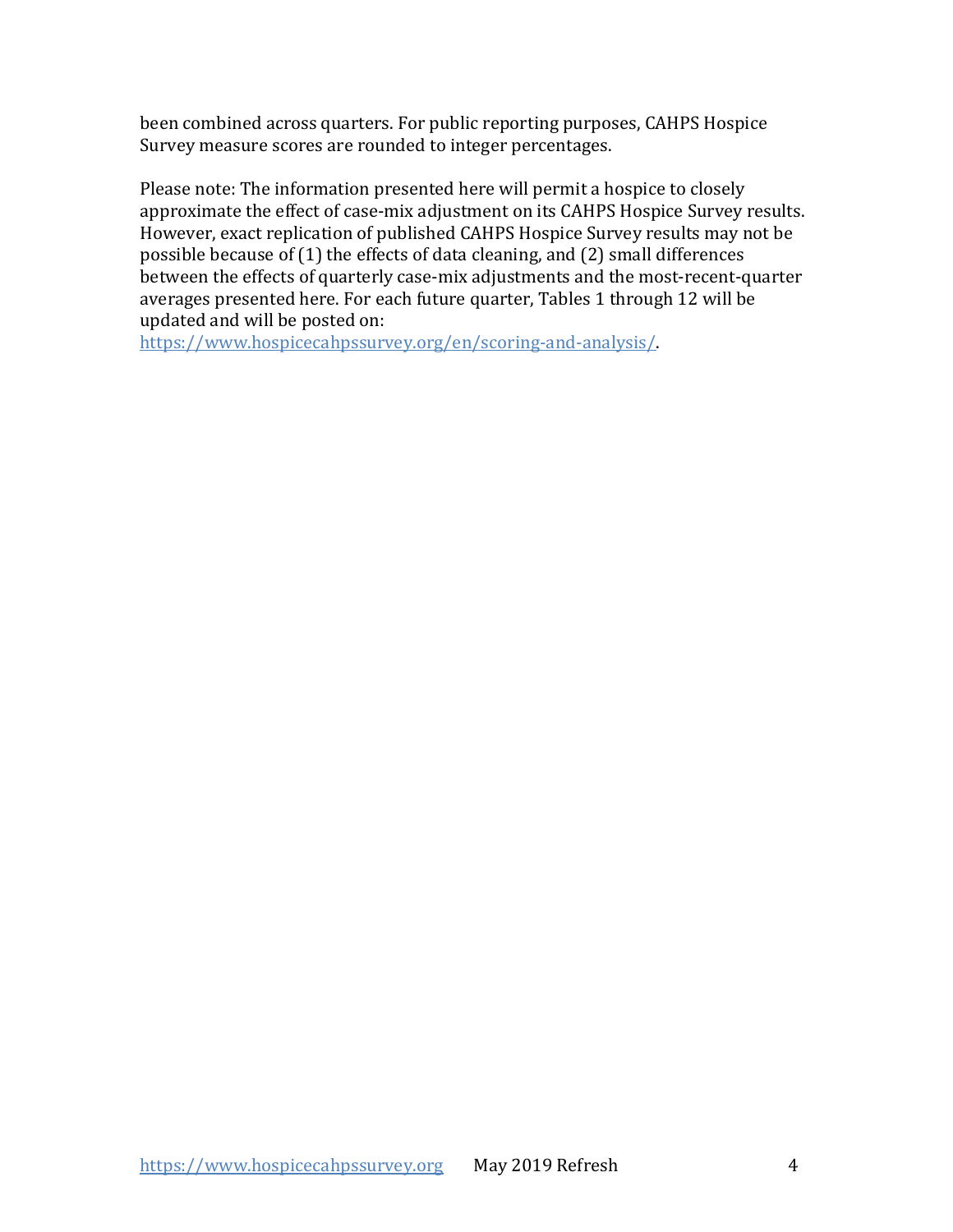|                                | about when they<br>for<br>team kept you<br>care<br>your family member<br>arrive to<br>informed<br>Hospice<br>would: | was<br>Hospice team explained<br>way that<br>easy to understand<br>$\sigma$<br>things in | problems with your family<br>carefully to you when you<br>talked with them about<br>member's hospice care<br>Hospice team listened | s condition<br>Hospice team kept you<br>about your<br>family member'<br>informed | Hospice team listened<br>carefully to you | family member's condition<br>confusing or contradictory<br>information about your<br>Hospice team gave you<br>care<br>ðr |
|--------------------------------|---------------------------------------------------------------------------------------------------------------------|------------------------------------------------------------------------------------------|------------------------------------------------------------------------------------------------------------------------------------|----------------------------------------------------------------------------------|-------------------------------------------|--------------------------------------------------------------------------------------------------------------------------|
| Response percentile (per 1% of |                                                                                                                     |                                                                                          |                                                                                                                                    |                                                                                  |                                           |                                                                                                                          |
| response percentile)           | 0.06%                                                                                                               | 0.08%                                                                                    | 0.08%                                                                                                                              | 0.08%                                                                            | 0.08%                                     | 0.06%                                                                                                                    |
| Decedent Age                   |                                                                                                                     |                                                                                          |                                                                                                                                    |                                                                                  |                                           |                                                                                                                          |
| Age 18-54                      | $-6.70%$                                                                                                            | $-0.39%$                                                                                 | $-1.32%$                                                                                                                           | $-3.78%$                                                                         | $-0.63%$                                  | 2.88%                                                                                                                    |
| Age 55-64                      | $-5.65%$                                                                                                            | $-0.54%$                                                                                 | $-0.87%$                                                                                                                           | $-2.70%$                                                                         | $-0.20%$                                  | 3.02%                                                                                                                    |
| Age 65-69                      | $-5.40%$                                                                                                            | $-0.84%$                                                                                 | $-0.55%$                                                                                                                           | $-2.94%$                                                                         | $-0.36%$                                  | 2.55%                                                                                                                    |
| Age 70-74                      | $-4.55%$                                                                                                            | $-0.86%$                                                                                 | $-0.34%$                                                                                                                           | $-2.34%$                                                                         | $-0.29%$                                  | 1.92%                                                                                                                    |
| Age 75-79                      | $-4.70%$                                                                                                            | $-0.94%$                                                                                 | $-0.70%$                                                                                                                           | $-2.34%$                                                                         | $-0.54%$                                  | 1.18%                                                                                                                    |
| Age 80-84                      | $-3.45%$                                                                                                            | $-0.50%$                                                                                 | $-0.39%$                                                                                                                           | $-1.52%$                                                                         | $-0.37%$                                  | 0.83%                                                                                                                    |
| Age 85-89                      | $-1.76%$                                                                                                            | $-0.42%$                                                                                 | $-0.42%$                                                                                                                           | $-0.62%$                                                                         | $-0.14%$                                  | 0.46%                                                                                                                    |
| Age 90+ (REFERENCE)            | 0.00%                                                                                                               | 0.00%                                                                                    | 0.00%                                                                                                                              | 0.00%                                                                            | 0.00%                                     | 0.00%                                                                                                                    |
| Payer for Hospice Care         |                                                                                                                     |                                                                                          |                                                                                                                                    |                                                                                  |                                           |                                                                                                                          |
| Medicare only (REFERENCE)      | 0.00%                                                                                                               | 0.00%                                                                                    | 0.00%                                                                                                                              | 0.00%                                                                            | 0.00%                                     | 0.00%                                                                                                                    |
| Medicaid only or Medicaid and  |                                                                                                                     |                                                                                          |                                                                                                                                    |                                                                                  |                                           |                                                                                                                          |
| private insurance              | 2.00%                                                                                                               | 0.48%                                                                                    | $-0.09%$                                                                                                                           | 2.19%                                                                            | 1.37%                                     | 0.30%                                                                                                                    |
| Medicare and Medicaid          | 8.15%                                                                                                               | 2.35%                                                                                    | 2.91%                                                                                                                              | 5.00%                                                                            | 2.05%                                     | 0.70%                                                                                                                    |

#### **Table 1. CAHPS Hospice Survey Top-Box Case-Mix Adjustments for Communication with Family, Q2 2017 - Q2 2018**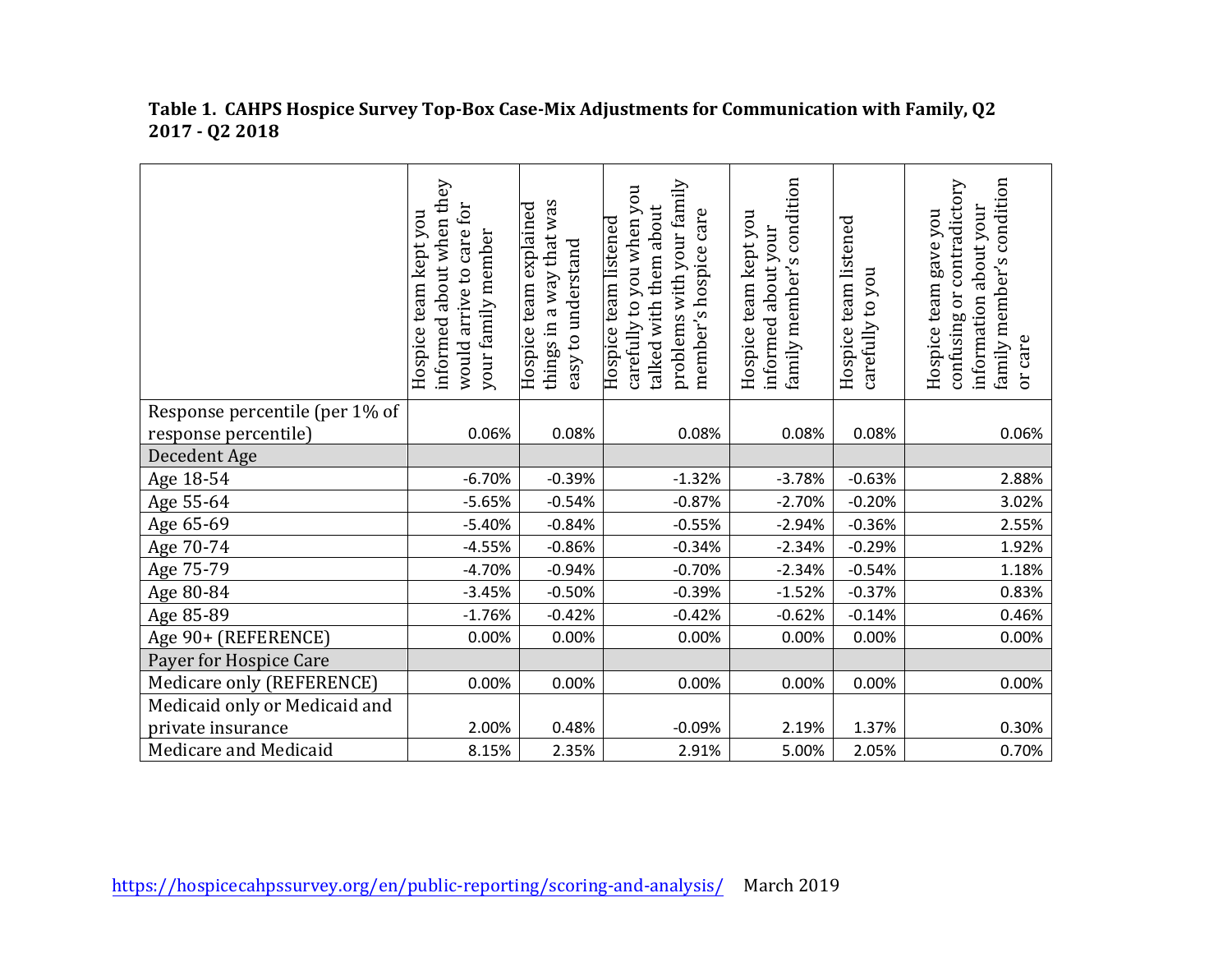| Private insurance only      | 0.99%     | 0.04%    | 0.46%    | 0.29%    | 0.02%    | $-0.69%$ |
|-----------------------------|-----------|----------|----------|----------|----------|----------|
| Medicare and private        |           |          |          |          |          |          |
| insurance                   | 0.76%     | 0.63%    | 0.86%    | 0.44%    | 0.57%    | 0.40%    |
| <b>Other</b>                | 4.33%     | 1.13%    | 0.75%    | 2.40%    | 1.05%    | $-0.01%$ |
| <b>Primary Diagnosis</b>    |           |          |          |          |          |          |
| Alzheimer's and non-        |           |          |          |          |          |          |
| Alzheimer's dementias       |           |          |          |          |          |          |
| (REFERENCE)                 | 0.00%     | 0.00%    | 0.00%    | 0.00%    | 0.00%    | 0.00%    |
| Bladder cancer              | $-7.72%$  | $-0.39%$ | $-0.21%$ | $-0.78%$ | 0.20%    | 1.35%    |
| Blood and lymphatic cancers | $-6.20%$  | 1.35%    | 2.93%    | $-0.29%$ | 1.78%    | 2.36%    |
| Brain cancer                | $-6.52%$  | 0.26%    | $-0.92%$ | $-2.28%$ | $-0.78%$ | 0.76%    |
| Breast cancer               | $-8.95%$  | 0.31%    | $-0.59%$ | $-2.04%$ | 0.00%    | 0.62%    |
| Congestive heart failure    | $-5.46%$  | 0.59%    | 0.41%    | $-0.52%$ | 0.51%    | 1.30%    |
| Chronic kidney disease      | $-4.76%$  | 0.42%    | 1.52%    | 0.16%    | 0.99%    | 1.29%    |
| Chronic liver disease       | $-6.13%$  | 0.05%    | $-0.59%$ | $-1.78%$ | $-0.10%$ | 1.09%    |
| Colorectal cancer           | $-8.91%$  | $-0.49%$ | $-0.11%$ | $-2.00%$ | 0.34%    | 1.49%    |
| CVA/Stroke                  | $-2.35%$  | 0.19%    | $-0.87%$ | $-1.33%$ | $-0.62%$ | 0.50%    |
| Liver cancer                | $-9.90%$  | $-0.82%$ | $-0.69%$ | $-2.75%$ | $-0.45%$ | 1.83%    |
| Lung & other chest cavity   |           |          |          |          |          |          |
| cancer                      | $-9.26%$  | 0.08%    | 0.05%    | $-2.24%$ | 0.29%    | 1.74%    |
| Non-infectious respiratory  | $-6.05%$  | 0.86%    | 0.78%    | $-0.46%$ | 1.32%    | 2.21%    |
| Other heart disease         | $-5.11%$  | 0.34%    | $-0.13%$ | $-0.94%$ | 0.77%    | 1.38%    |
| Pancreatic cancer           | $-10.33%$ | $-0.32%$ | $-0.38%$ | $-2.82%$ | $-0.53%$ | 1.28%    |
| Parkinson's and other       |           |          |          |          |          |          |
| degenerative diseases       | $-1.97%$  | 0.25%    | 0.84%    | $-0.42%$ | 0.04%    | 0.42%    |
| Pneumonias and other        |           |          |          |          |          |          |
| infectious lung diseases    | $-4.54%$  | 0.88%    | 1.58%    | $-0.31%$ | 0.41%    | 1.70%    |
| Prostate cancer             | $-8.37%$  | 0.10%    | $-0.47%$ | $-0.75%$ | 0.41%    | 2.29%    |
| Other, cancer               | $-8.33%$  | 0.68%    | $-0.15%$ | $-1.91%$ | 0.26%    | 1.80%    |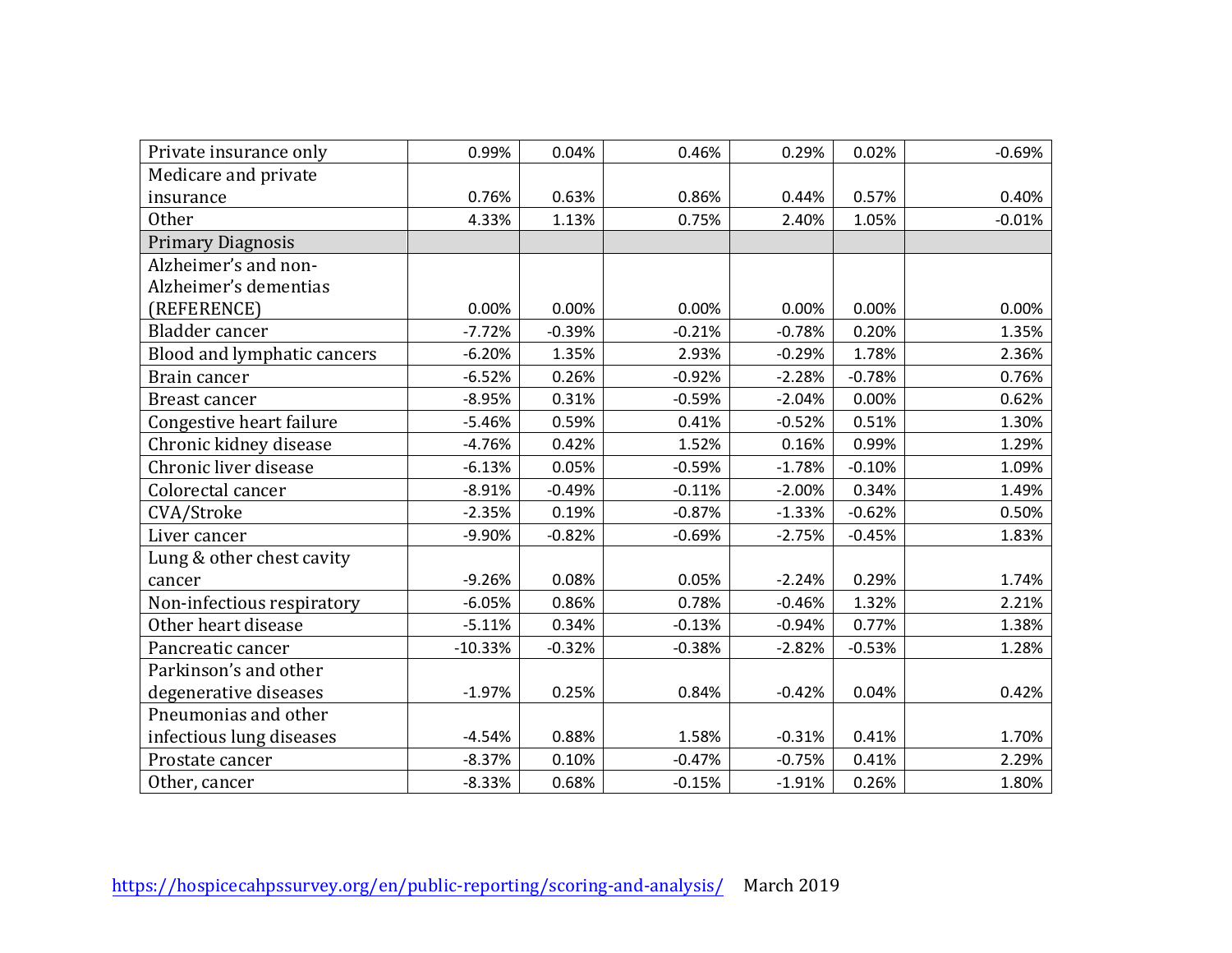| Other, non-cancer              | $-3.84%$ | 0.27%    | 0.61%    | $-1.00%$ | 0.18%    | 0.89%    |
|--------------------------------|----------|----------|----------|----------|----------|----------|
| Length of hospice stay         |          |          |          |          |          |          |
| $2-5$ days                     | $-8.76%$ | $-1.65%$ | 2.35%    | $-3.15%$ | $-1.39%$ | $-4.34%$ |
| $6-12$ days                    | $-7.21%$ | $-0.65%$ | 2.20%    | $-1.62%$ | $-0.36%$ | $-2.21%$ |
| 13-29 days                     | $-4.69%$ | 0.43%    | 2.32%    | $-0.03%$ | 0.75%    | $-0.84%$ |
| 30-80 days                     | $-2.95%$ | 0.80%    | 1.84%    | 0.42%    | 1.05%    | 0.02%    |
| 81+ days (REFERENCE)           | 0.00%    | 0.00%    | 0.00%    | 0.00%    | 0.00%    | 0.00%    |
| Caregiver Age                  |          |          |          |          |          |          |
| Age 18-44                      | 0.56%    | 1.99%    | 4.20%    | 0.12%    | 3.08%    | 2.26%    |
| Age 45-54                      | $-0.96%$ | 0.38%    | 2.18%    | $-0.47%$ | 0.57%    | 0.85%    |
| Age 55-64 (REFERENCE)          | 0.00%    | 0.00%    | 0.00%    | 0.00%    | 0.00%    | 0.00%    |
| Age 65-74                      | 0.36%    | $-0.34%$ | $-2.78%$ | $-0.08%$ | $-1.19%$ | $-2.27%$ |
| Age 75-84                      | 2.51%    | 2.48%    | $-1.67%$ | 4.11%    | 1.56%    | $-2.49%$ |
| Age $85+$                      | 3.61%    | 5.90%    | $-0.36%$ | 7.29%    | 4.42%    | $-1.63%$ |
| <b>Caregiver Education</b>     |          |          |          |          |          |          |
| 8 <sup>th</sup> grade or less  | $-2.21%$ | 0.36%    | $-1.07%$ | $-2.44%$ | 0.22%    | 11.87%   |
| Some high school               | $-4.62%$ | $-1.47%$ | $-2.40%$ | $-3.15%$ | $-1.35%$ | 5.50%    |
| High school graduate or GED    |          |          |          |          |          |          |
| (REFERENCE)                    | 0.00%    | 0.00%    | 0.00%    | 0.00%    | 0.00%    | 0.00%    |
| Some college                   | 4.38%    | 1.72%    | 2.98%    | 2.95%    | 2.34%    | $-0.27%$ |
| 4-year college graduate        | 10.65%   | 3.45%    | 5.03%    | 6.64%    | 3.72%    | 0.49%    |
| More than 4-year college       |          |          |          |          |          |          |
| graduate                       | 13.52%   | 4.70%    | 6.88%    | 8.85%    | 5.56%    | 1.75%    |
| Caregiver relationship         |          |          |          |          |          |          |
| (Decedent was the caregiver's  |          |          |          |          |          |          |
|                                |          |          |          |          |          |          |
| Spouse or partner              | $-5.22%$ | 1.79%    | 0.81%    | 1.52%    | 1.67%    | $-0.52%$ |
| Parent (REFERENCE)             | 0.00%    | 0.00%    | 0.00%    | 0.00%    | 0.00%    | 0.00%    |
| Mother-in-law or father-in-law | $-2.29%$ | $-3.09%$ | $-4.02%$ | $-3.09%$ | $-3.04%$ | $-2.44%$ |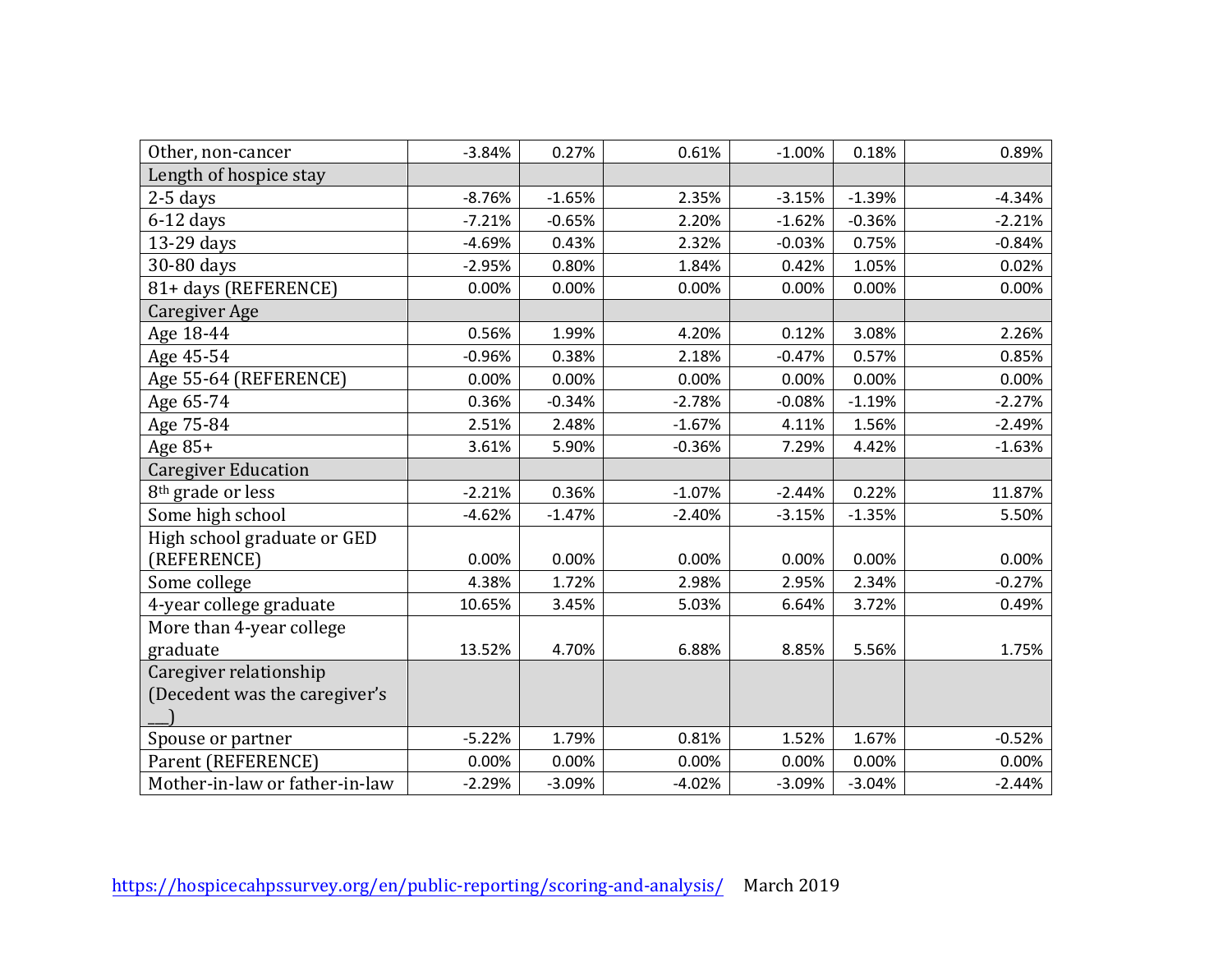| Aunt or uncle              | 4.00%    | $-0.59%$ | $-0.61%$ | 1.89%     | $-0.61%$ | $-2.56%$ |
|----------------------------|----------|----------|----------|-----------|----------|----------|
| Sister or brother          | 5.16%    | 2.53%    | 1.63%    | 4.81%     | 1.94%    | $-1.24%$ |
| Child                      | $-1.64%$ | 1.39%    | 1.55%    | 2.16%     | 2.08%    | 0.44%    |
| Friend                     | 4.40%    | 1.56%    | $-0.27%$ | 3.92%     | 1.01%    | $-1.65%$ |
| <b>Other</b>               | $-0.69%$ | $-0.58%$ | $-1.65%$ | $-0.23%$  | $-0.66%$ | $-1.61%$ |
| Survey                     |          |          |          |           |          |          |
| Language/Respondent's home |          |          |          |           |          |          |
| language                   |          |          |          |           |          |          |
| Survey language or home    |          |          |          |           |          |          |
| language was Spanish       | -6.76%   | $-0.75%$ | -4.13%   | $-3.90\%$ | $-2.86%$ | -4.73%   |
| All others (REFERENCE)     | 0.00%    | 0.00%    | 0.00%    | 0.00%     | 0.00%    | 0.00%    |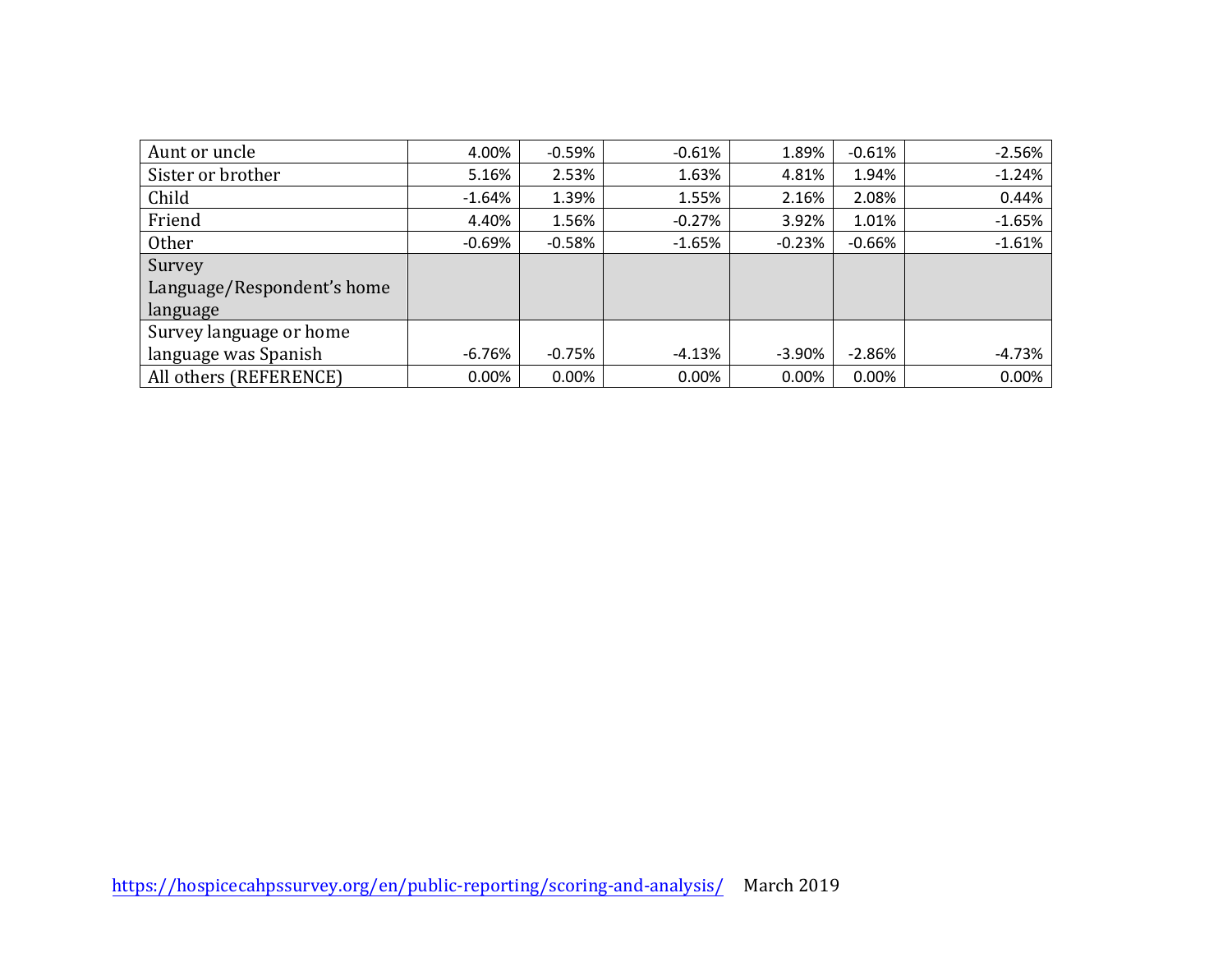### **Table 2. CAHPS Hospice Survey Top-Box Case-Mix Adjustments for Getting Timely Help and Treating Patient with Respect, Q2 2017 - Q2 2018**

|                                | <b>Getting Timely Help</b>                                                                                        |                                                                                               |                                                                        | <b>Treating Patient with Respect</b>                                   |
|--------------------------------|-------------------------------------------------------------------------------------------------------------------|-----------------------------------------------------------------------------------------------|------------------------------------------------------------------------|------------------------------------------------------------------------|
|                                | your family member asked<br>for help from the hospice<br>Got help as soon as you<br>needed it when you or<br>team | Got the help you needed<br>from the hospice team<br>weekends, or holidays<br>during evenings, | Hospice team treated your<br>family member with<br>dignity and respect | Felt that the hospice team<br>really cared about your<br>family member |
| Response percentile (per 1% of |                                                                                                                   |                                                                                               |                                                                        |                                                                        |
| response percentile)           | 0.09%                                                                                                             | 0.11%                                                                                         | 0.04%                                                                  | 0.07%                                                                  |
| Decedent Age                   |                                                                                                                   |                                                                                               |                                                                        |                                                                        |
| Age 18-54                      | $-1.34%$                                                                                                          | $-1.23%$                                                                                      | 0.87%                                                                  | 0.13%                                                                  |
| Age 55-64                      | $-0.95%$                                                                                                          | $-1.04%$                                                                                      | 0.50%                                                                  | 0.25%                                                                  |
| Age 65-69                      | $-1.02%$                                                                                                          | $-0.86%$                                                                                      | 0.69%                                                                  | 0.34%                                                                  |
| Age 70-74                      | $-1.16%$                                                                                                          | $-1.68%$                                                                                      | 0.39%                                                                  | $-0.08%$                                                               |
| Age 75-79                      | $-1.23%$                                                                                                          | $-1.02%$                                                                                      | 0.03%                                                                  | $-0.44%$                                                               |
| Age 80-84                      | $-0.65%$                                                                                                          | $-0.78%$                                                                                      | 0.10%                                                                  | $-0.19%$                                                               |
| Age 85-89                      | $-0.44%$                                                                                                          | $-0.37%$                                                                                      | 0.03%                                                                  | $-0.34%$                                                               |
| Age 90+ (REFERENCE)            | 0.00%                                                                                                             | 0.00%                                                                                         | 0.00%                                                                  | 0.00%                                                                  |
| Payer for Hospice Care         |                                                                                                                   |                                                                                               |                                                                        |                                                                        |
| Medicare only (REFERENCE)      | 0.00%                                                                                                             | 0.00%                                                                                         | 0.00%                                                                  | 0.00%                                                                  |
| Medicaid only or Medicaid and  | 0.18%                                                                                                             | 0.63%                                                                                         | 0.64%                                                                  | 1.47%                                                                  |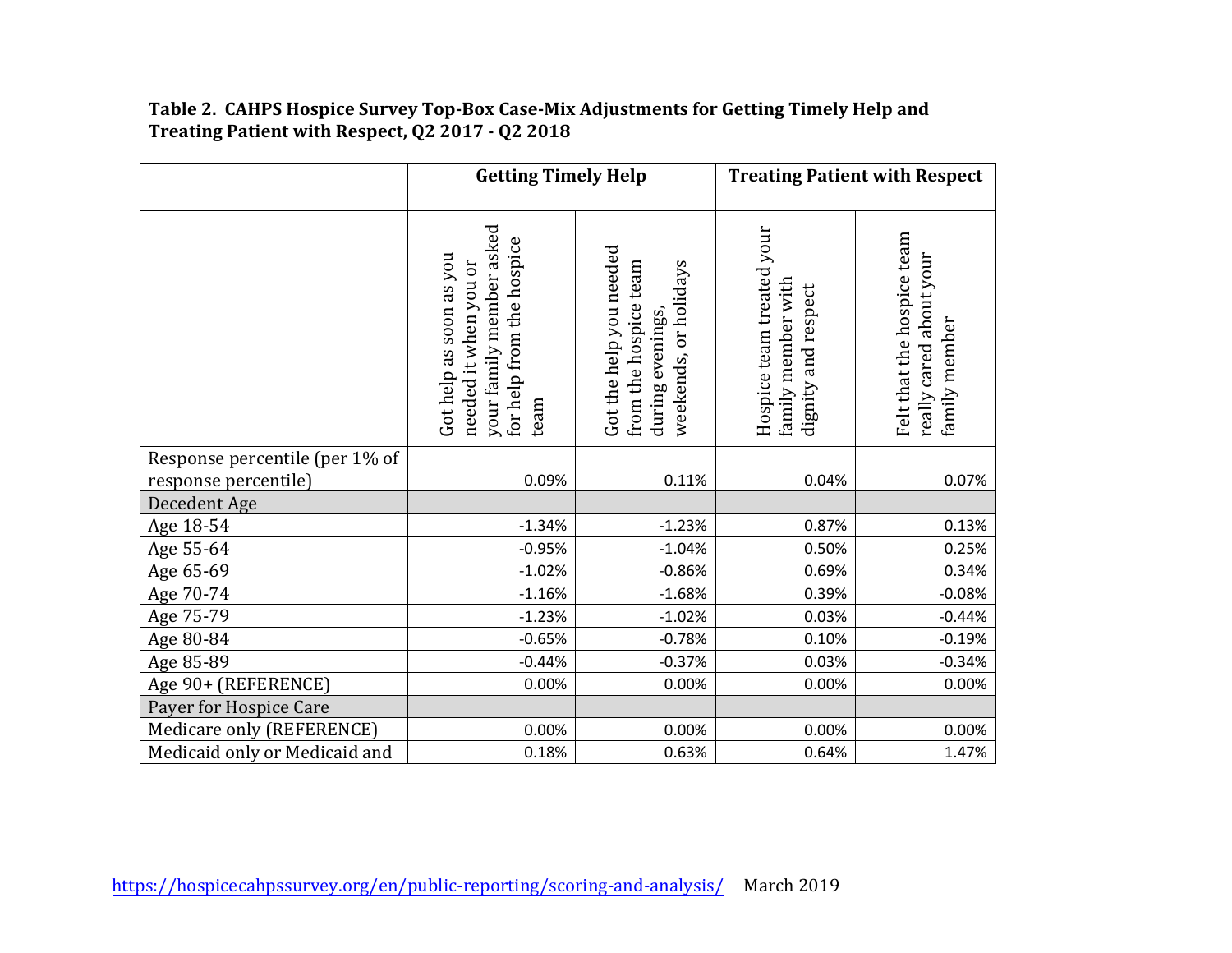| private insurance           |          |          |          |          |
|-----------------------------|----------|----------|----------|----------|
| Medicare and Medicaid       | 2.52%    | 3.41%    | 1.23%    | 1.86%    |
| Private insurance only      | 1.08%    | 0.42%    | 0.37%    | 0.36%    |
| Medicare and private        |          |          |          |          |
| insurance                   | 0.76%    | 0.81%    | 0.42%    | 0.07%    |
| <b>Other</b>                | 1.27%    | 1.17%    | 0.86%    | 1.39%    |
| <b>Primary Diagnosis</b>    |          |          |          |          |
| Alzheimer's and non-        |          |          |          |          |
| Alzheimer's dementias       |          |          |          |          |
| (REFERENCE)                 | 0.00%    | 0.00%    | 0.00%    | 0.00%    |
| Bladder cancer              | 0.88%    | $-2.48%$ | 0.19%    | 0.15%    |
| Blood and lymphatic cancers | 2.17%    | 0.16%    | 0.81%    | 1.24%    |
| Brain cancer                | 1.48%    | $-1.15%$ | $-0.45%$ | $-0.23%$ |
| <b>Breast cancer</b>        | 0.17%    | $-0.84%$ | $-0.39%$ | $-0.56%$ |
| Congestive heart failure    | 1.37%    | $-1.07%$ | 0.39%    | 0.28%    |
| Chronic kidney disease      | 1.53%    | 0.46%    | 0.48%    | 0.98%    |
| Chronic liver disease       | 0.03%    | $-0.97%$ | $-0.53%$ | $-0.32%$ |
| Colorectal cancer           | 0.94%    | $-0.37%$ | 0.08%    | 0.33%    |
| CVA/Stroke                  | 0.13%    | $-1.29%$ | $-0.26%$ | $-0.25%$ |
| Liver cancer                | $-0.06%$ | $-0.53%$ | 0.02%    | $-0.54%$ |
| Lung & other chest cavity   |          |          |          |          |
| cancer                      | $-0.11%$ | $-1.25%$ | $-0.08%$ | $-0.28%$ |
| Non-infectious respiratory  | 1.61%    | $-0.69%$ | 0.25%    | 0.81%    |
| Other heart disease         | 1.65%    | $-0.48%$ | 0.25%    | $-0.11%$ |
| Pancreatic cancer           | 0.29%    | $-1.44%$ | $-0.06%$ | $-0.27%$ |
| Parkinson's and other       |          |          |          |          |
| degenerative diseases       | 1.65%    | 0.05%    | 0.33%    | 0.25%    |
| Pneumonias and other        |          |          |          |          |
| infectious lung diseases    | 1.02%    | $-0.64%$ | 0.36%    | 0.59%    |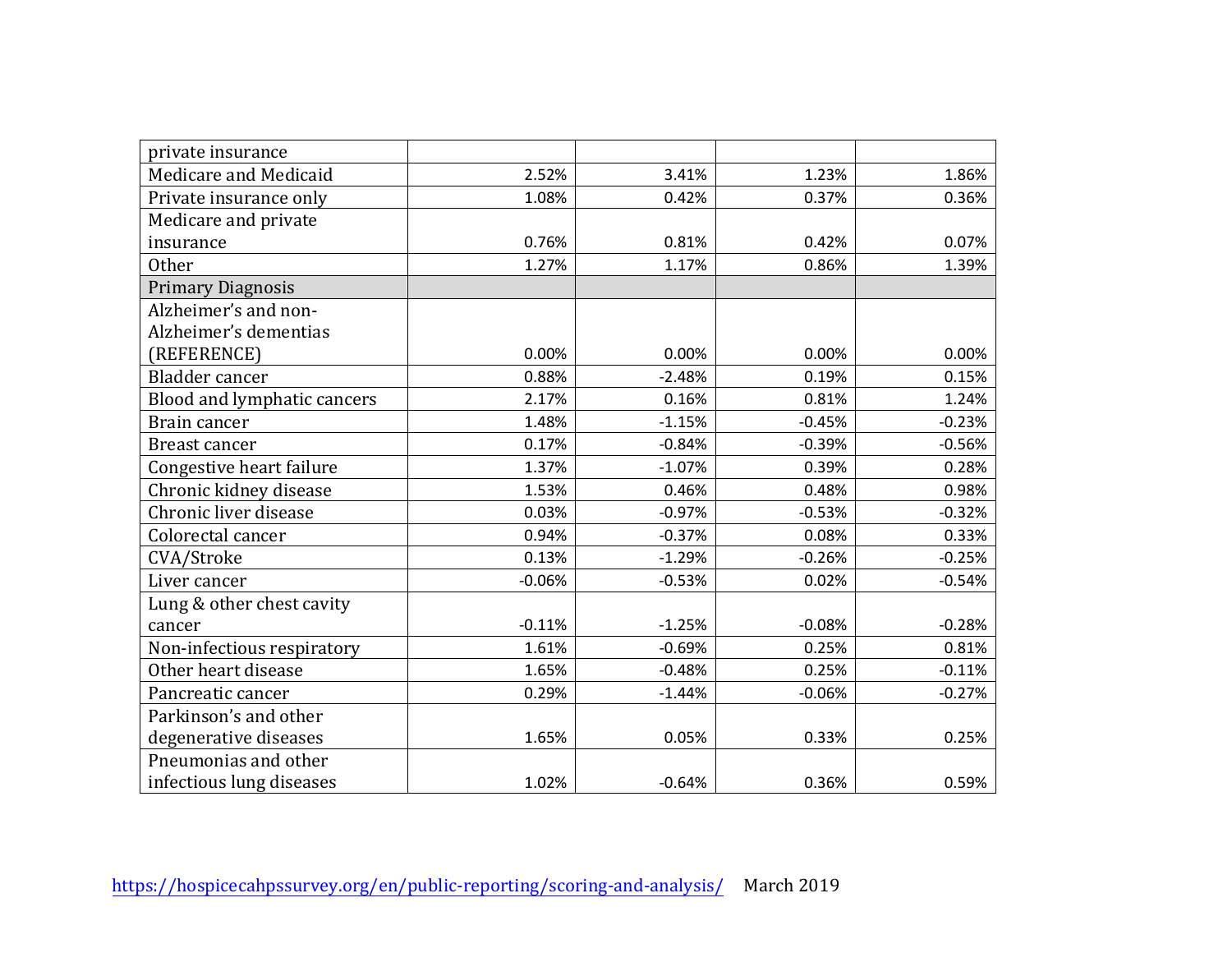| Prostate cancer               | 0.68%    | 0.25%    | $-0.05%$ | 0.06%    |
|-------------------------------|----------|----------|----------|----------|
| Other, cancer                 | 1.10%    | $-0.77%$ | 0.18%    | 0.42%    |
| Other, non-cancer             | 0.45%    | $-1.09%$ | 0.25%    | $-0.14%$ |
| Length of hospice stay        |          |          |          |          |
| $2-5$ days                    | $-6.59%$ | $-6.53%$ | 0.15%    | $-0.09%$ |
| $6-12$ days                   | $-3.31%$ | $-4.43%$ | 0.34%    | 1.07%    |
| 13-29 days                    | $-0.70%$ | $-1.94%$ | 0.62%    | 1.73%    |
| 30-80 days                    | 0.09%    | $-0.51%$ | 0.57%    | 1.20%    |
| 81+ days (REFERENCE)          | 0.00%    | 0.00%    | 0.00%    | 0.00%    |
| Caregiver Age                 |          |          |          |          |
| Age 18-44                     | 2.62%    | 3.50%    | 1.86%    | 3.40%    |
| Age 45-54                     | 0.04%    | 0.62%    | 0.72%    | 1.17%    |
| Age 55-64 (REFERENCE)         | 0.00%    | 0.00%    | 0.00%    | 0.00%    |
| Age 65-74                     | $-1.69%$ | $-1.36%$ | $-0.91%$ | $-1.66%$ |
| Age 75-84                     | $-0.20%$ | 1.06%    | $-0.68%$ | $-0.91%$ |
| Age $85+$                     | 1.17%    | 3.73%    | 0.02%    | 0.66%    |
| <b>Caregiver Education</b>    |          |          |          |          |
| 8 <sup>th</sup> grade or less | 0.83%    | 4.96%    | 0.85%    | $-0.22%$ |
| Some high school              | $-2.30%$ | 0.98%    | $-0.21%$ | $-1.61%$ |
| High school graduate or GED   |          |          |          |          |
| (REFERENCE)                   | 0.00%    | 0.00%    | 0.00%    | 0.00%    |
| Some college                  | 3.29%    | 0.68%    | 0.87%    | 2.42%    |
| 4-year college graduate       | 6.94%    | 2.90%    | 1.14%    | 3.96%    |
| More than 4-year college      |          |          |          |          |
| graduate                      | 9.63%    | 4.75%    | 2.07%    | 6.04%    |
| Caregiver relationship        |          |          |          |          |
| (Decedent was the caregiver's |          |          |          |          |
|                               |          |          |          |          |
| Spouse or partner             | $-0.24%$ | 0.20%    | 0.22%    | 0.60%    |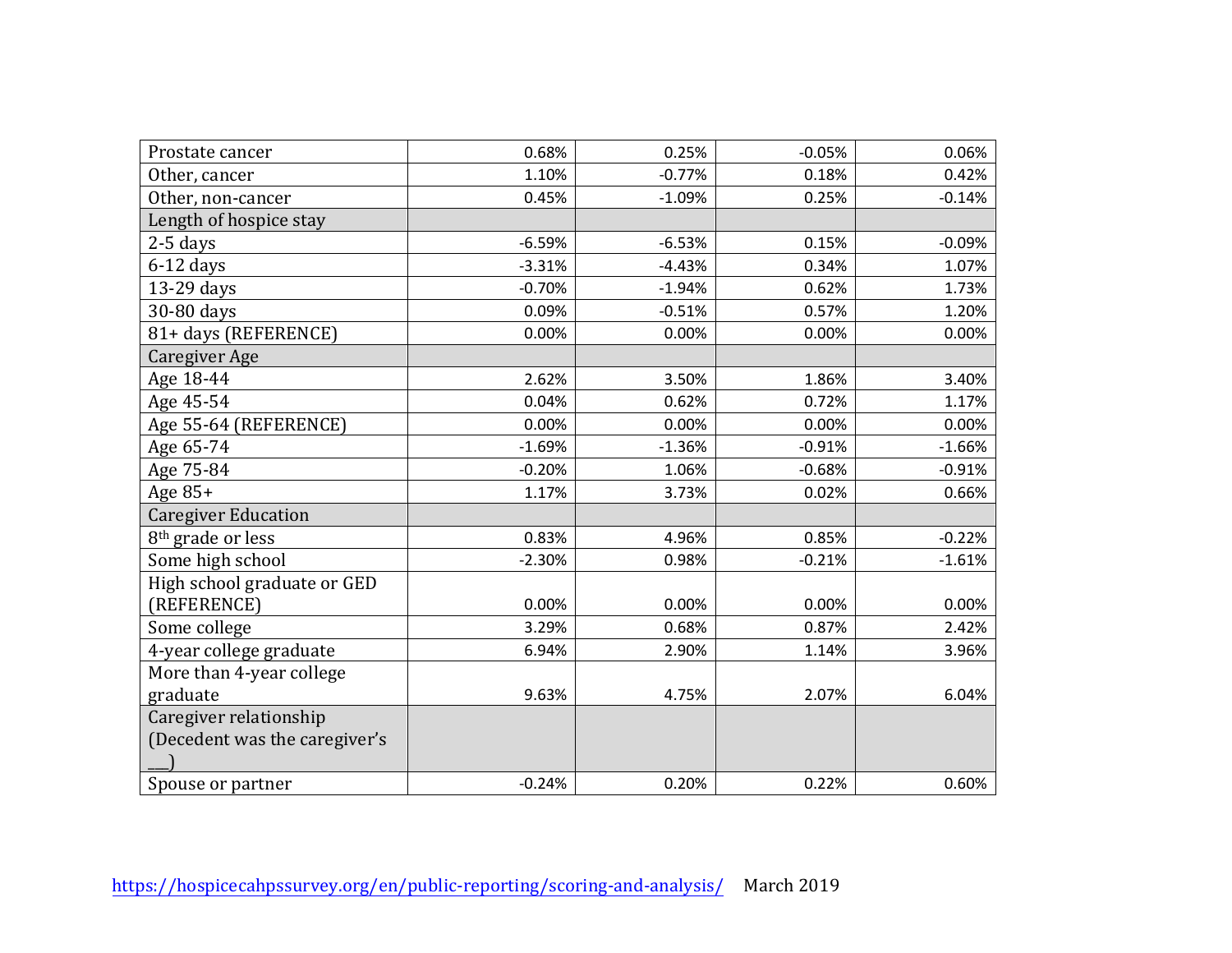| Parent (REFERENCE)             | 0.00%     | 0.00%    | 0.00%    | 0.00%    |
|--------------------------------|-----------|----------|----------|----------|
| Mother-in-law or father-in-law | $-3.35%$  | $-3.10%$ | $-1.50%$ | $-3.51%$ |
| Aunt or uncle                  |           |          |          |          |
|                                | $-1.70\%$ | $-1.12%$ | $-0.39%$ | $-0.85%$ |
| Sister or brother              | 1.90%     | 2.51%    | 1.02%    | 1.10%    |
| Child                          | $-0.60\%$ | 0.82%    | 0.59%    | 0.29%    |
| Friend                         | 0.49%     | 1.79%    | 0.88%    | 0.41%    |
| <b>Other</b>                   | $-2.06%$  | $-0.35%$ | $-0.13%$ | $-1.26%$ |
| Survey                         |           |          |          |          |
| Language/Respondent's home     |           |          |          |          |
| language                       |           |          |          |          |
| Survey language or home        |           |          |          |          |
| language was Spanish           | $-2.83%$  | 3.44%    | $-1.14%$ | $-0.84%$ |
| All others (REFERENCE)         | 0.00%     | 0.00%    | 0.00%    | 0.00%    |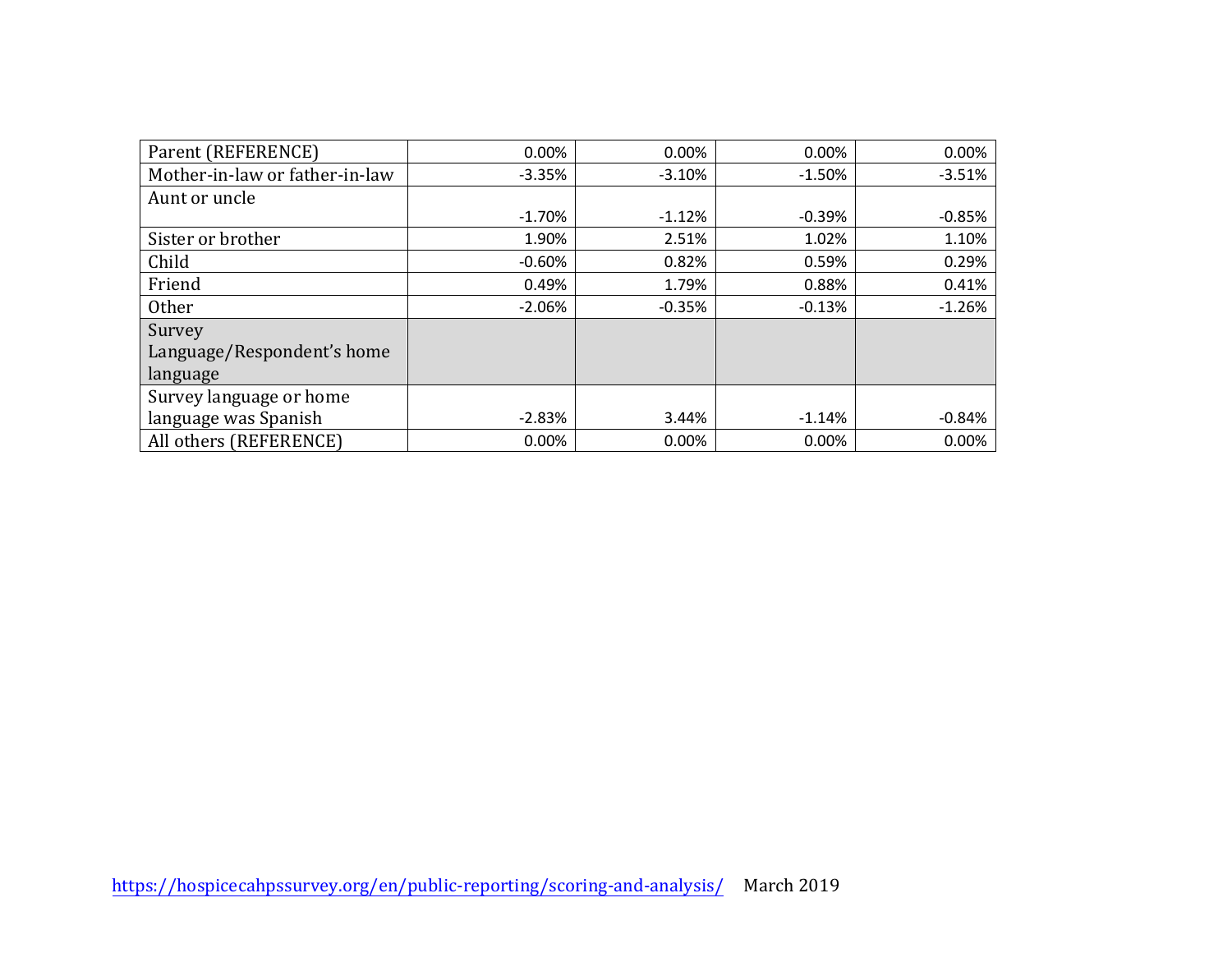|                                | support you got from the<br>hospice team while your<br>family member was in<br>Amount of emotional<br>hospice care | hospice team in the weeks<br>after your family member<br>support you got from the<br>Amount of emotional<br>died | your religious and spiritual<br>beliefs you got from the<br>Amount of support for<br>hospice team |
|--------------------------------|--------------------------------------------------------------------------------------------------------------------|------------------------------------------------------------------------------------------------------------------|---------------------------------------------------------------------------------------------------|
| Response percentile (per 1% of |                                                                                                                    |                                                                                                                  |                                                                                                   |
| response percentile)           | 0.03%                                                                                                              | 0.02%                                                                                                            | 0.03%                                                                                             |
| Decedent Age                   |                                                                                                                    |                                                                                                                  |                                                                                                   |
| Age 18-54                      | 0.38%                                                                                                              | 2.92%                                                                                                            | $-0.66%$                                                                                          |
| Age 55-64                      | 0.89%                                                                                                              | 2.17%                                                                                                            | $-0.08%$                                                                                          |
| Age 65-69                      | 0.76%                                                                                                              | 2.04%                                                                                                            | 0.04%                                                                                             |
| Age 70-74                      | 0.53%                                                                                                              | 1.33%                                                                                                            | 0.18%                                                                                             |
| Age 75-79                      | 0.20%                                                                                                              | 1.17%                                                                                                            | $-0.06%$                                                                                          |
| Age 80-84                      | 0.08%                                                                                                              | 0.97%                                                                                                            | 0.22%                                                                                             |
| Age 85-89                      | 0.06%                                                                                                              | 0.31%                                                                                                            | $-0.07%$                                                                                          |
| Age 90+ (REFERENCE)            | 0.00%                                                                                                              | 0.00%                                                                                                            | 0.00%                                                                                             |
| Payer for Hospice Care         |                                                                                                                    |                                                                                                                  |                                                                                                   |
| Medicare only (REFERENCE)      | 0.00%                                                                                                              | 0.00%                                                                                                            | 0.00%                                                                                             |
| Medicaid only or Medicaid and  |                                                                                                                    |                                                                                                                  |                                                                                                   |
| private insurance              | 2.15%                                                                                                              | 2.26%                                                                                                            | 2.08%                                                                                             |
| Medicare and Medicaid          | 1.74%                                                                                                              | 1.07%                                                                                                            | 1.27%                                                                                             |

**Table 3. CAHPS Hospice Survey Top-Box Case-Mix Adjustments for Emotional and Spiritual Support, Q2 2017 - Q2 2018**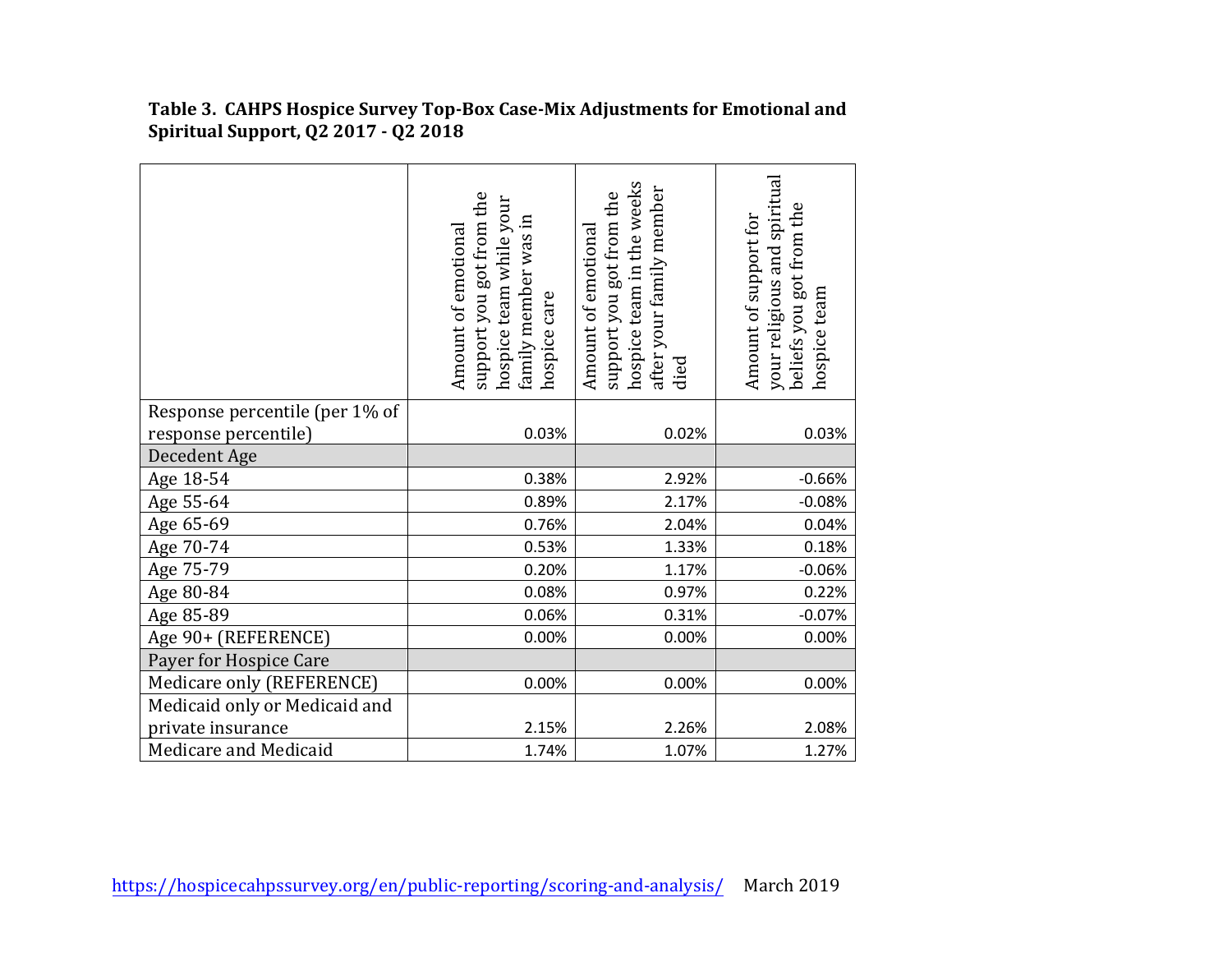| Private insurance only      | $-0.01%$ | $-0.60%$ | $-0.22%$ |
|-----------------------------|----------|----------|----------|
| Medicare and private        |          |          |          |
| insurance                   | 0.37%    | $-0.05%$ | $-0.11%$ |
| <b>Other</b>                | 0.81%    | $-0.04%$ | 0.50%    |
| <b>Primary Diagnosis</b>    |          |          |          |
| Alzheimer's and non-        |          |          |          |
| Alzheimer's dementias       |          |          |          |
| (REFERENCE)                 | 0.00%    | 0.00%    | 0.00%    |
| Bladder cancer              | 0.20%    | 1.71%    | 0.02%    |
| Blood and lymphatic cancers | 1.38%    | 1.64%    | 0.86%    |
| Brain cancer                | $-0.50%$ | 0.94%    | $-0.36%$ |
| Breast cancer               | $-0.51%$ | $-0.63%$ | $-0.72%$ |
| Congestive heart failure    | 0.80%    | 1.25%    | 0.55%    |
| Chronic kidney disease      | 0.89%    | 0.83%    | 0.02%    |
| Chronic liver disease       | 0.05%    | 0.60%    | $-0.33%$ |
| Colorectal cancer           | 0.75%    | 1.31%    | 0.10%    |
| CVA/Stroke                  | $-0.03%$ | 0.04%    | $-0.36%$ |
| Liver cancer                | 0.18%    | 0.67%    | 0.04%    |
| Lung & other chest cavity   |          |          |          |
| cancer                      | 0.51%    | 1.25%    | 0.24%    |
| Non-infectious respiratory  | 1.09%    | 2.20%    | 0.66%    |
| Other heart disease         | 0.55%    | 0.94%    | 0.12%    |
| Pancreatic cancer           | 0.19%    | 1.34%    | $-0.10%$ |
| Parkinson's and other       |          |          |          |
| degenerative diseases       | 0.41%    | 0.94%    | 0.30%    |
| Pneumonias and other        |          |          |          |
| infectious lung diseases    | 0.33%    | 1.41%    | 0.17%    |
| Prostate cancer             | 0.74%    | 2.40%    | 0.74%    |
| Other, cancer               | 0.46%    | 0.83%    | 0.04%    |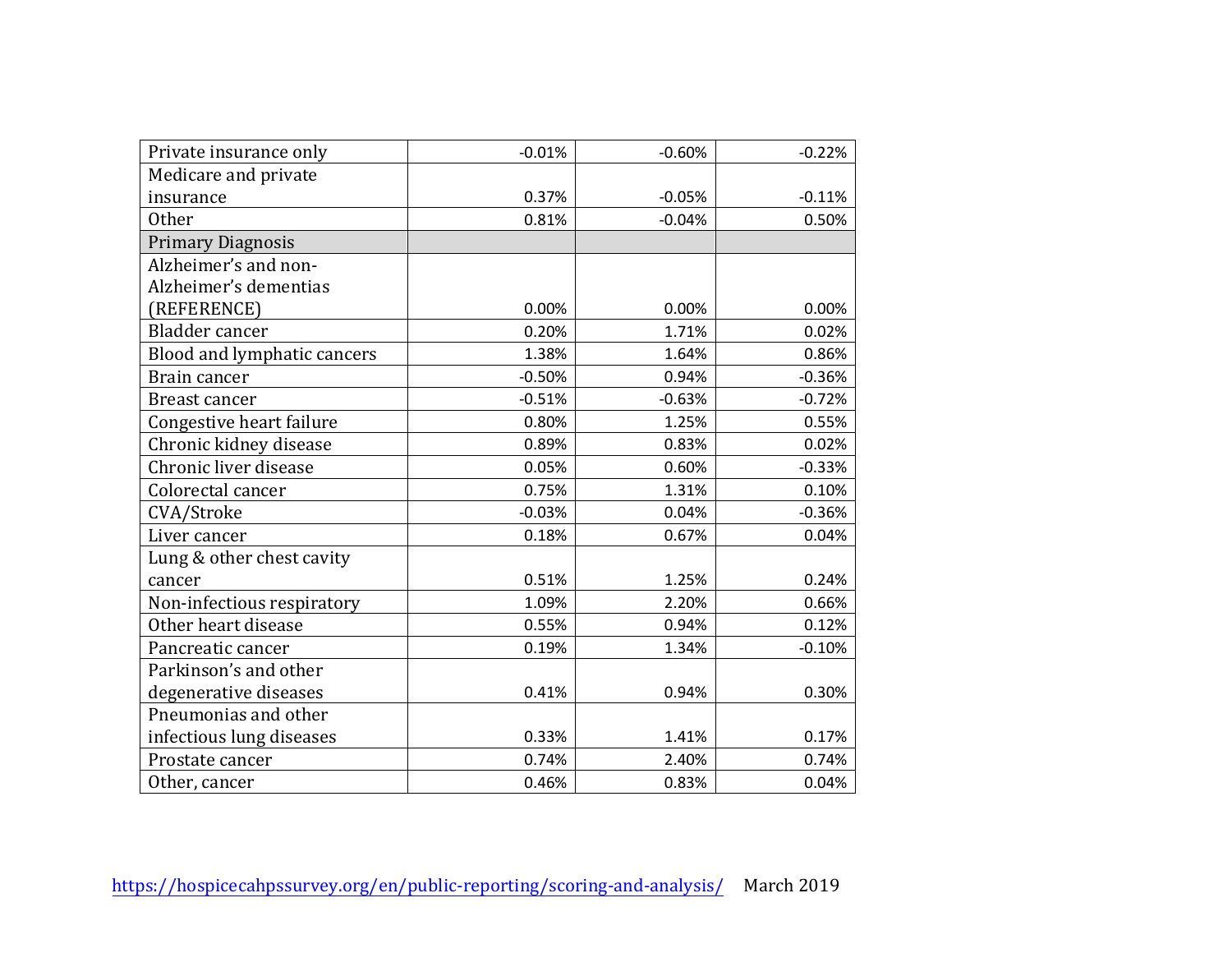| Other, non-cancer              | 0.42%    | 0.53%    | 0.10%    |
|--------------------------------|----------|----------|----------|
| Length of hospice stay         |          |          |          |
| $2-5$ days                     | 0.46%    | $-2.08%$ | 0.57%    |
| $6-12$ days                    | 0.64%    | $-1.29%$ | 0.60%    |
| 13-29 days                     | 1.16%    | $-0.41%$ | 1.06%    |
| 30-80 days                     | 0.81%    | 0.07%    | 0.83%    |
| 81+ days (REFERENCE)           | 0.00%    | 0.00%    | 0.00%    |
| Caregiver Age                  |          |          |          |
| Age 18-44                      | 2.88%    | 5.86%    | 1.44%    |
| Age 45-54                      | 0.84%    | 1.65%    | 0.42%    |
| Age 55-64 (REFERENCE)          | 0.00%    | 0.00%    | 0.00%    |
| Age 65-74                      | $-1.27%$ | $-2.14%$ | $-0.71%$ |
| Age 75-84                      | $-1.46%$ | $-2.35%$ | $-0.51%$ |
| Age $85+$                      | $-0.78%$ | $-1.54%$ | 0.69%    |
| <b>Caregiver Education</b>     |          |          |          |
| 8 <sup>th</sup> grade or less  | 2.44%    | 3.47%    | 2.77%    |
| Some high school               | 0.49%    | 1.14%    | 1.31%    |
| High school graduate or GED    |          |          |          |
| (REFERENCE)                    | 0.00%    | 0.00%    | 0.00%    |
| Some college                   | 0.77%    | 1.13%    | 0.10%    |
| 4-year college graduate        | 0.76%    | 0.64%    | $-0.15%$ |
| More than 4-year college       |          |          |          |
| graduate                       | 1.70%    | 1.50%    | 0.39%    |
| Caregiver relationship         |          |          |          |
| (Decedent was the caregiver's  |          |          |          |
|                                |          |          |          |
| Spouse or partner              | 1.08%    | 4.37%    | 1.39%    |
| Parent (REFERENCE)             | 0.00%    | 0.00%    | 0.00%    |
| Mother-in-law or father-in-law | $-1.23%$ | $-1.80%$ | $-0.70%$ |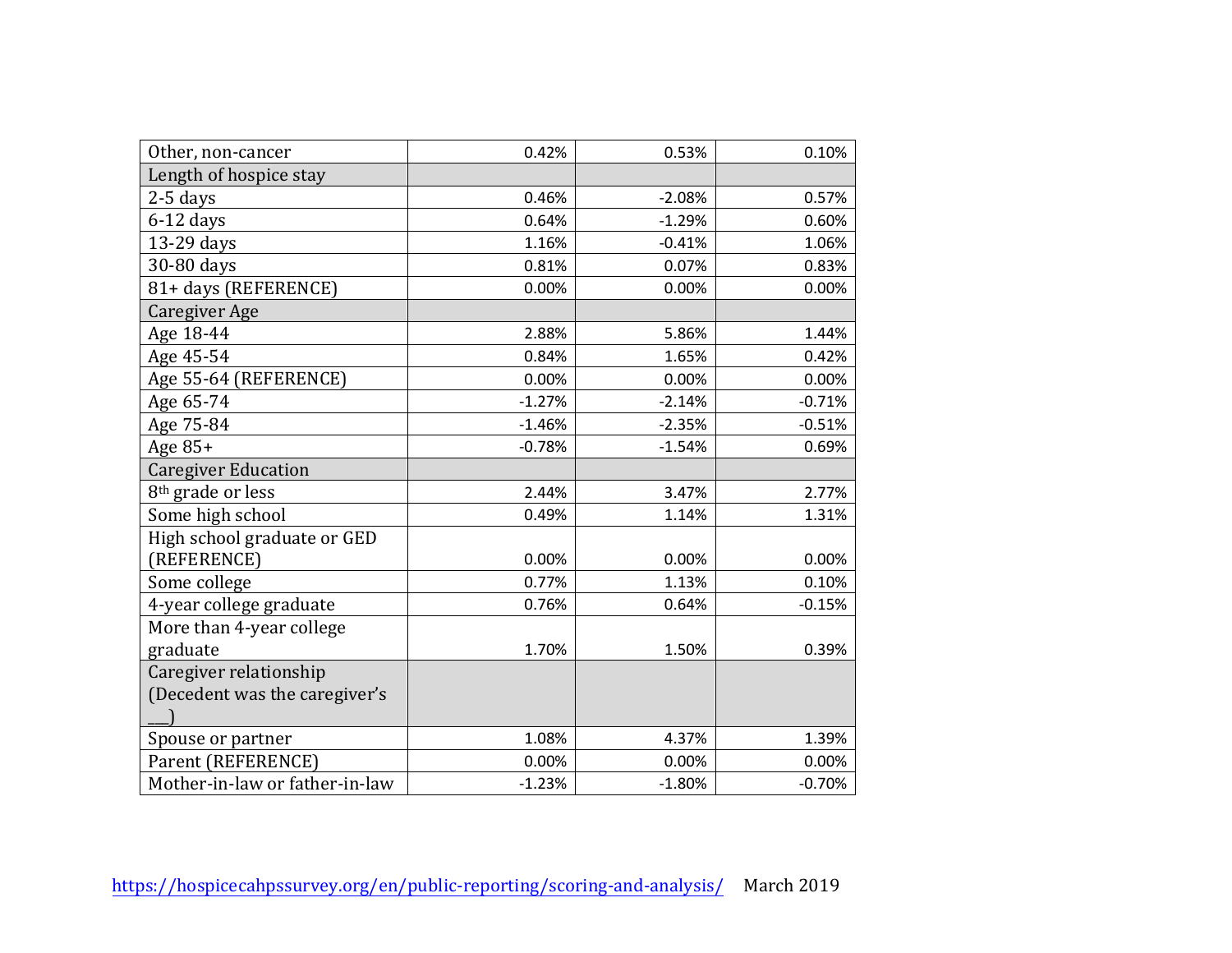| Aunt or uncle              |          |          |        |
|----------------------------|----------|----------|--------|
|                            | $-0.80%$ | $-2.29%$ | -0.14% |
| Sister or brother          | 0.37%    | $-0.49%$ | 1.66%  |
| Child                      | 0.78%    | 1.72%    | 2.05%  |
| Friend                     | $-0.11%$ | $-1.63%$ | 0.86%  |
| <b>Other</b>               | $-0.14%$ | 0.03%    | 0.31%  |
| Survey                     |          |          |        |
| Language/Respondent's home |          |          |        |
| language                   |          |          |        |
| Survey language or home    |          |          |        |
| language was Spanish       | 13.47%   | 12.92%   | 11.43% |
| All others (REFERENCE)     | 0.00%    | 0.00%    | 0.00%  |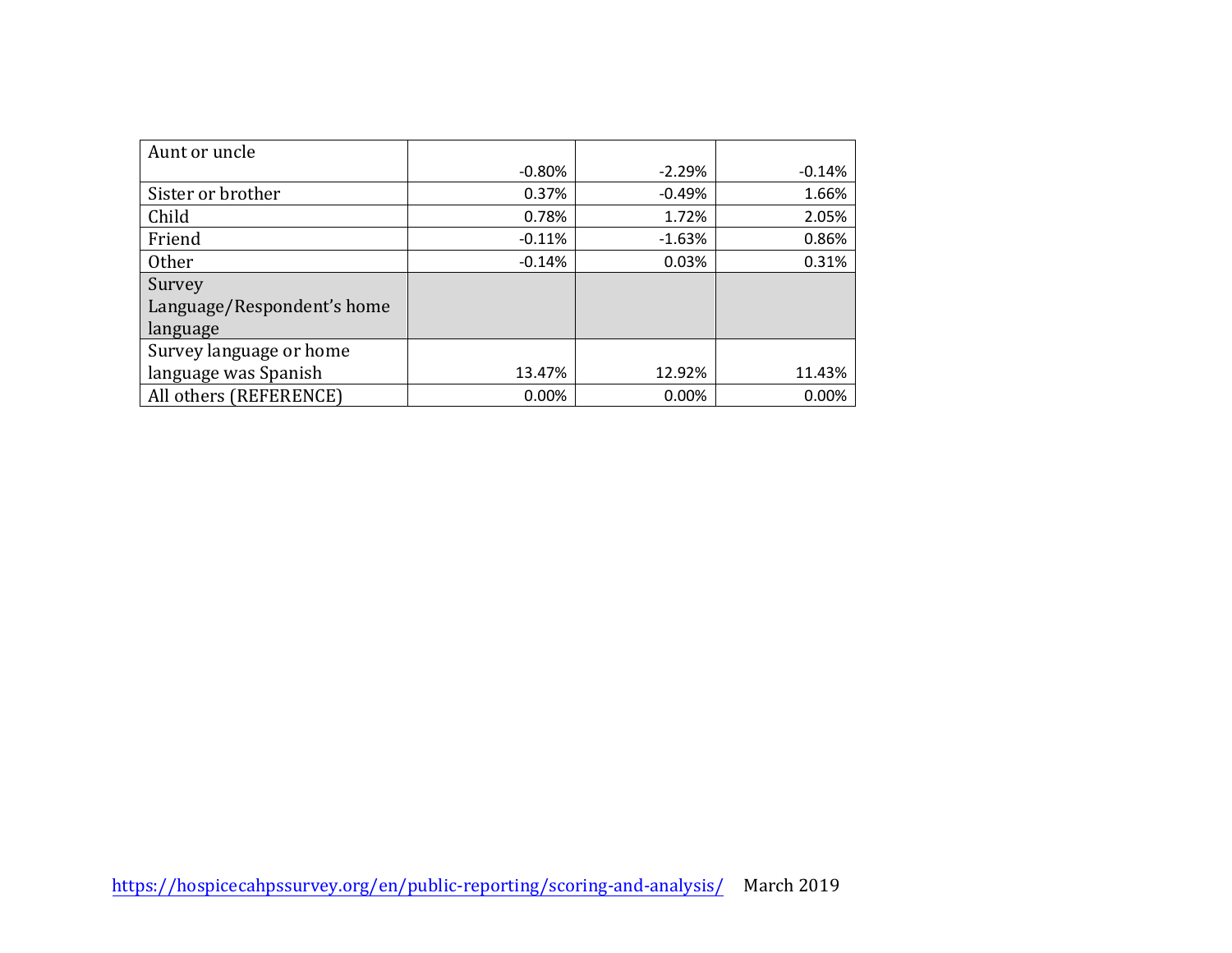#### **Table 4. CAHPS Hospice Top-Box Survey Case-Mix Adjustments for Help for Pain and Symptoms, Q2 2017 - Q2 2018**

|                                | as he or<br>got as<br>Your family member<br>pain<br>much help with<br>she needed | Your family member got the<br>help he or she needed for<br>breathing<br>trouble | Your family member got the<br>help he or she needed for<br>with constipation<br>rouble | the hospice team for feelings<br>Your family member got the<br>needed from<br>of anxiety or sadness<br>she:<br>ðr<br>help he |
|--------------------------------|----------------------------------------------------------------------------------|---------------------------------------------------------------------------------|----------------------------------------------------------------------------------------|------------------------------------------------------------------------------------------------------------------------------|
| Response percentile (per 1% of |                                                                                  |                                                                                 |                                                                                        |                                                                                                                              |
| response percentile)           | 0.06%                                                                            | 0.07%                                                                           | 0.10%                                                                                  | 0.12%                                                                                                                        |
| Decedent Age                   |                                                                                  |                                                                                 |                                                                                        |                                                                                                                              |
| Age 18-54                      | 1.87%                                                                            | 0.25%                                                                           | $-3.59%$                                                                               | $-4.41%$                                                                                                                     |
| Age 55-64                      | 0.58%                                                                            | $-0.06%$                                                                        | $-2.30%$                                                                               | $-3.97%$                                                                                                                     |
| Age 65-69                      | 0.26%                                                                            | $-0.72%$                                                                        | $-2.21%$                                                                               | $-4.80%$                                                                                                                     |
| Age 70-74                      | $-0.09%$                                                                         | $-0.63%$                                                                        | $-1.99%$                                                                               | $-3.22%$                                                                                                                     |
| Age 75-79                      | $-0.70%$                                                                         | $-0.90%$                                                                        | $-1.56%$                                                                               | $-3.62%$                                                                                                                     |
| Age 80-84                      | $-0.34%$                                                                         | $-0.37%$                                                                        | $-0.89%$                                                                               | $-1.66%$                                                                                                                     |
| Age 85-89                      | $-0.18%$                                                                         | 0.23%                                                                           | $-0.64%$                                                                               | $-1.10%$                                                                                                                     |
| Age 90+ (REFERENCE)            | 0.00%                                                                            | 0.00%                                                                           | 0.00%                                                                                  | 0.00%                                                                                                                        |
| Payer for Hospice Care         |                                                                                  |                                                                                 |                                                                                        |                                                                                                                              |
| Medicare only (REFERENCE)      | 0.00%                                                                            | 0.00%                                                                           | 0.00%                                                                                  | 0.00%                                                                                                                        |
| Medicaid only or Medicaid and  |                                                                                  |                                                                                 |                                                                                        |                                                                                                                              |
| private insurance              | 1.28%                                                                            | 1.56%                                                                           | 2.74%                                                                                  | 3.28%                                                                                                                        |
| Medicare and Medicaid          | 3.73%                                                                            | 3.63%                                                                           | 6.82%                                                                                  | 5.81%                                                                                                                        |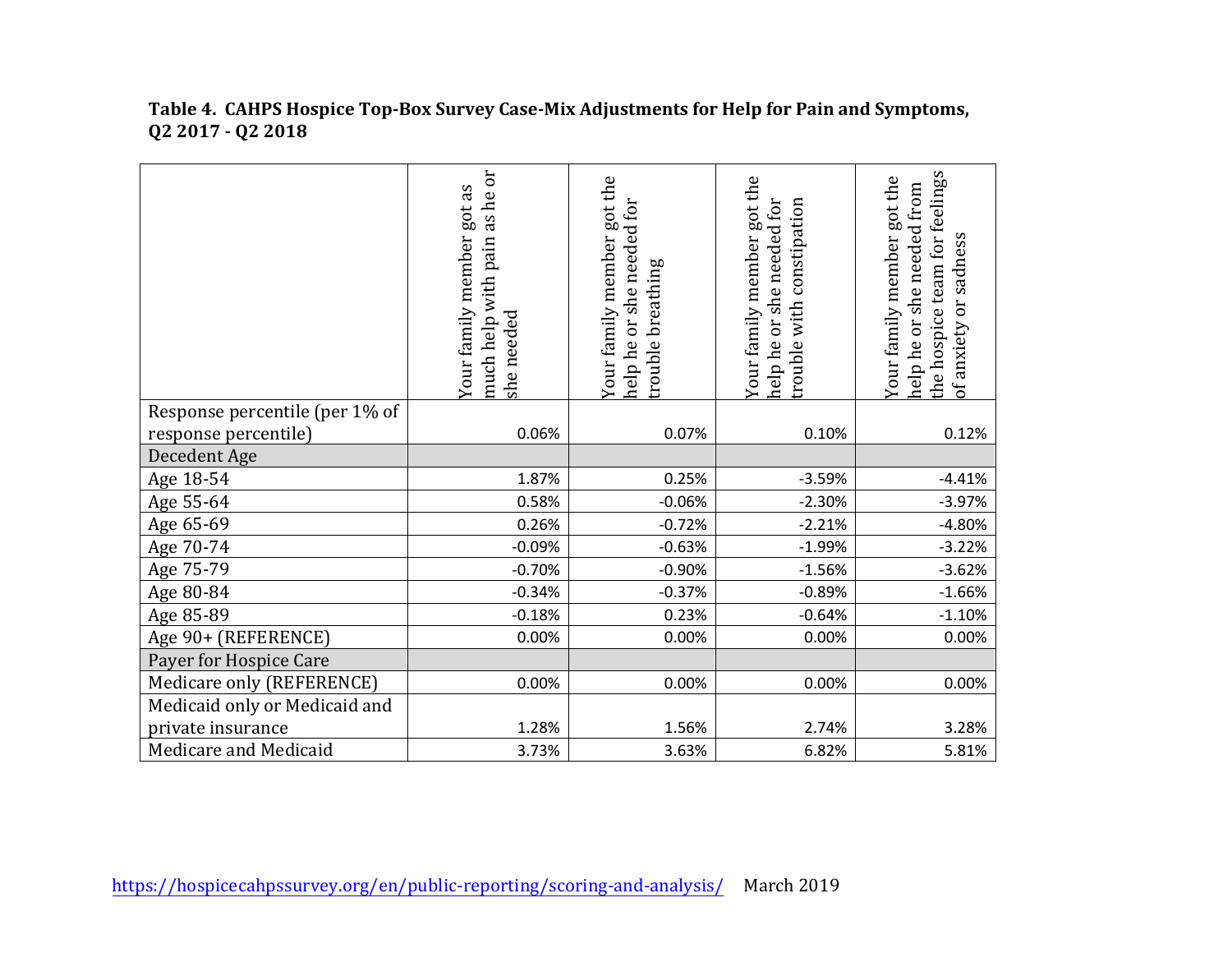| Private insurance only      | 0.24%    | 0.11%    | 2.06%    | 0.23%    |
|-----------------------------|----------|----------|----------|----------|
| Medicare and private        |          |          |          |          |
| insurance                   | 0.57%    | $-0.05%$ | 1.83%    | 0.50%    |
| <b>Other</b>                | 1.19%    | 2.93%    | 2.15%    | 2.76%    |
| <b>Primary Diagnosis</b>    |          |          |          |          |
| Alzheimer's and non-        |          |          |          |          |
| Alzheimer's dementias       |          |          |          |          |
| (REFERENCE)                 | 0.00%    | 0.00%    | 0.00%    | 0.00%    |
| Bladder cancer              | 1.22%    | $-1.82%$ | 1.74%    | 0.23%    |
| Blood and lymphatic cancers | 2.26%    | $-1.64%$ | 0.65%    | 1.00%    |
| Brain cancer                | $-2.34%$ | $-1.53%$ | 0.32%    | $-0.49%$ |
| <b>Breast cancer</b>        | $-0.63%$ | $-3.27%$ | 0.01%    | $-2.12%$ |
| Congestive heart failure    | 1.64%    | $-2.26%$ | 1.29%    | $-0.92%$ |
| Chronic kidney disease      | 0.40%    | $-1.63%$ | 3.48%    | 1.76%    |
| Chronic liver disease       | $-0.27%$ | $-1.10%$ | 2.55%    | $-0.60%$ |
| Colorectal cancer           | 0.46%    | $-0.85%$ | 2.18%    | 0.09%    |
| CVA/Stroke                  | $-0.11%$ | $-1.05%$ | 0.56%    | $-1.16%$ |
| Liver cancer                | $-2.14%$ | $-2.20%$ | $-0.06%$ | $-1.66%$ |
| Lung & other chest cavity   |          |          |          |          |
| cancer                      | $-0.01%$ | $-3.43%$ | $-0.90%$ | $-2.29%$ |
| Non-infectious respiratory  | 1.48%    | $-3.61%$ | 0.28%    | $-1.85%$ |
| Other heart disease         | 1.24%    | $-1.67%$ | 1.37%    | $-0.16%$ |
| Pancreatic cancer           | $-0.28%$ | $-0.79%$ | 1.18%    | $-1.09%$ |
| Parkinson's and other       |          |          |          |          |
| degenerative diseases       | 0.42%    | $-0.85%$ | 0.66%    | $-0.63%$ |
| Pneumonias and other        |          |          |          |          |
| infectious lung diseases    | 0.28%    | $-3.55%$ | 0.25%    | $-1.74%$ |
| Prostate cancer             | 1.40%    | $-0.32%$ | 1.55%    | 1.30%    |
| Other, cancer               | 0.21%    | $-1.84%$ | 0.36%    | $-1.41%$ |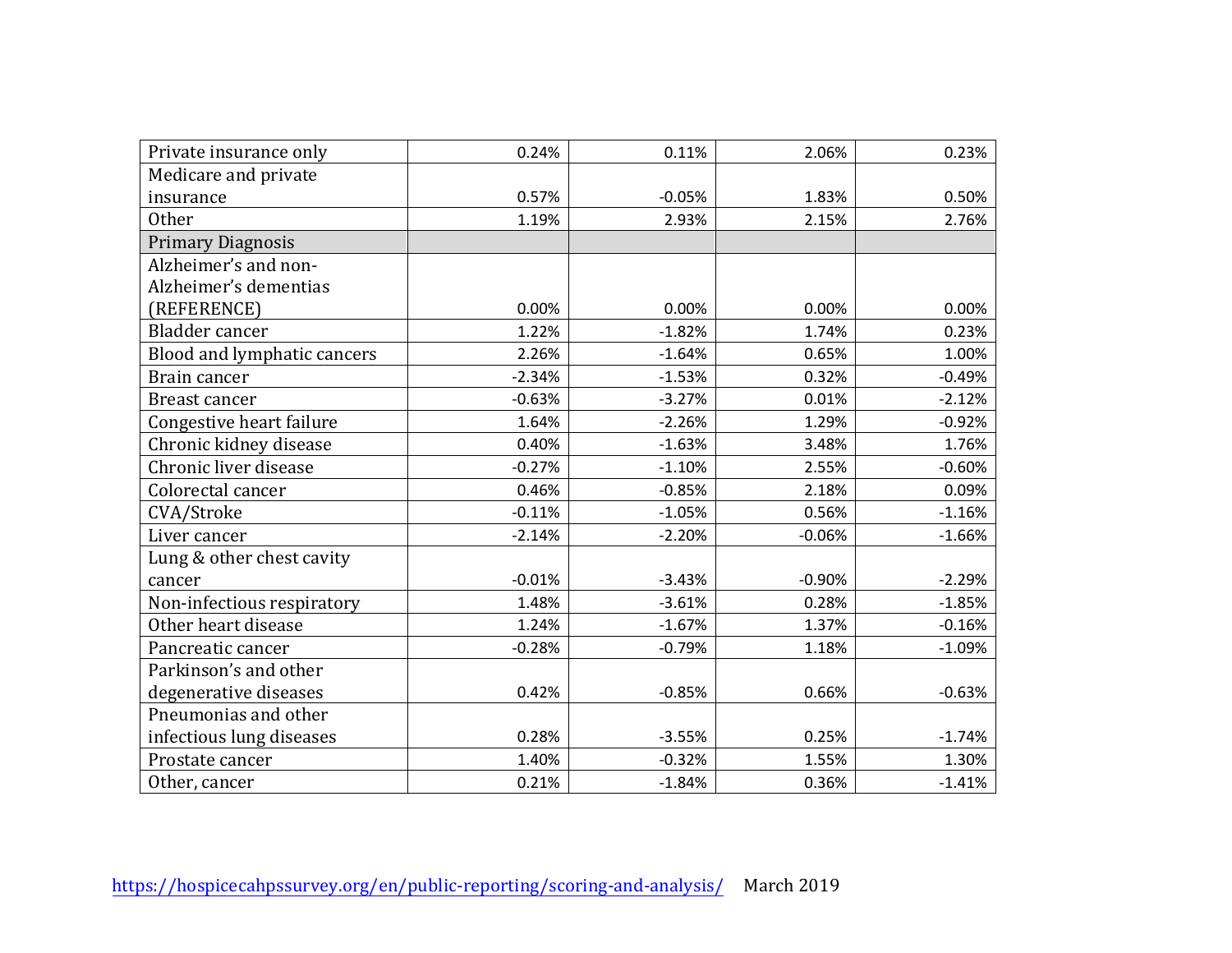| Other, non-cancer              | 0.79%    | $-0.93%$ | 1.43%    | $-0.47%$ |
|--------------------------------|----------|----------|----------|----------|
| Length of hospice stay         |          |          |          |          |
| 2-5 days                       | $-0.09%$ | 1.12%    | 12.90%   | 2.99%    |
| $6-12$ days                    | 0.82%    | 1.55%    | 9.60%    | 3.39%    |
| 13-29 days                     | 1.28%    | 2.11%    | 6.36%    | 3.64%    |
| 30-80 days                     | 1.63%    | 1.42%    | 3.38%    | 2.85%    |
| 81+ days (REFERENCE)           | 0.00%    | 0.00%    | 0.00%    | 0.00%    |
| Caregiver Age                  |          |          |          |          |
| Age 18-44                      | 2.46%    | 3.71%    | 4.13%    | 2.79%    |
| Age 45-54                      | 0.47%    | 0.77%    | 0.42%    | $-0.34%$ |
| Age 55-64 (REFERENCE)          | 0.00%    | 0.00%    | 0.00%    | 0.00%    |
| Age 65-74                      | $-1.20%$ | $-1.08%$ | 0.08%    | 0.30%    |
| Age 75-84                      | 0.69%    | 1.83%    | 3.64%    | 6.36%    |
| Age 85+                        | 3.42%    | 5.02%    | 8.13%    | 11.71%   |
| <b>Caregiver Education</b>     |          |          |          |          |
| 8 <sup>th</sup> grade or less  | 0.19%    | 2.64%    | 1.76%    | 1.44%    |
| Some high school               | $-1.45%$ | 0.07%    | $-1.23%$ | $-2.84%$ |
| High school graduate or GED    |          |          |          |          |
| (REFERENCE)                    | 0.00%    | 0.00%    | 0.00%    | 0.00%    |
| Some college                   | 1.77%    | 1.71%    | 1.97%    | 3.27%    |
| 4-year college graduate        | 2.86%    | 3.79%    | 4.63%    | 8.06%    |
| More than 4-year college       |          |          |          |          |
| graduate                       | 4.63%    | 5.63%    | 6.82%    | 10.97%   |
| Caregiver relationship         |          |          |          |          |
| (Decedent was the caregiver's  |          |          |          |          |
|                                |          |          |          |          |
| Spouse or partner              | 0.66%    | 1.04%    | 0.30%    | 2.44%    |
| Parent (REFERENCE)             | 0.00%    | 0.00%    | 0.00%    | 0.00%    |
| Mother-in-law or father-in-law | $-3.50%$ | $-2.69%$ | $-4.84%$ | $-6.84%$ |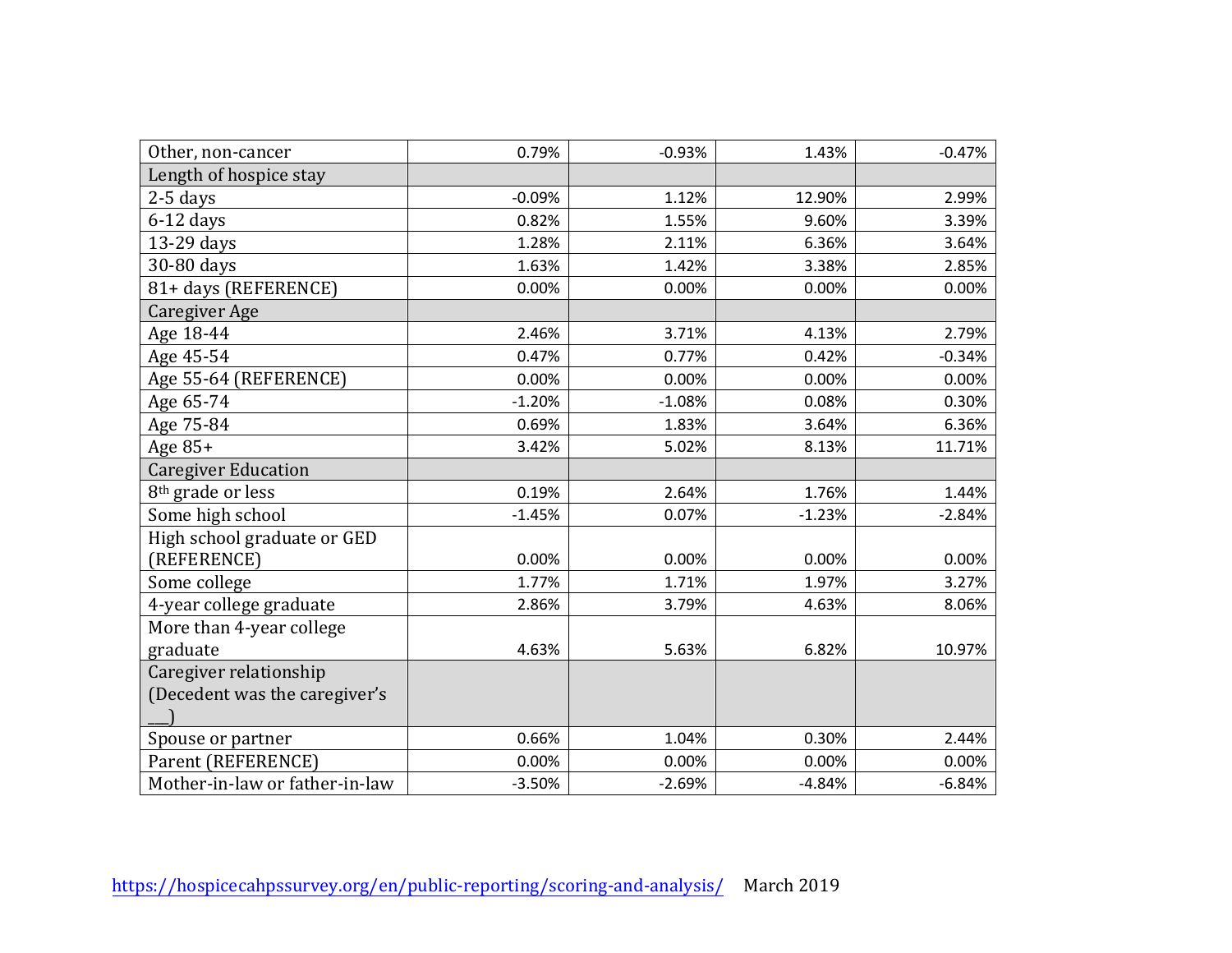| Aunt or uncle              |           |          |          |          |
|----------------------------|-----------|----------|----------|----------|
|                            | $-0.09\%$ | $-1.31%$ | $-2.21%$ | $-1.28%$ |
| Sister or brother          | 2.65%     | 2.87%    | 3.01%    | 4.72%    |
| Child                      | 1.08%     | 1.92%    | 2.81%    | 3.29%    |
| Friend                     | 0.89%     | $-0.30%$ | 0.06%    | 1.60%    |
| Other                      | $-1.50\%$ | $-0.74%$ | $-3.86%$ | $-1.75%$ |
| Survey                     |           |          |          |          |
| Language/Respondent's home |           |          |          |          |
| language                   |           |          |          |          |
| Survey language or home    |           |          |          |          |
| language was Spanish       | $-7.53%$  | 3.63%    | $-2.23%$ | $-1.11%$ |
| All others (REFERENCE)     | 0.00%     | 0.00%    | 0.00%    | 0.00%    |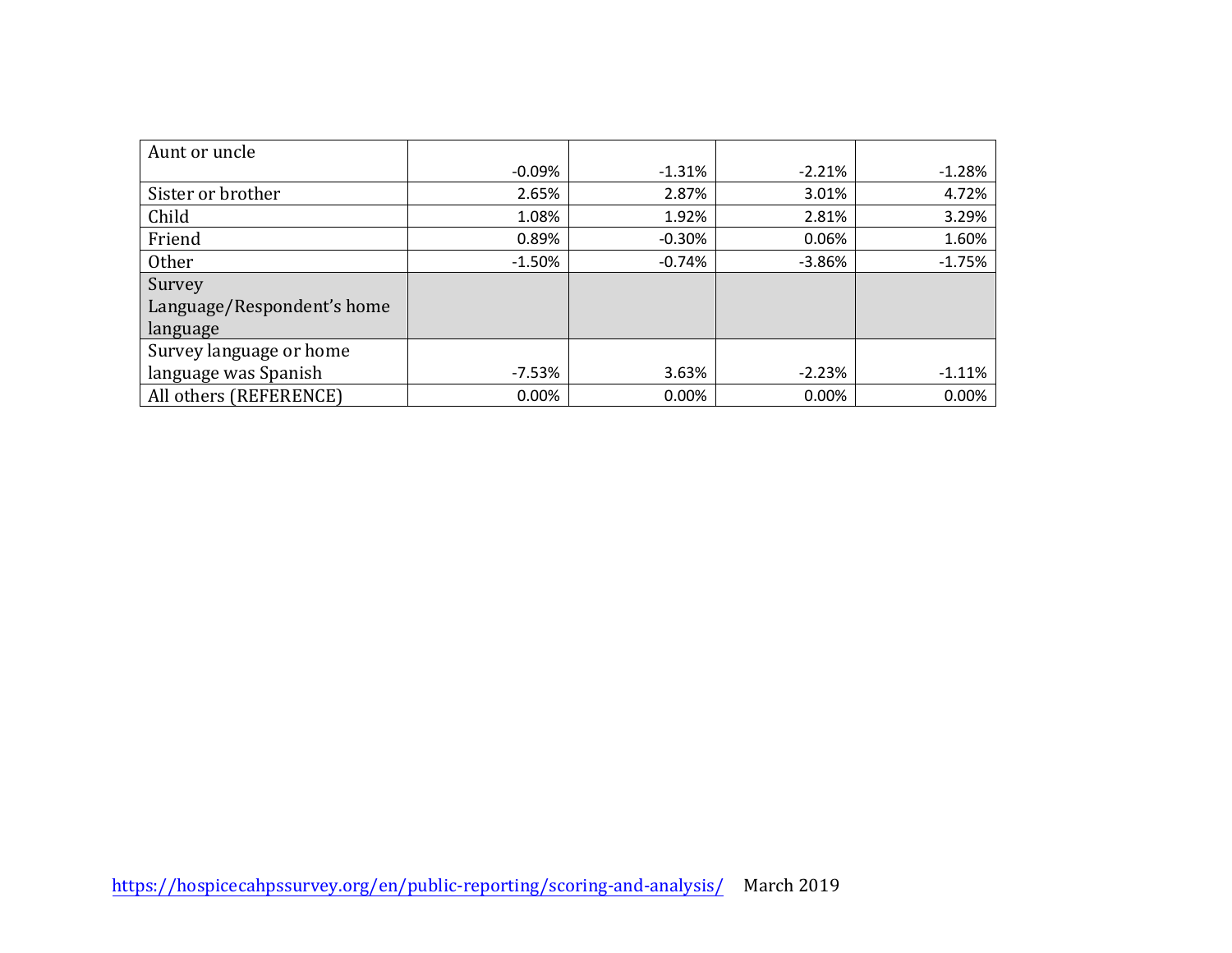#### **Table 5. CAHPS Hospice Survey Top-Box Case-Mix Adjustments for Training Family to Care for Patient, Q2 2017 - Q2 2018**

|                                | watch for<br>Hospice team gave you the<br>training you needed about<br>effects to<br>pain medicine<br>what side<br>from | training you needed about if<br>and when to give more pain<br>Hospice team gave you the<br>medicine to your family<br>member | he or she had trouble breathing<br>training you needed about how<br>to help your family member if<br>gave you the<br>Hospice team | ör<br>Hospice team gave you the<br>training you needed about<br>member became restless<br>what to do if your family<br>agitated | A member of the hospice team<br>side effects of pain<br>medicine with you or your<br>family member<br>discussed |
|--------------------------------|-------------------------------------------------------------------------------------------------------------------------|------------------------------------------------------------------------------------------------------------------------------|-----------------------------------------------------------------------------------------------------------------------------------|---------------------------------------------------------------------------------------------------------------------------------|-----------------------------------------------------------------------------------------------------------------|
| Response percentile (per 1% of |                                                                                                                         |                                                                                                                              |                                                                                                                                   |                                                                                                                                 |                                                                                                                 |
| response percentile)           | 0.05%                                                                                                                   | 0.06%                                                                                                                        | 0.05%                                                                                                                             | 0.10%                                                                                                                           | 0.06%                                                                                                           |
| Decedent Age                   |                                                                                                                         |                                                                                                                              |                                                                                                                                   |                                                                                                                                 |                                                                                                                 |
| Age 18-54                      | $-3.89%$                                                                                                                | $-1.09%$                                                                                                                     | 0.60%                                                                                                                             | $-0.23%$                                                                                                                        | $-4.23%$                                                                                                        |
| Age 55-64                      | $-3.98%$                                                                                                                | $-0.84%$                                                                                                                     | 0.39%                                                                                                                             | $-1.50%$                                                                                                                        | $-4.43%$                                                                                                        |
| Age 65-69                      | $-4.55%$                                                                                                                | $-1.79%$                                                                                                                     | $-1.51%$                                                                                                                          | $-2.55%$                                                                                                                        | $-4.76%$                                                                                                        |
| Age 70-74                      | $-3.91%$                                                                                                                | $-1.33%$                                                                                                                     | $-0.72%$                                                                                                                          | $-2.38%$                                                                                                                        | $-3.42%$                                                                                                        |
| Age 75-79                      | $-4.02%$                                                                                                                | $-2.13%$                                                                                                                     | $-1.80%$                                                                                                                          | $-3.28%$                                                                                                                        | $-3.34%$                                                                                                        |
| Age 80-84                      | $-2.86%$                                                                                                                | $-1.32%$                                                                                                                     | $-1.07%$                                                                                                                          | $-2.01%$                                                                                                                        | $-2.15%$                                                                                                        |
| Age 85-89                      | $-2.10%$                                                                                                                | $-1.14%$                                                                                                                     | $-1.21%$                                                                                                                          | $-1.48%$                                                                                                                        | $-1.52%$                                                                                                        |
| Age 90+ (REFERENCE)            | 0.00%                                                                                                                   | 0.00%                                                                                                                        | 0.00%                                                                                                                             | 0.00%                                                                                                                           | 0.00%                                                                                                           |
| Payer for Hospice Care         |                                                                                                                         |                                                                                                                              |                                                                                                                                   |                                                                                                                                 |                                                                                                                 |
| Medicare only (REFERENCE)      | 0.00%                                                                                                                   | 0.00%                                                                                                                        | 0.00%                                                                                                                             | 0.00%                                                                                                                           | 0.00%                                                                                                           |
| Medicaid only or Medicaid and  |                                                                                                                         |                                                                                                                              |                                                                                                                                   |                                                                                                                                 |                                                                                                                 |
| private insurance              | 0.90%                                                                                                                   | $-0.61%$                                                                                                                     | $-0.22%$                                                                                                                          | 0.99%                                                                                                                           | 1.21%                                                                                                           |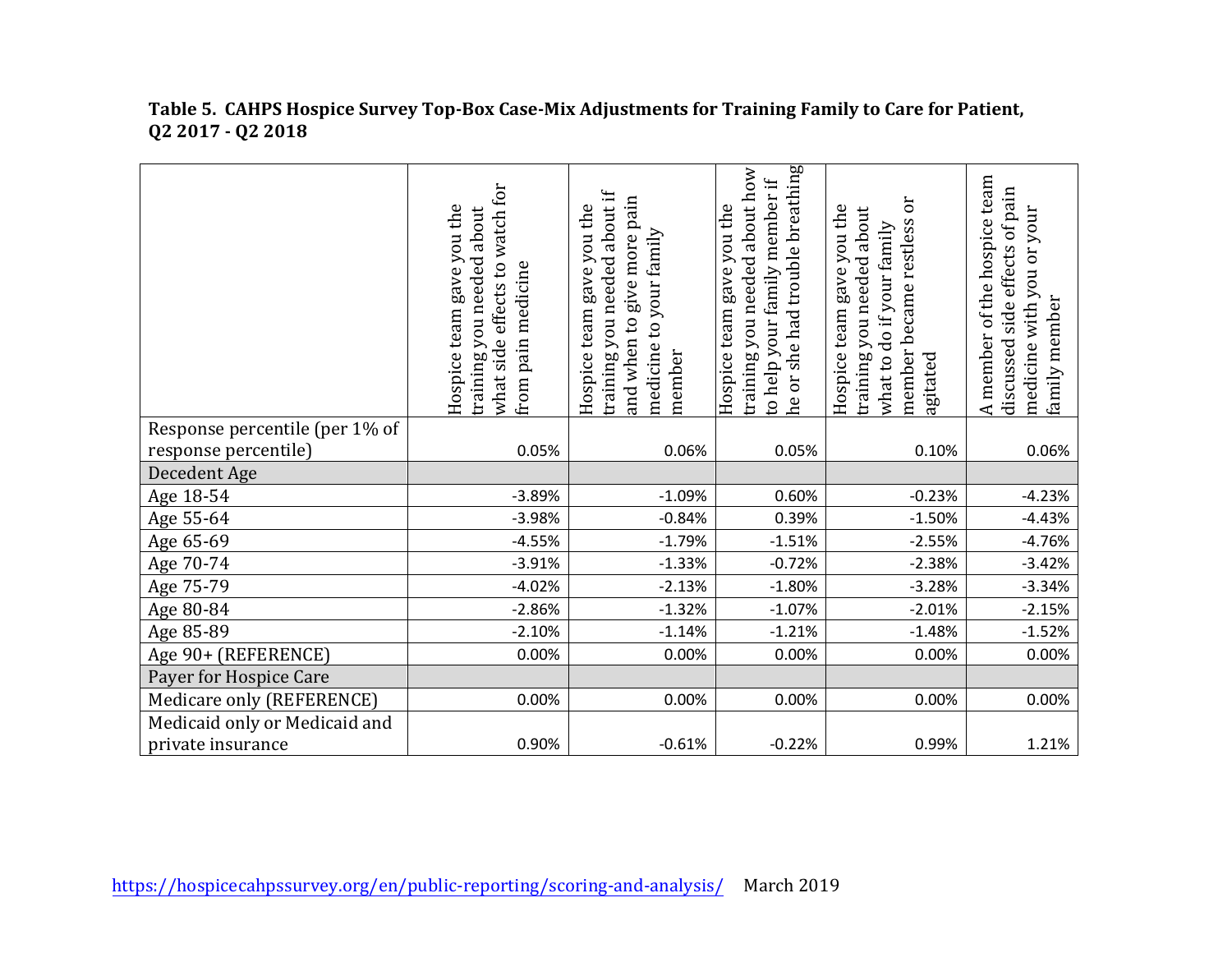| Medicare and Medicaid       | 6.12%    | 5.06%    | 4.46%    | 5.60%    | 4.28%    |
|-----------------------------|----------|----------|----------|----------|----------|
| Private insurance only      | $-0.28%$ | $-0.37%$ | $-0.30%$ | 1.16%    | $-0.35%$ |
| Medicare and private        |          |          |          |          |          |
| insurance                   | 0.61%    | 0.09%    | 0.19%    | 0.93%    | 0.32%    |
| <b>Other</b>                | 1.27%    | 0.98%    | 0.18%    | 2.05%    | 0.73%    |
| <b>Primary Diagnosis</b>    |          |          |          |          |          |
| Alzheimer's and non-        |          |          |          |          |          |
| Alzheimer's dementias       |          |          |          |          |          |
| (REFERENCE)                 | 0.00%    | 0.00%    | 0.00%    | 0.00%    | 0.00%    |
| Bladder cancer              | $-3.29%$ | $-2.48%$ | $-2.37%$ | $-1.31%$ | $-3.11%$ |
| Blood and lymphatic cancers | $-3.29%$ | $-0.68%$ | $-2.62%$ | $-0.04%$ | $-0.77%$ |
| Brain cancer                | $-4.37%$ | $-2.67%$ | $-3.28%$ | $-4.46%$ | $-2.10%$ |
| Breast cancer               | $-6.35%$ | $-3.99%$ | $-4.23%$ | $-3.85%$ | $-3.45%$ |
| Congestive heart failure    | $-3.96%$ | $-2.38%$ | $-3.68%$ | $-1.82%$ | $-1.70%$ |
| Chronic kidney disease      | $-3.98%$ | $-1.25%$ | $-2.17%$ | $-1.26%$ | $-1.66%$ |
| Chronic liver disease       | $-2.66%$ | $-2.69%$ | $-2.54%$ | $-3.30%$ | 0.02%    |
| Colorectal cancer           | $-4.27%$ | $-2.20%$ | $-2.42%$ | $-1.30%$ | $-2.54%$ |
| CVA/Stroke                  | $-1.76%$ | $-0.79%$ | $-1.36%$ | $-2.09%$ | $-0.31%$ |
| Liver cancer                | $-4.58%$ | $-2.41%$ | $-5.60%$ | $-3.29%$ | $-2.90%$ |
| Lung & other chest cavity   |          |          |          |          |          |
| cancer                      | $-4.69%$ | $-2.82%$ | $-4.30%$ | $-1.54%$ | $-3.19%$ |
| Non-infectious respiratory  | $-2.92%$ | $-1.72%$ | $-2.51%$ | $-0.78%$ | $-1.63%$ |
| Other heart disease         | $-2.85%$ | $-1.91%$ | $-2.46%$ | $-1.12%$ | $-1.63%$ |
| Pancreatic cancer           | $-4.42%$ | $-2.83%$ | $-1.77%$ | $-2.10%$ | $-2.99%$ |
| Parkinson's and other       |          |          |          |          |          |
| degenerative diseases       | $-1.95%$ | $-0.83%$ | $-1.46%$ | 0.11%    | $-0.27%$ |
| Pneumonias and other        |          |          |          |          |          |
| infectious lung diseases    | $-3.09%$ | $-2.17%$ | $-3.28%$ | $-1.84%$ | $-2.60%$ |
| Prostate cancer             | $-2.82%$ | $-1.80%$ | $-1.00%$ | 0.13%    | $-2.17%$ |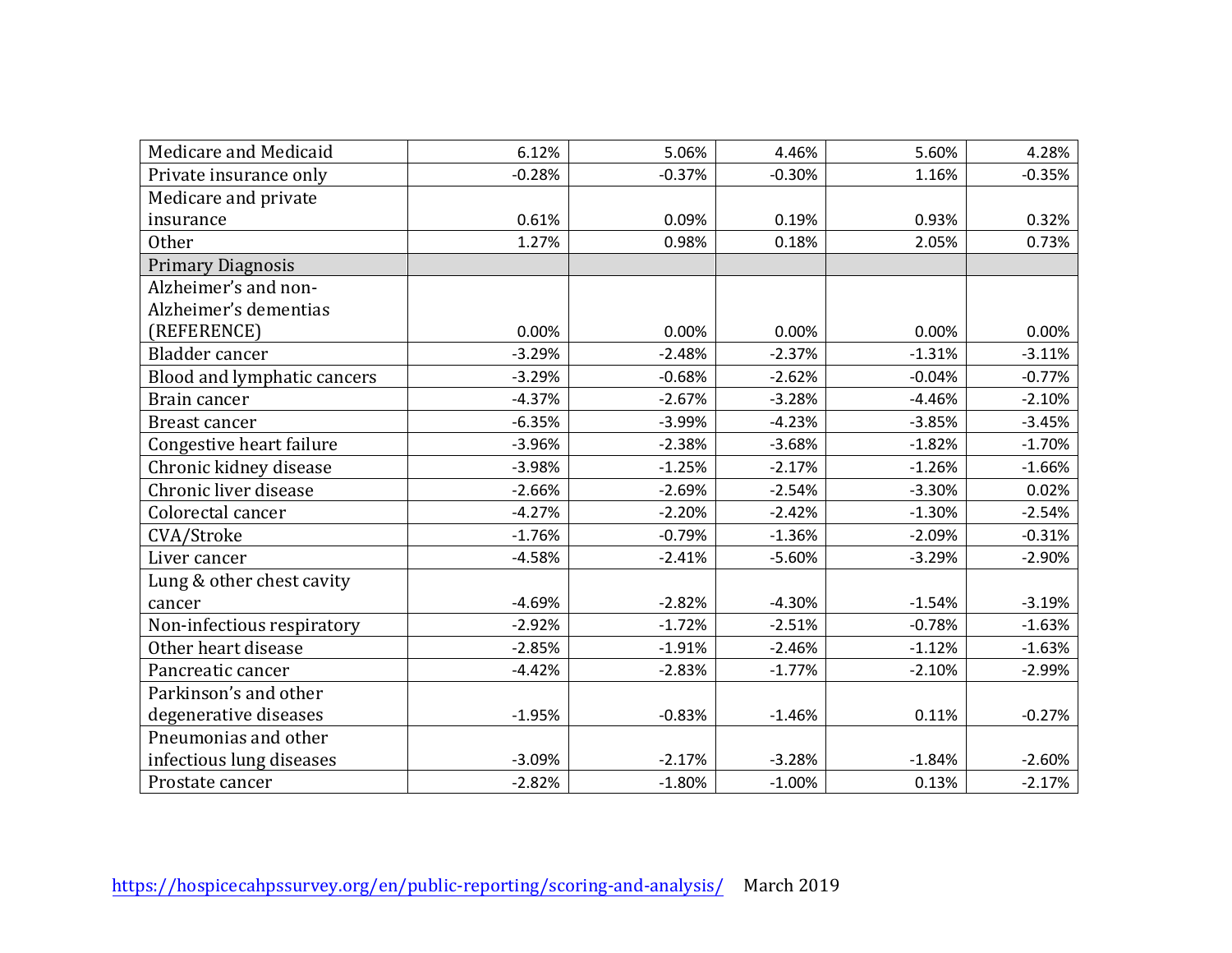| Other, cancer                 | $-4.41%$ | $-2.33%$ | $-2.71%$ | $-0.88%$ | $-2.91%$ |
|-------------------------------|----------|----------|----------|----------|----------|
| Other, non-cancer             | $-3.33%$ | $-2.07%$ | $-2.33%$ | $-1.16%$ | $-1.31%$ |
| Length of hospice stay        |          |          |          |          |          |
| $2-5$ days                    | 3.98%    | 2.81%    | 6.21%    | 2.74%    | 6.73%    |
| $6-12$ days                   | 3.16%    | 2.29%    | 5.07%    | 1.91%    | 5.16%    |
| 13-29 days                    | 2.28%    | 1.89%    | 4.40%    | 1.21%    | 3.80%    |
| 30-80 days                    | 1.33%    | 1.17%    | 2.09%    | 1.50%    | 1.80%    |
| 81+ days (REFERENCE)          | 0.00%    | 0.00%    | 0.00%    | 0.00%    | 0.00%    |
| Caregiver Age                 |          |          |          |          |          |
| Age 18-44                     | $-0.15%$ | 0.52%    | 2.08%    | 1.95%    | 0.34%    |
| Age 45-54                     | $-1.13%$ | $-0.32%$ | 0.21%    | $-0.73%$ | $-0.69%$ |
| Age 55-64 (REFERENCE)         | 0.00%    | 0.00%    | 0.00%    | 0.00%    | 0.00%    |
| Age 65-74                     | 1.30%    | $-0.55%$ | $-0.73%$ | 1.41%    | 0.73%    |
| Age 75-84                     | 5.10%    | 1.57%    | 2.35%    | 6.40%    | 5.34%    |
| Age 85+                       | 8.50%    | 5.24%    | 5.87%    | 10.49%   | 9.63%    |
| <b>Caregiver Education</b>    |          |          |          |          |          |
| 8 <sup>th</sup> grade or less | $-0.96%$ | $-0.92%$ | $-1.30%$ | $-2.82%$ | $-0.21%$ |
| Some high school              | $-3.32%$ | $-1.61%$ | $-1.96%$ | $-2.95%$ | $-1.99%$ |
| High school graduate or GED   |          |          |          |          |          |
| (REFERENCE)                   | 0.00%    | 0.00%    | 0.00%    | 0.00%    | 0.00%    |
| Some college                  | 2.11%    | 1.87%    | 2.03%    | 2.45%    | 1.49%    |
| 4-year college graduate       | 6.29%    | 4.91%    | 5.56%    | 6.21%    | 4.40%    |
| More than 4-year college      |          |          |          |          |          |
| graduate                      | 7.42%    | 6.84%    | 7.51%    | 9.00%    | 5.15%    |
| Caregiver relationship        |          |          |          |          |          |
| (Decedent was the caregiver's |          |          |          |          |          |
|                               |          |          |          |          |          |
| Spouse or partner             | $-0.33%$ | $-0.54%$ | 0.25%    | $-0.71%$ | 2.74%    |
| Parent (REFERENCE)            | 0.00%    | 0.00%    | 0.00%    | 0.00%    | 0.00%    |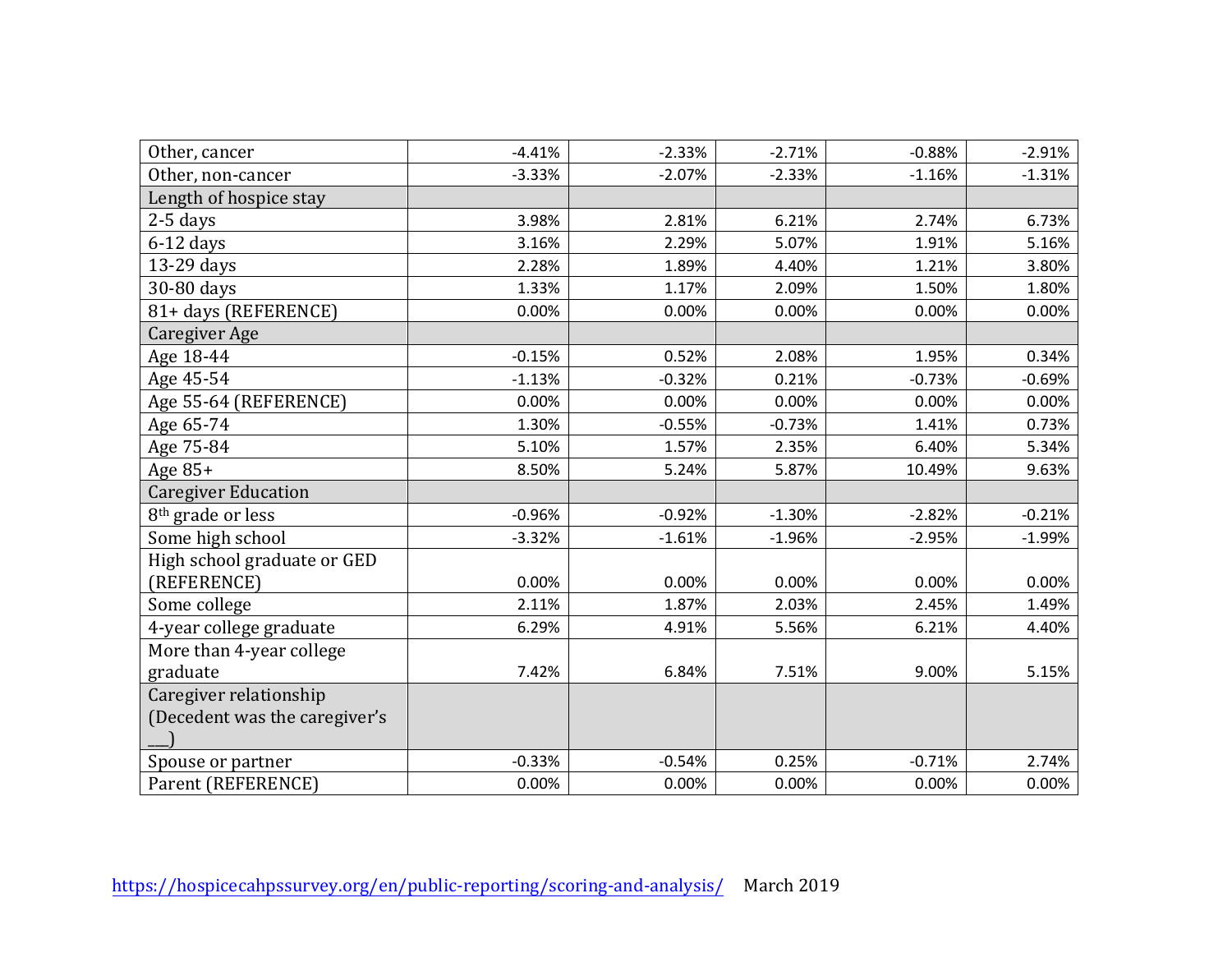| Mother-in-law or father-in-law | -6.44%     | $-4.12%$ | $-4.57%$  | $-7.16%$  | $-4.79%$ |
|--------------------------------|------------|----------|-----------|-----------|----------|
| Aunt or uncle                  | 3.69%      | 0.43%    | 0.71%     | 3.03%     | 1.37%    |
| Sister or brother              | 5.60%      | 2.32%    | 3.96%     | 5.30%     | 5.26%    |
| Child                          | 1.82%      | 0.27%    | 1.44%     | 1.90%     | 3.94%    |
| Friend                         | 3.64%      | 1.31%    | 0.04%     | 2.80%     | 3.94%    |
| Other                          | $-2.27%$   | $-1.31%$ | $-2.07\%$ | $-2.10%$  | $-0.69%$ |
| Survey                         |            |          |           |           |          |
| Language/Respondent's home     |            |          |           |           |          |
| language                       |            |          |           |           |          |
| Survey language or home        |            |          |           |           |          |
| language was Spanish           | $-10.97\%$ | $-5.74%$ | $-8.09\%$ | $-13.66%$ | $-7.34%$ |
| All others (REFERENCE)         | 0.00%      | 0.00%    | 0.00%     | 0.00%     | 0.00%    |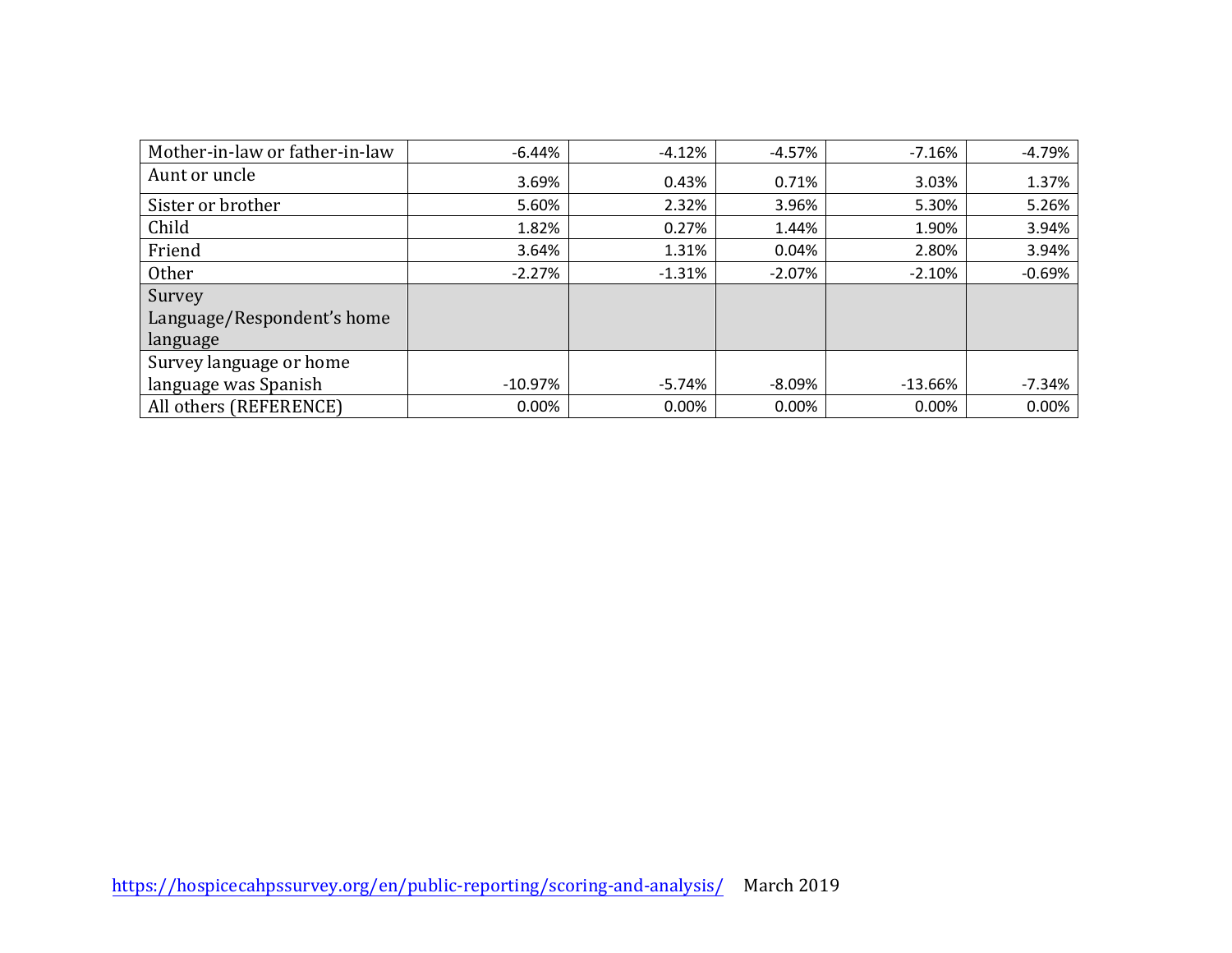**Table 6. CAHPS Hospice Survey Top-Box Case-Mix Adjustments for Rating of this Hospice and Willing to Recommend this Hospice, Q2 2017 - Q2 2018**

|                                                 | <b>Rating of this</b><br>Hospice | <b>Willing to</b><br><b>Recommend this</b><br>Hospice |
|-------------------------------------------------|----------------------------------|-------------------------------------------------------|
| Response percentile (per 1% of response         |                                  |                                                       |
| percentile)                                     | 0.09%                            | 0.09%                                                 |
| Decedent Age                                    |                                  |                                                       |
| Age 18-54                                       | $-0.21%$                         | $-0.18%$                                              |
| Age 55-64                                       | $-0.07%$                         | 0.02%                                                 |
| Age 65-69                                       | 0.06%                            | $-0.36%$                                              |
| Age 70-74                                       | $-0.10%$                         | $-0.39%$                                              |
| Age 75-79                                       | $-0.80%$                         | $-0.87%$                                              |
| Age 80-84                                       | $-0.22%$                         | $-0.40%$                                              |
| Age 85-89                                       | $-0.38%$                         | $-0.50%$                                              |
| Age 90+ (REFERENCE)                             | 0.00%                            | 0.00%                                                 |
| Payer for Hospice Care                          |                                  |                                                       |
| Medicare only (REFERENCE)                       | 0.00%                            | 0.00%                                                 |
| Medicaid only or Medicaid and private insurance | 1.64%                            | 1.12%                                                 |
| Medicare and Medicaid                           | 3.48%                            | 2.87%                                                 |
| Private insurance only                          | 0.35%                            | 0.63%                                                 |
| Medicare and private insurance                  | 0.19%                            | 0.47%                                                 |
| <b>Other</b>                                    | 1.80%                            | 1.23%                                                 |
| <b>Primary Diagnosis</b>                        |                                  |                                                       |
| Alzheimer's and non-Alzheimer's dementias       |                                  |                                                       |
| (REFERENCE)                                     | 0.00%                            | 0.00%                                                 |
| Bladder cancer                                  | 0.00%                            | 0.47%                                                 |
| Blood and lymphatic cancers                     | 1.85%                            | 2.61%                                                 |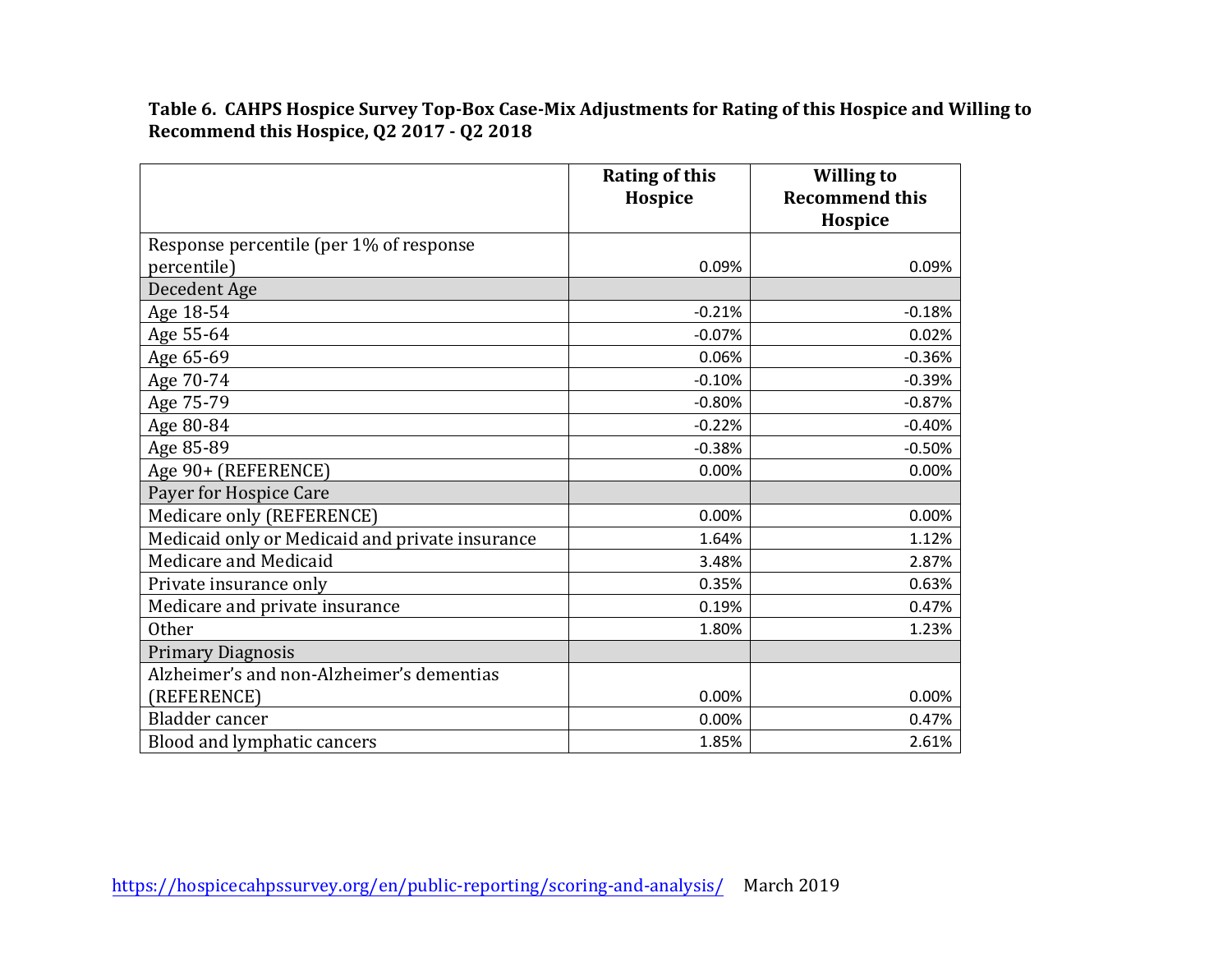| Brain cancer                                  | $-1.13%$ | $-0.45%$ |
|-----------------------------------------------|----------|----------|
| <b>Breast cancer</b>                          | $-0.56%$ | $-0.61%$ |
| Congestive heart failure                      | 0.70%    | 1.02%    |
| Chronic kidney disease                        | 1.08%    | 1.52%    |
| Chronic liver disease                         | $-1.06%$ | $-0.33%$ |
| Colorectal cancer                             | 0.34%    | 1.11%    |
| CVA/Stroke                                    | $-0.61%$ | $-0.45%$ |
| Liver cancer                                  | $-0.30%$ | 0.28%    |
| Lung & other chest cavity cancer              | $-0.02%$ | 0.25%    |
| Non-infectious respiratory                    | 0.64%    | 0.82%    |
| Other heart disease                           | 0.26%    | 0.63%    |
| Pancreatic cancer                             | $-0.47%$ | 0.31%    |
| Parkinson's and other degenerative diseases   | 0.02%    | 0.25%    |
| Pneumonias and other infectious lung diseases | $-0.10%$ | 0.92%    |
| Prostate cancer                               | 0.27%    | 0.92%    |
| Other, cancer                                 | 0.24%    | 0.43%    |
| Other, non-cancer                             | $-0.29%$ | 0.55%    |
| Length of hospice stay                        |          |          |
| 2-5 days                                      | $-0.99%$ | 0.10%    |
| $6-12$ days                                   | 0.35%    | 0.86%    |
| 13-29 days                                    | 1.63%    | 1.80%    |
| 30-80 days                                    | 1.44%    | 1.49%    |
| 81+ days (REFERENCE)                          | 0.00%    | 0.00%    |
| Caregiver Age                                 |          |          |
| Age 18-44                                     | 3.79%    | 3.30%    |
| Age 45-54                                     | 1.28%    | 0.67%    |
| Age 55-64 (REFERENCE)                         | 0.00%    | 0.00%    |
| Age 65-74                                     | $-2.11%$ | $-1.11%$ |
| Age 75-84                                     | $-0.67%$ | 0.06%    |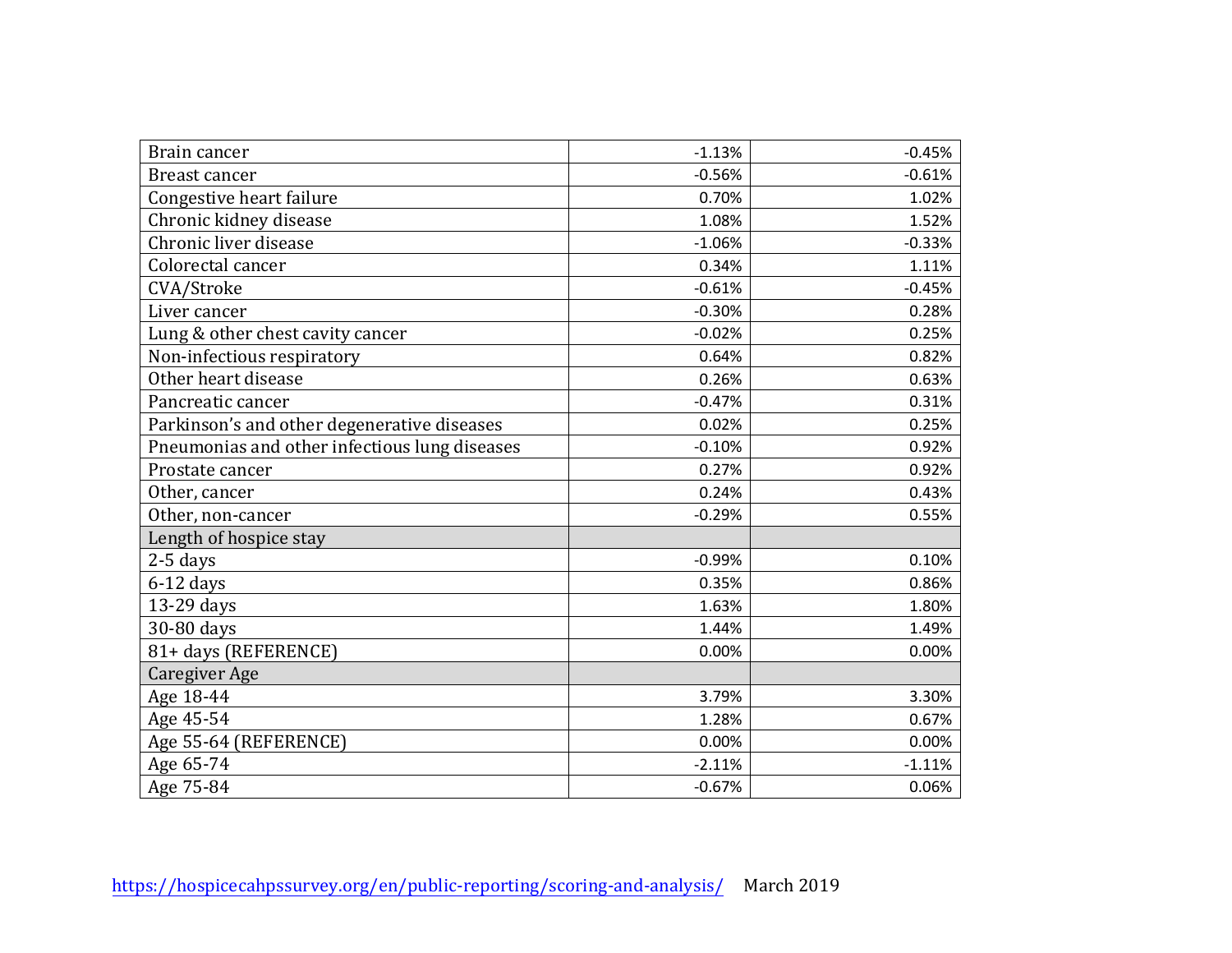| Age $85+$                                    | 1.43%    | 1.55%    |
|----------------------------------------------|----------|----------|
| <b>Caregiver Education</b>                   |          |          |
| 8 <sup>th</sup> grade or less                | $-0.12%$ | 1.65%    |
| Some high school                             | $-1.81%$ | $-0.61%$ |
| High school graduate or GED (REFERENCE)      | 0.00%    | 0.00%    |
| Some college                                 | 2.24%    | 1.24%    |
| 4-year college graduate                      | 3.87%    | 2.09%    |
| More than 4-year college graduate            | 5.37%    | 3.06%    |
| Caregiver relationship (Decedent was the     |          |          |
| caregiver's $\Box$                           |          |          |
| Spouse or partner                            | 1.02%    | 1.22%    |
| Parent (REFERENCE)                           | 0.00%    | 0.00%    |
| Mother-in-law or father-in-law               | $-3.34%$ | $-2.77%$ |
| Aunt or uncle                                | $-0.38%$ | 0.58%    |
| Sister or brother                            | 1.38%    | 2.16%    |
| Child                                        | 0.90%    | 1.38%    |
| Friend                                       | 1.09%    | 0.87%    |
| <b>Other</b>                                 | $-0.61%$ | 0.07%    |
| Survey Language/Respondent's home language   |          |          |
| Survey language or home language was Spanish | $-3.73%$ | $-3.03%$ |
| All others (REFERENCE)                       | 0.00%    | 0.00%    |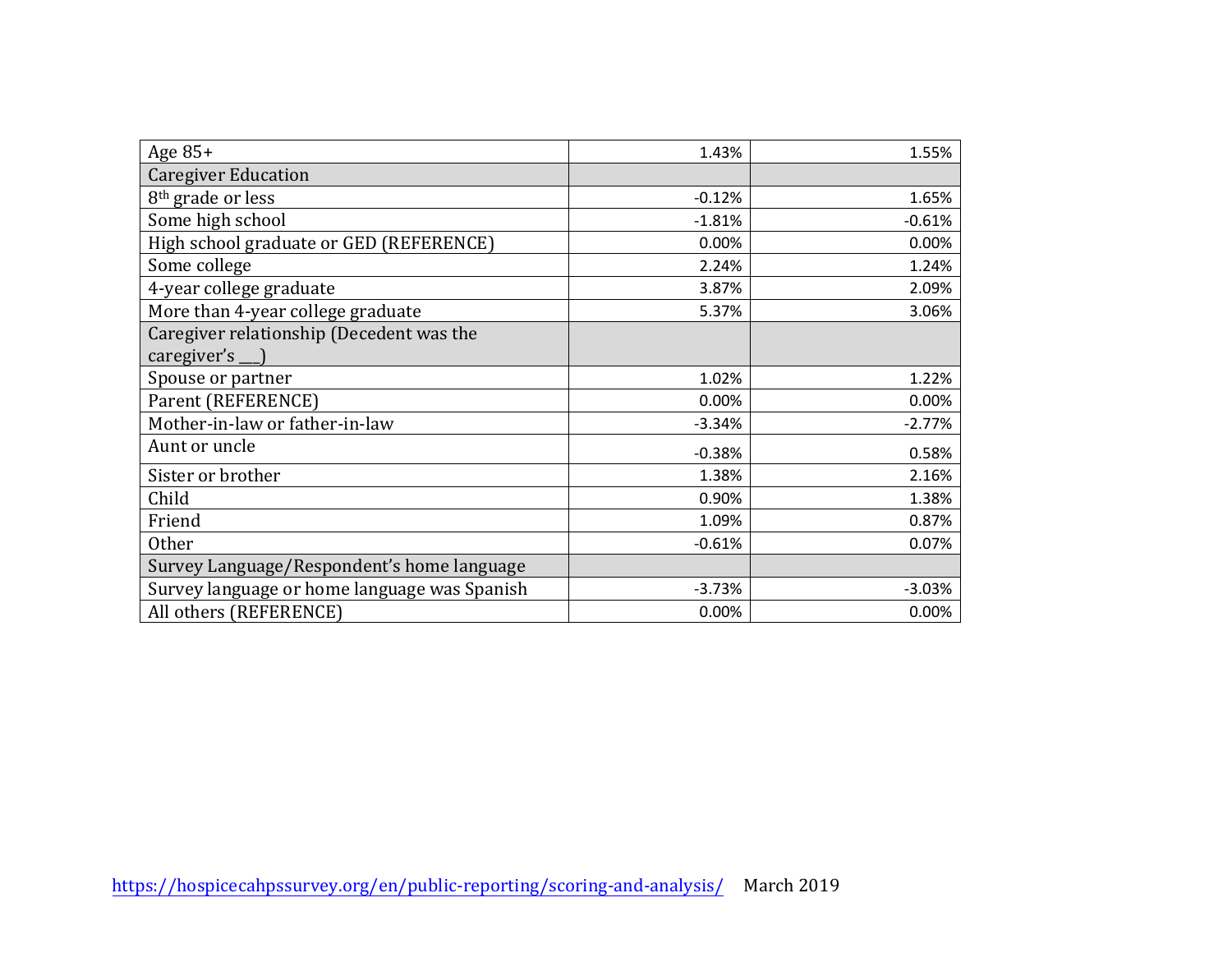|                                | informed about when they<br>for<br>team kept you<br>care<br>your family member<br>would arrive to<br>Hospice | a way that was<br>Hospice team explained<br>easy to understand<br>things in | problems with your family<br>carefully to you when you<br>talked with them about<br>member's hospice care<br>Hospice team listened | condition<br>Hospice team kept you<br>informed about your<br>$\sim$<br>family member' | Hospice team listened<br>carefully to you | family member's condition<br>confusing or contradictory<br>information about your<br>Hospice team gave you<br>care<br>ðr |
|--------------------------------|--------------------------------------------------------------------------------------------------------------|-----------------------------------------------------------------------------|------------------------------------------------------------------------------------------------------------------------------------|---------------------------------------------------------------------------------------|-------------------------------------------|--------------------------------------------------------------------------------------------------------------------------|
| Response percentile (per 1% of |                                                                                                              |                                                                             |                                                                                                                                    |                                                                                       |                                           |                                                                                                                          |
| response percentile)           | $-0.03%$                                                                                                     | $-0.02%$                                                                    | $-0.02%$                                                                                                                           | $-0.03%$                                                                              | $-0.02%$                                  | $-0.02%$                                                                                                                 |
| Decedent Age                   |                                                                                                              |                                                                             |                                                                                                                                    |                                                                                       |                                           |                                                                                                                          |
| Age 18-54                      | 2.83%                                                                                                        | $-0.17%$                                                                    | $-0.65%$                                                                                                                           | 0.84%                                                                                 | $-0.38%$                                  | $-1.02%$                                                                                                                 |
| Age 55-64                      | 2.22%                                                                                                        | $-0.24%$                                                                    | $-0.84%$                                                                                                                           | 0.31%                                                                                 | $-0.83%$                                  | $-1.30%$                                                                                                                 |
| Age 65-69                      | 1.92%                                                                                                        | $-0.05%$                                                                    | $-0.48%$                                                                                                                           | 0.33%                                                                                 | $-0.38%$                                  | $-1.01%$                                                                                                                 |
| Age 70-74                      | 1.51%                                                                                                        | $-0.01%$                                                                    | $-0.60%$                                                                                                                           | 0.16%                                                                                 | $-0.44%$                                  | $-0.93%$                                                                                                                 |
| Age 75-79                      | 1.71%                                                                                                        | 0.17%                                                                       | $-0.14%$                                                                                                                           | 0.45%                                                                                 | $-0.04%$                                  | $-0.56%$                                                                                                                 |
| Age 80-84                      | 1.52%                                                                                                        | 0.04%                                                                       | $-0.14%$                                                                                                                           | 0.19%                                                                                 | $-0.03%$                                  | $-0.28%$                                                                                                                 |
| Age 85-89                      | 0.81%                                                                                                        | 0.11%                                                                       | $-0.20%$                                                                                                                           | 0.15%                                                                                 | 0.01%                                     | 0.03%                                                                                                                    |
| Age 90+ (REFERENCE)            | 0.00%                                                                                                        | 0.00%                                                                       | 0.00%                                                                                                                              | 0.00%                                                                                 | 0.00%                                     | 0.00%                                                                                                                    |
| Payer for Hospice Care         |                                                                                                              |                                                                             |                                                                                                                                    |                                                                                       |                                           |                                                                                                                          |
| Medicare only (REFERENCE)      | 0.00%                                                                                                        | 0.00%                                                                       | 0.00%                                                                                                                              | 0.00%                                                                                 | 0.00%                                     | 0.00%                                                                                                                    |
| Medicaid only or Medicaid and  |                                                                                                              |                                                                             |                                                                                                                                    |                                                                                       |                                           |                                                                                                                          |
| private insurance              | $-1.54%$                                                                                                     | $-0.37%$                                                                    | $-0.02%$                                                                                                                           | $-1.01%$                                                                              | $-0.38%$                                  | $-1.17%$                                                                                                                 |
| Medicare and Medicaid          | $-5.44%$                                                                                                     | $-1.42%$                                                                    | $-0.61%$                                                                                                                           | $-2.83%$                                                                              | $-0.95%$                                  | $-1.23%$                                                                                                                 |
| Private insurance only         | $-0.53%$                                                                                                     | 0.00%                                                                       | $-0.08%$                                                                                                                           | 0.04%                                                                                 | 0.10%                                     | 0.59%                                                                                                                    |

#### **Table 7. CAHPS Hospice Survey Bottom-Box Case-Mix Adjustments for Communication with Family, Q2 2017 - Q2 2018**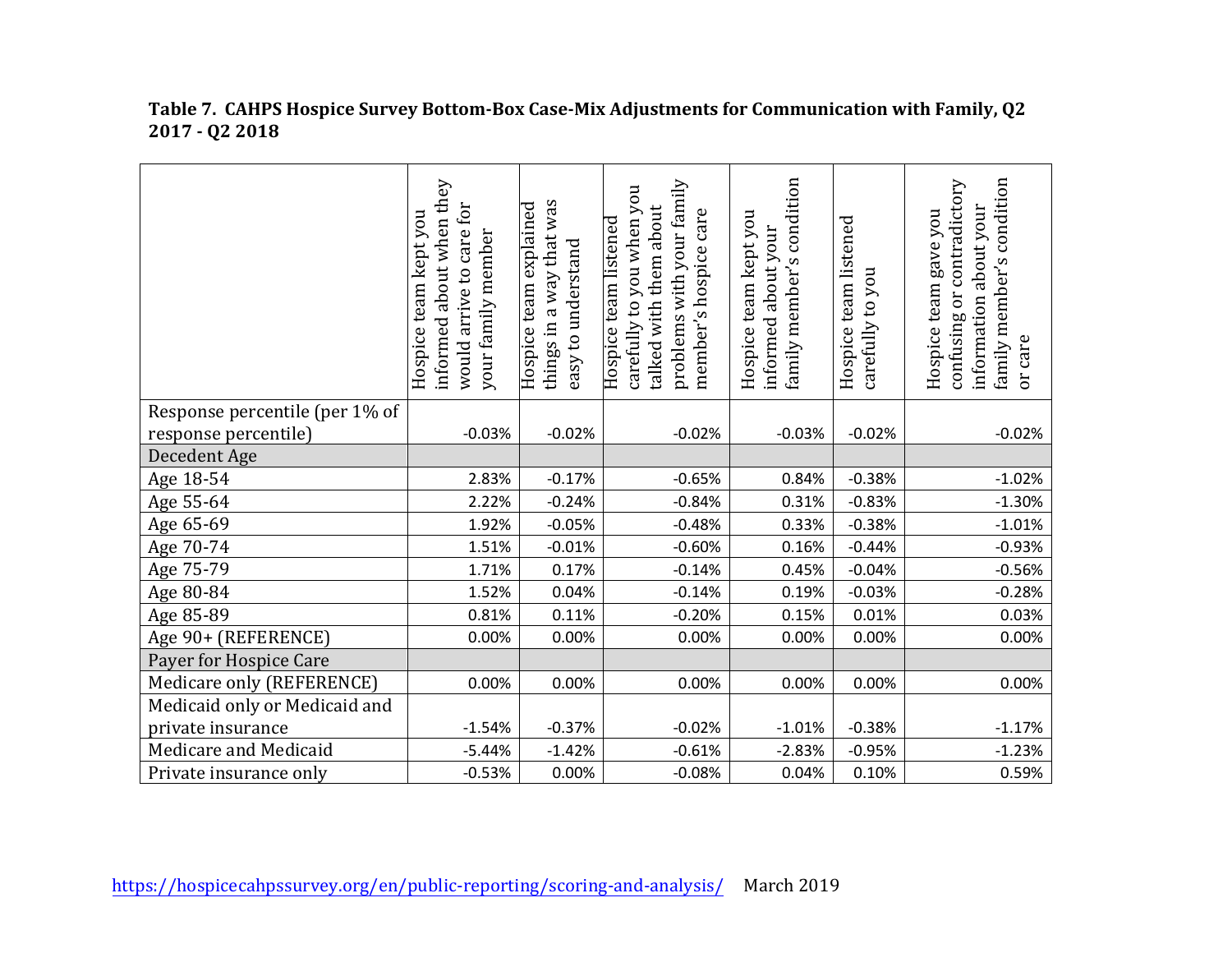| Medicare and private        |          |          |          |           |          |          |
|-----------------------------|----------|----------|----------|-----------|----------|----------|
| insurance                   | $-0.83%$ | $-0.23%$ | $-0.35%$ | $-0.29%$  | 0.04%    | 0.11%    |
| <b>Other</b>                | $-2.57%$ | $-0.69%$ | $-0.17%$ | $-1.33%$  | $-0.41%$ | $-0.05%$ |
| <b>Primary Diagnosis</b>    |          |          |          |           |          |          |
| Alzheimer's and non-        |          |          |          |           |          |          |
| Alzheimer's dementias       |          |          |          |           |          |          |
| (REFERENCE)                 | 0.00%    | 0.00%    | 0.00%    | 0.00%     | 0.00%    | 0.00%    |
| Bladder cancer              | 4.94%    | 0.22%    | 0.74%    | 1.16%     | $-0.19%$ | 0.12%    |
| Blood and lymphatic cancers | 4.17%    | $-0.42%$ | $-1.11%$ | $-0.04%$  | $-0.47%$ | $-0.29%$ |
| Brain cancer                | 5.17%    | 0.76%    | 1.58%    | 1.97%     | 0.93%    | 0.64%    |
| Breast cancer               | 5.54%    | 0.78%    | 0.80%    | 1.42%     | 0.75%    | 0.13%    |
| Congestive heart failure    | 3.26%    | $-0.11%$ | $-0.15%$ | 0.23%     | $-0.18%$ | $-0.23%$ |
| Chronic kidney disease      | 2.63%    | 0.08%    | $-0.87%$ | $-0.31%$  | $-0.07%$ | $-0.46%$ |
| Chronic liver disease       | 4.12%    | 0.10%    | 0.24%    | 1.21%     | 0.50%    | $-0.09%$ |
| Colorectal cancer           | 5.24%    | 0.33%    | 0.16%    | 0.96%     | $-0.02%$ | $-0.42%$ |
| CVA/Stroke                  | 1.95%    | 0.23%    | 0.70%    | 0.59%     | 0.41%    | $-0.15%$ |
| Liver cancer                | 5.88%    | 0.60%    | 0.32%    | 1.85%     | 0.32%    | $-0.26%$ |
| Lung & other chest cavity   |          |          |          |           |          |          |
| cancer                      | 5.16%    | 0.30%    | 0.23%    | 1.03%     | 0.11%    | $-0.52%$ |
| Non-infectious respiratory  | 3.37%    | $-0.11%$ | $-0.27%$ | 0.18%     | $-0.35%$ | $-0.47%$ |
| Other heart disease         | 3.41%    | 0.04%    | $-0.02%$ | 0.65%     | $-0.01%$ | $-0.15%$ |
| Pancreatic cancer           | 5.81%    | 0.42%    | 0.48%    | 1.67%     | 0.53%    | 0.24%    |
| Parkinson's and other       |          |          |          |           |          |          |
| degenerative diseases       | 2.03%    | 0.02%    | $-0.15%$ | 0.52%     | 0.35%    | 0.15%    |
| Pneumonias and other        |          |          |          |           |          |          |
| infectious lung diseases    | 3.24%    | $-0.05%$ | $-0.13%$ | 0.73%     | 0.25%    | 0.04%    |
| Prostate cancer             | 5.14%    | 0.38%    | 0.72%    | 0.66%     | 0.20%    | $-0.29%$ |
| Other, cancer               | 5.24%    | 0.30%    | 0.46%    | 1.06%     | 0.19%    | $-0.04%$ |
| Other, non-cancer           | 2.34%    | $-0.14%$ | 0.19%    | 0.40%     | 0.11%    | $-0.14%$ |
| Length of hospice stay      |          |          |          |           |          |          |
| $2-5$ days                  | 1.48%    | $-0.89%$ | $-3.02%$ | $-1.00\%$ | $-0.75%$ | $-0.71%$ |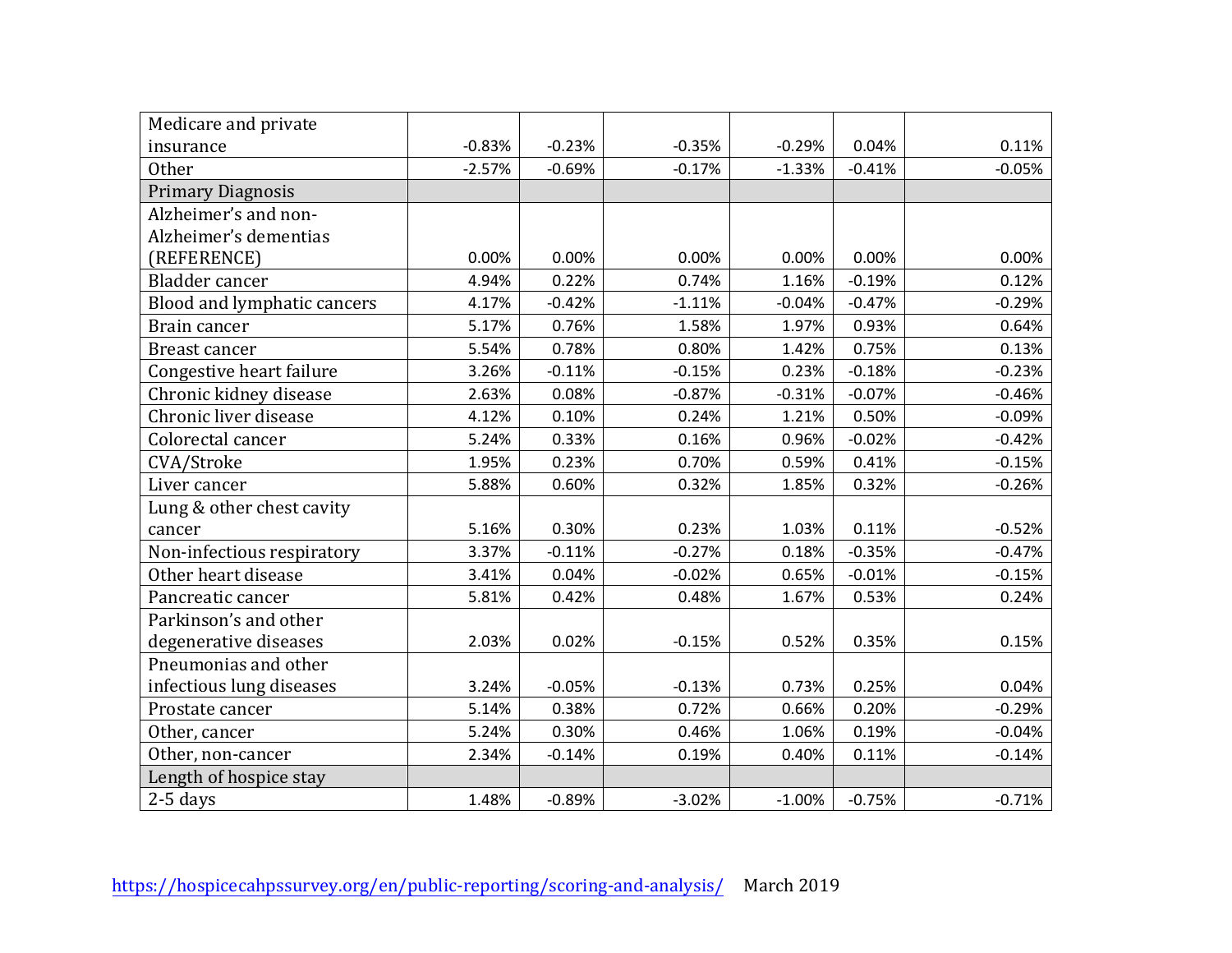| $6-12$ days                    | 1.76%    | $-0.71%$ | $-2.28%$ | $-0.90%$ | $-0.74%$ | $-0.54%$  |
|--------------------------------|----------|----------|----------|----------|----------|-----------|
| 13-29 days                     | 1.31%    | $-0.72%$ | $-2.02%$ | $-1.21%$ | $-0.89%$ | $-0.45%$  |
| 30-80 days                     | 0.87%    | $-0.52%$ | $-1.19%$ | $-0.80%$ | $-0.70%$ | $-0.34%$  |
| 81+ days (REFERENCE)           | 0.00%    | 0.00%    | 0.00%    | 0.00%    | 0.00%    | 0.00%     |
| Caregiver Age                  |          |          |          |          |          |           |
| Age 18-44                      | $-0.25%$ | $-0.87%$ | $-3.26%$ | $-0.56%$ | $-1.14%$ | $-0.78%$  |
| Age 45-54                      | 0.40%    | $-0.26%$ | $-1.24%$ | $-0.11%$ | $-0.42%$ | $-0.43%$  |
| Age 55-64 (REFERENCE)          | 0.00%    | 0.00%    | 0.00%    | 0.00%    | 0.00%    | 0.00%     |
| Age 65-74                      | 0.18%    | 0.31%    | 1.42%    | 0.46%    | 0.73%    | 0.41%     |
| Age 75-84                      | $-0.41%$ | $-0.25%$ | 1.65%    | $-0.60%$ | 0.42%    | $-0.11%$  |
| Age $85+$                      | $-0.85%$ | $-1.00%$ | 1.48%    | $-1.88%$ | $-0.34%$ | $-0.98%$  |
| <b>Caregiver Education</b>     |          |          |          |          |          |           |
| 8 <sup>th</sup> grade or less  | $-0.69%$ | $-0.83%$ | $-0.57%$ | 0.06%    | $-1.31%$ | $-11.43%$ |
| Some high school               | 0.88%    | $-0.01%$ | 0.15%    | 0.67%    | $-0.06%$ | $-6.42%$  |
| High school graduate or GED    |          |          |          |          |          |           |
| (REFERENCE)                    | 0.00%    | 0.00%    | 0.00%    | 0.00%    | 0.00%    | 0.00%     |
| Some college                   | $-1.28%$ | $-0.37%$ | $-0.91%$ | $-0.94%$ | $-0.61%$ | 1.77%     |
| 4-year college graduate        | $-3.49%$ | $-0.52%$ | $-1.45%$ | $-1.76%$ | $-0.81%$ | 2.06%     |
| More than 4-year college       |          |          |          |          |          |           |
| graduate                       | $-4.53%$ | $-0.94%$ | $-2.22%$ | $-2.65%$ | $-1.60%$ | 2.14%     |
| Caregiver relationship         |          |          |          |          |          |           |
| (Decedent was the caregiver's  |          |          |          |          |          |           |
|                                |          |          |          |          |          |           |
| Spouse or partner              | 2.45%    | $-0.19%$ | $-0.03%$ | $-0.39%$ | $-0.15%$ | 0.09%     |
| Parent (REFERENCE)             | 0.00%    | 0.00%    | 0.00%    | 0.00%    | 0.00%    | 0.00%     |
| Mother-in-law or father-in-law | 0.93%    | 0.65%    | 1.29%    | 1.06%    | 0.81%    | 0.32%     |
| Aunt or uncle                  | $-3.41%$ | $-0.38%$ | 0.03%    | $-1.43%$ | 0.10%    | $-0.01%$  |
| Sister or brother              | $-3.52%$ | $-1.03%$ | $-0.17%$ | $-2.23%$ | $-0.36%$ | $-0.28%$  |
| Child                          | 0.11%    | $-0.52%$ | $-0.08%$ | $-1.26%$ | $-0.43%$ | $-0.52%$  |
| Friend                         | $-3.45%$ | $-0.67%$ | $-0.11%$ | $-2.20%$ | $-0.75%$ | $-0.87%$  |
|                                |          |          |          |          |          |           |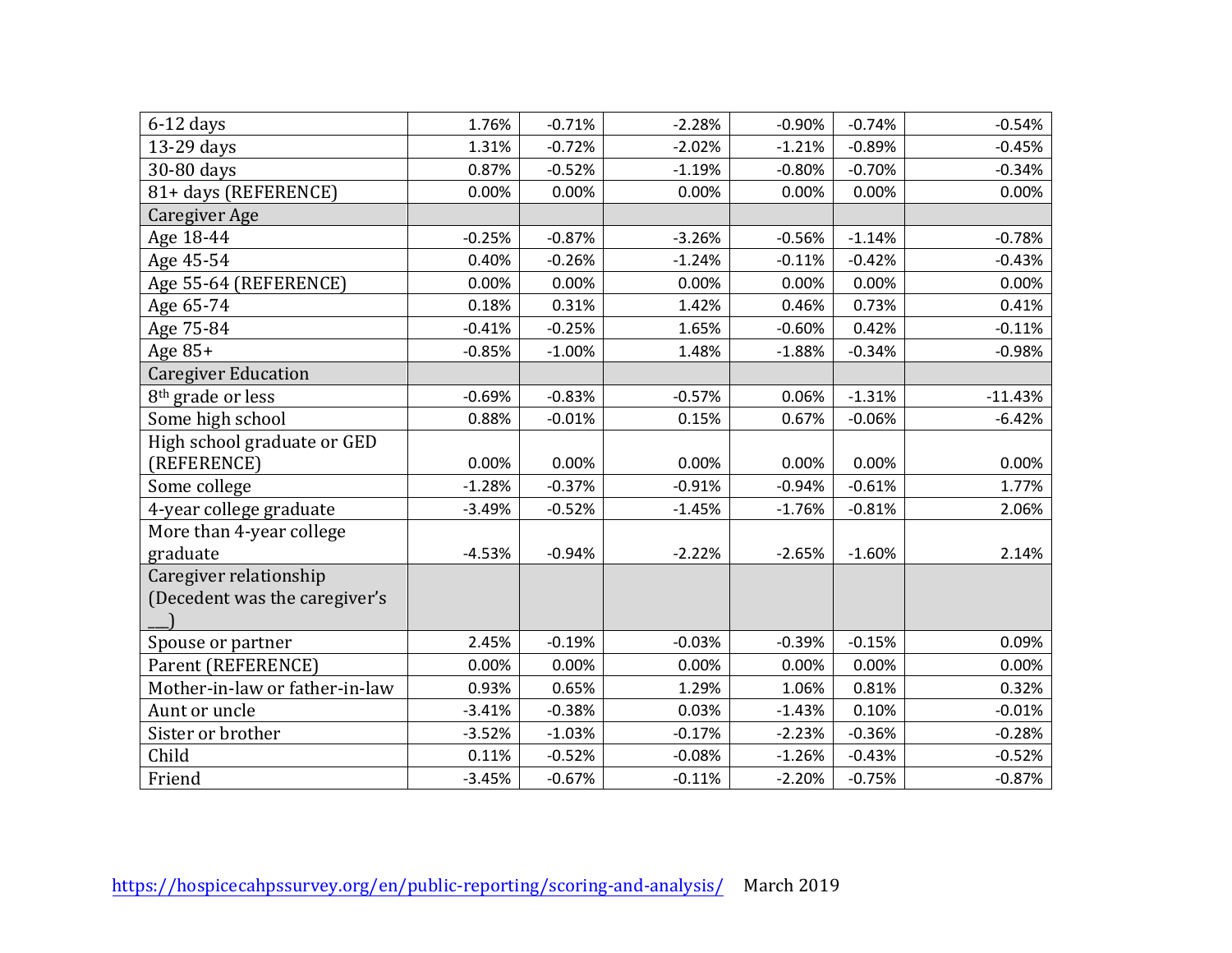| Other                      | $-1.01\%$ | $-0.06%$ | $0.07\%$ | $-0.22\%$ | 0.03%    | $-0.54%$ |
|----------------------------|-----------|----------|----------|-----------|----------|----------|
| Survey                     |           |          |          |           |          |          |
| Language/Respondent's home |           |          |          |           |          |          |
| language                   |           |          |          |           |          |          |
| Survey language or home    |           |          |          |           |          |          |
| language was Spanish       | 2.64%     | $-0.25%$ | 1.35%    | 1.78%     | 0.69%    | 0.31%    |
| All others (REFERENCE)     | 0.00%     | $0.00\%$ | $0.00\%$ | 0.00%     | $0.00\%$ | $0.00\%$ |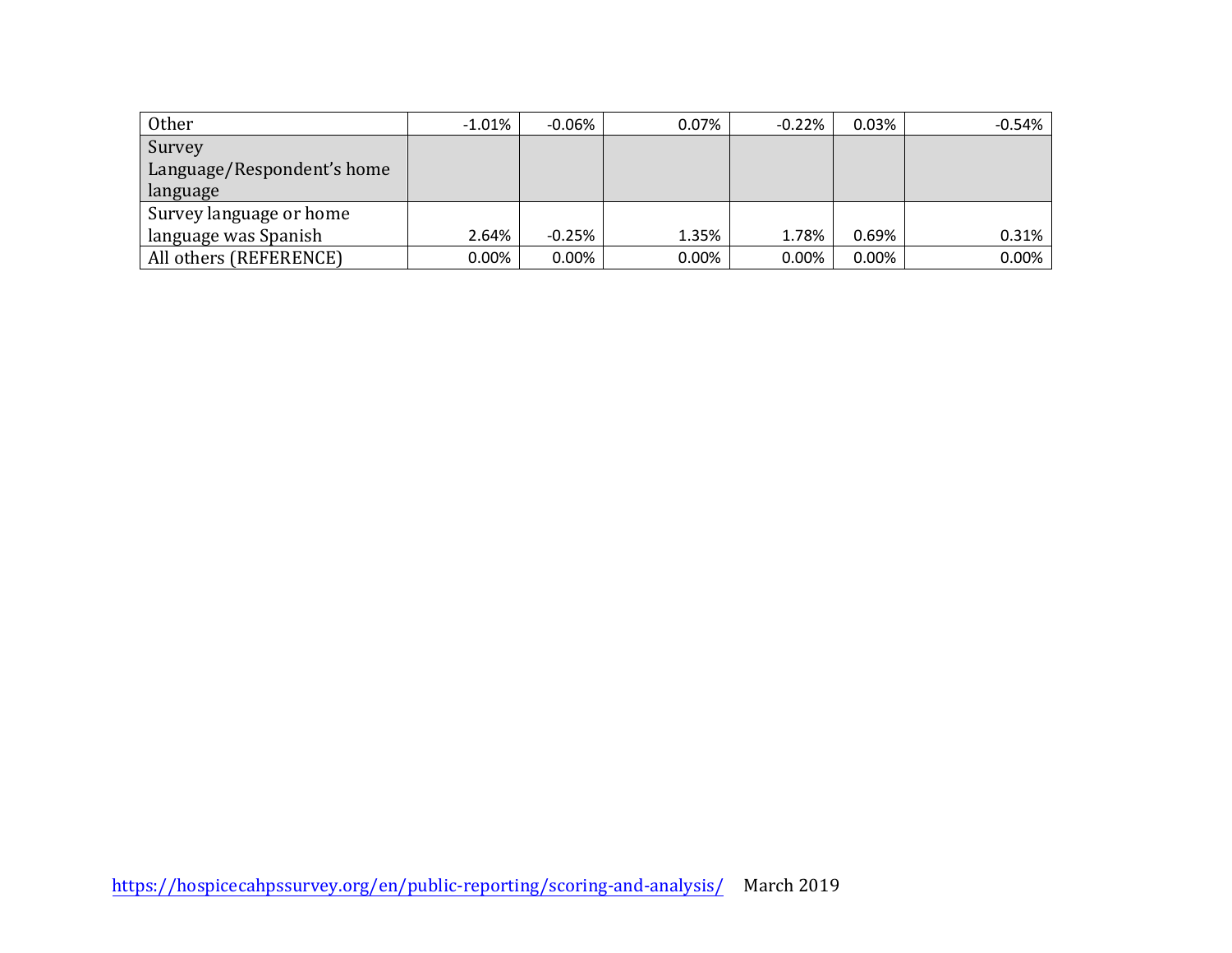#### **Table 8. CAHPS Hospice Bottom-Box Survey Case-Mix Adjustments for Getting Timely Help and Treating Patient with Respect, Q2 2017 - Q2 2018**

|                                | <b>Getting Timely Help</b>                                                                                        |                                                                                               |                                                                        | <b>Treating Patient with Respect</b>                                   |
|--------------------------------|-------------------------------------------------------------------------------------------------------------------|-----------------------------------------------------------------------------------------------|------------------------------------------------------------------------|------------------------------------------------------------------------|
|                                | your family member asked<br>for help from the hospice<br>Got help as soon as you<br>needed it when you or<br>team | Got the help you needed<br>from the hospice team<br>weekends, or holidays<br>during evenings, | Hospice team treated your<br>family member with<br>dignity and respect | Felt that the hospice team<br>really cared about your<br>family member |
| Response percentile (per 1% of |                                                                                                                   |                                                                                               |                                                                        |                                                                        |
| response percentile)           | $-0.02%$                                                                                                          | $-0.04%$                                                                                      | 0.00%                                                                  | $-0.01%$                                                               |
| Decedent Age                   |                                                                                                                   |                                                                                               |                                                                        |                                                                        |
| Age 18-54                      | $-0.19%$                                                                                                          | 0.15%                                                                                         | $-0.94%$                                                               | $-0.53%$                                                               |
| Age 55-64                      | $-0.08%$                                                                                                          | 0.40%                                                                                         | $-0.40%$                                                               | $-0.62%$                                                               |
| Age 65-69                      | $-0.14%$                                                                                                          | 0.49%                                                                                         | $-0.42%$                                                               | $-0.57%$                                                               |
| Age 70-74                      | $-0.11%$                                                                                                          | 0.53%                                                                                         | $-0.28%$                                                               | $-0.48%$                                                               |
| Age 75-79                      | 0.14%                                                                                                             | 0.56%                                                                                         | $-0.14%$                                                               | $-0.11%$                                                               |
| Age 80-84                      | 0.04%                                                                                                             | 0.52%                                                                                         | $-0.06%$                                                               | $-0.14%$                                                               |
| Age 85-89                      | 0.02%                                                                                                             | 0.06%                                                                                         | $-0.10%$                                                               | $-0.07%$                                                               |
| Age 90+ (REFERENCE)            | 0.00%                                                                                                             | 0.00%                                                                                         | 0.00%                                                                  | 0.00%                                                                  |
| Payer for Hospice Care         |                                                                                                                   |                                                                                               |                                                                        |                                                                        |
| Medicare only (REFERENCE)      | 0.00%                                                                                                             | 0.00%                                                                                         | 0.00%                                                                  | 0.00%                                                                  |
| Medicaid only or Medicaid and  |                                                                                                                   |                                                                                               |                                                                        |                                                                        |
| private insurance              | $-0.02%$                                                                                                          | 0.09%                                                                                         | $-0.43%$                                                               | $-0.57%$                                                               |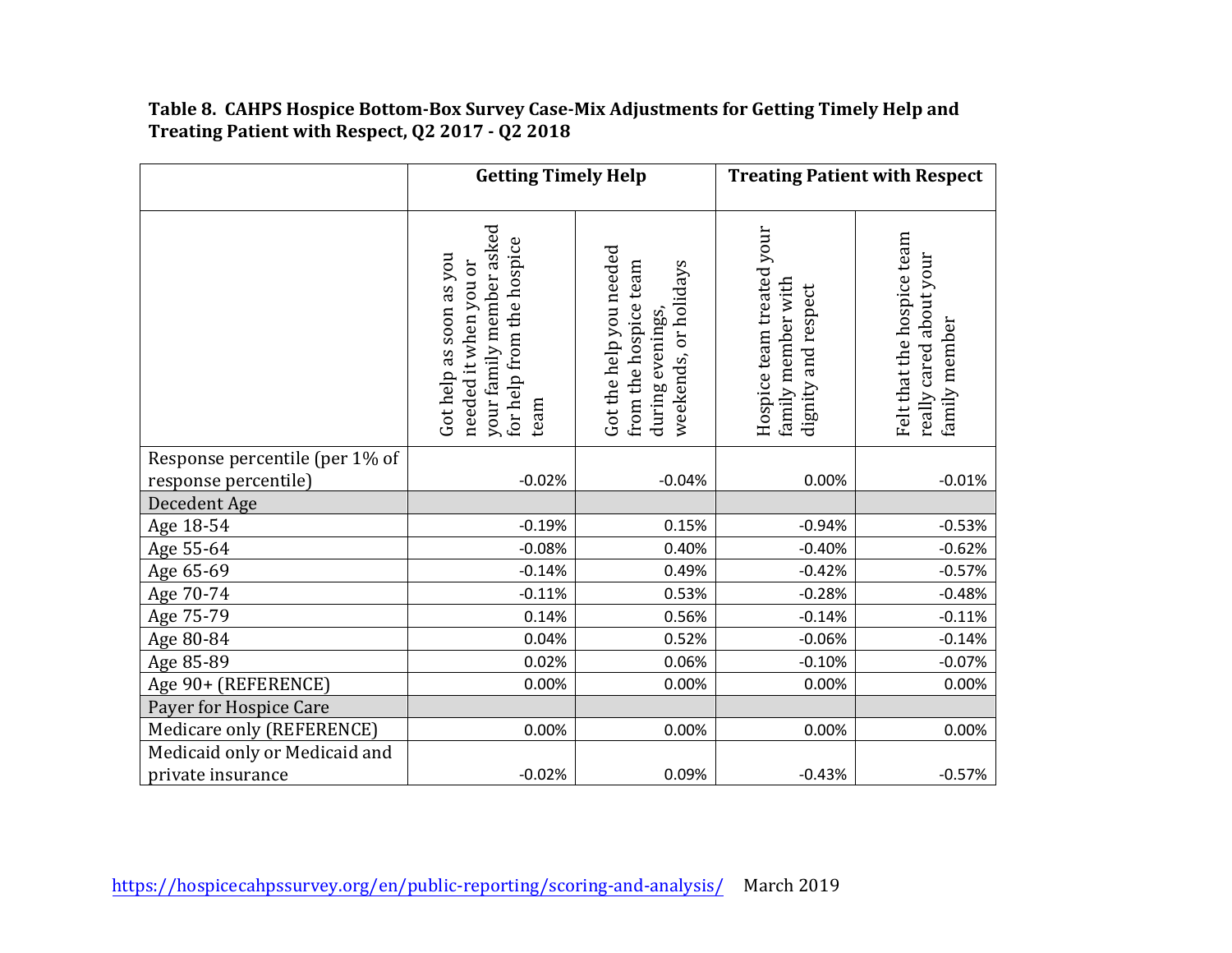| Medicare and Medicaid       | $-1.52%$ | $-1.10%$ | $-0.40%$ | $-0.86%$ |
|-----------------------------|----------|----------|----------|----------|
| Private insurance only      | $-0.35%$ | $-0.05%$ | $-0.11%$ | $-0.15%$ |
| Medicare and private        |          |          |          |          |
| insurance                   | $-0.32%$ | $-0.09%$ | $-0.05%$ | $-0.13%$ |
| <b>Other</b>                | $-0.54%$ | 0.04%    | $-0.12%$ | $-0.44%$ |
| <b>Primary Diagnosis</b>    |          |          |          |          |
| Alzheimer's and non-        |          |          |          |          |
| Alzheimer's dementias       |          |          |          |          |
| (REFERENCE)                 | 0.00%    | 0.00%    | 0.00%    | 0.00%    |
| <b>Bladder</b> cancer       | 0.33%    | 1.23%    | $-0.11%$ | $-0.04%$ |
| Blood and lymphatic cancers | $-0.39%$ | $-0.31%$ | $-0.17%$ | $-0.37%$ |
| Brain cancer                | 0.19%    | 0.49%    | 0.22%    | 0.68%    |
| Breast cancer               | 0.50%    | 0.20%    | 0.15%    | 0.49%    |
| Congestive heart failure    | $-0.10%$ | 0.13%    | $-0.28%$ | $-0.29%$ |
| Chronic kidney disease      | $-0.46%$ | $-1.09%$ | $-0.29%$ | $-0.28%$ |
| Chronic liver disease       | 0.59%    | 0.36%    | 0.14%    | 0.33%    |
| Colorectal cancer           | 0.11%    | $-0.19%$ | $-0.05%$ | 0.06%    |
| CVA/Stroke                  | 0.54%    | 0.88%    | 0.08%    | 0.27%    |
| Liver cancer                | 0.32%    | 0.00%    | 0.06%    | 0.11%    |
| Lung & other chest cavity   |          |          |          |          |
| cancer                      | 0.40%    | $-0.10%$ | $-0.05%$ | $-0.02%$ |
| Non-infectious respiratory  | $-0.17%$ | 0.47%    | $-0.22%$ | $-0.32%$ |
| Other heart disease         | $-0.11%$ | 0.35%    | $-0.11%$ | $-0.05%$ |
| Pancreatic cancer           | 0.38%    | 0.38%    | $-0.02%$ | 0.28%    |
| Parkinson's and other       |          |          |          |          |
| degenerative diseases       | 0.14%    | $-0.99%$ | $-0.13%$ | $-0.08%$ |
| Pneumonias and other        |          |          |          |          |
| infectious lung diseases    | 0.50%    | 0.22%    | $-0.01%$ | 0.05%    |
| Prostate cancer             | 0.14%    | $-0.59%$ | $-0.02%$ | 0.43%    |
| Other, cancer               | 0.30%    | 0.09%    | $-0.01%$ | 0.02%    |
| Other, non-cancer           | 0.17%    | 0.55%    | $-0.11%$ | $-0.08%$ |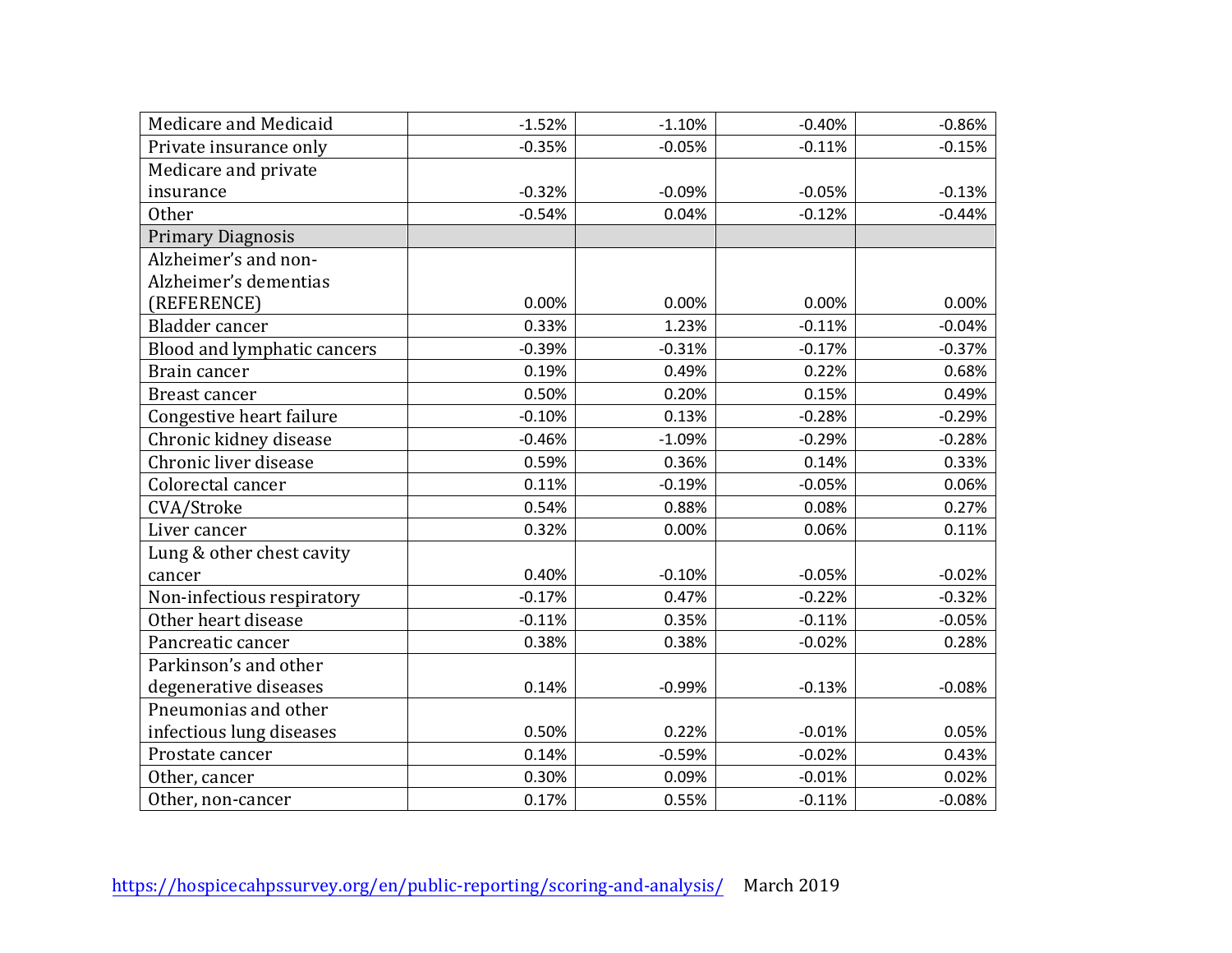| Length of hospice stay         |          |          |          |          |
|--------------------------------|----------|----------|----------|----------|
| $2-5$ days                     | $-1.13%$ | 3.02%    | $-0.62%$ | $-1.03%$ |
| $6-12$ days                    | $-1.10%$ | 2.27%    | $-0.46%$ | $-0.96%$ |
| 13-29 days                     | $-1.23%$ | 1.14%    | $-0.40%$ | $-1.04%$ |
| 30-80 days                     | $-0.91%$ | 0.13%    | $-0.25%$ | $-0.69%$ |
| 81+ days (REFERENCE)           | 0.00%    | 0.00%    | 0.00%    | 0.00%    |
| Caregiver Age                  |          |          |          |          |
| Age 18-44                      | $-1.64%$ | $-2.23%$ | $-0.61%$ | $-1.62%$ |
| Age 45-54                      | $-0.29%$ | $-0.37%$ | $-0.25%$ | $-0.57%$ |
| Age 55-64 (REFERENCE)          | 0.00%    | 0.00%    | 0.00%    | 0.00%    |
| Age 65-74                      | 0.75%    | 1.32%    | 0.22%    | 0.62%    |
| Age 75-84                      | 0.55%    | $-0.01%$ | 0.22%    | 0.72%    |
| Age 85+                        | 0.13%    | $-2.06%$ | 0.08%    | 0.32%    |
| <b>Caregiver Education</b>     |          |          |          |          |
| 8 <sup>th</sup> grade or less  | $-1.88%$ | $-4.73%$ | $-0.62%$ | $-0.60%$ |
| Some high school               | $-0.19%$ | $-1.73%$ | $-0.16%$ | $-0.06%$ |
| High school graduate or GED    |          |          |          |          |
| (REFERENCE)                    | 0.00%    | 0.00%    | 0.00%    | 0.00%    |
| Some college                   | $-0.53%$ | 0.49%    | $-0.09%$ | $-0.52%$ |
| 4-year college graduate        | $-1.01%$ | $-0.28%$ | $-0.05%$ | $-0.62%$ |
| More than 4-year college       |          |          |          |          |
| graduate                       | $-1.83%$ | $-0.81%$ | $-0.35%$ | $-1.23%$ |
| Caregiver relationship         |          |          |          |          |
| (Decedent was the caregiver's  |          |          |          |          |
|                                |          |          |          |          |
| Spouse or partner              | $-0.11%$ | $-0.89%$ | 0.02%    | $-0.08%$ |
| Parent (REFERENCE)             | 0.00%    | 0.00%    | 0.00%    | 0.00%    |
| Mother-in-law or father-in-law | 0.97%    | 0.87%    | 0.17%    | 0.97%    |
| Aunt or uncle                  |          |          |          |          |
|                                | 0.16%    | 0.56%    | 0.06%    | 0.12%    |
| Sister or brother              | $-0.77%$ | $-0.63%$ | 0.00%    | $-0.18%$ |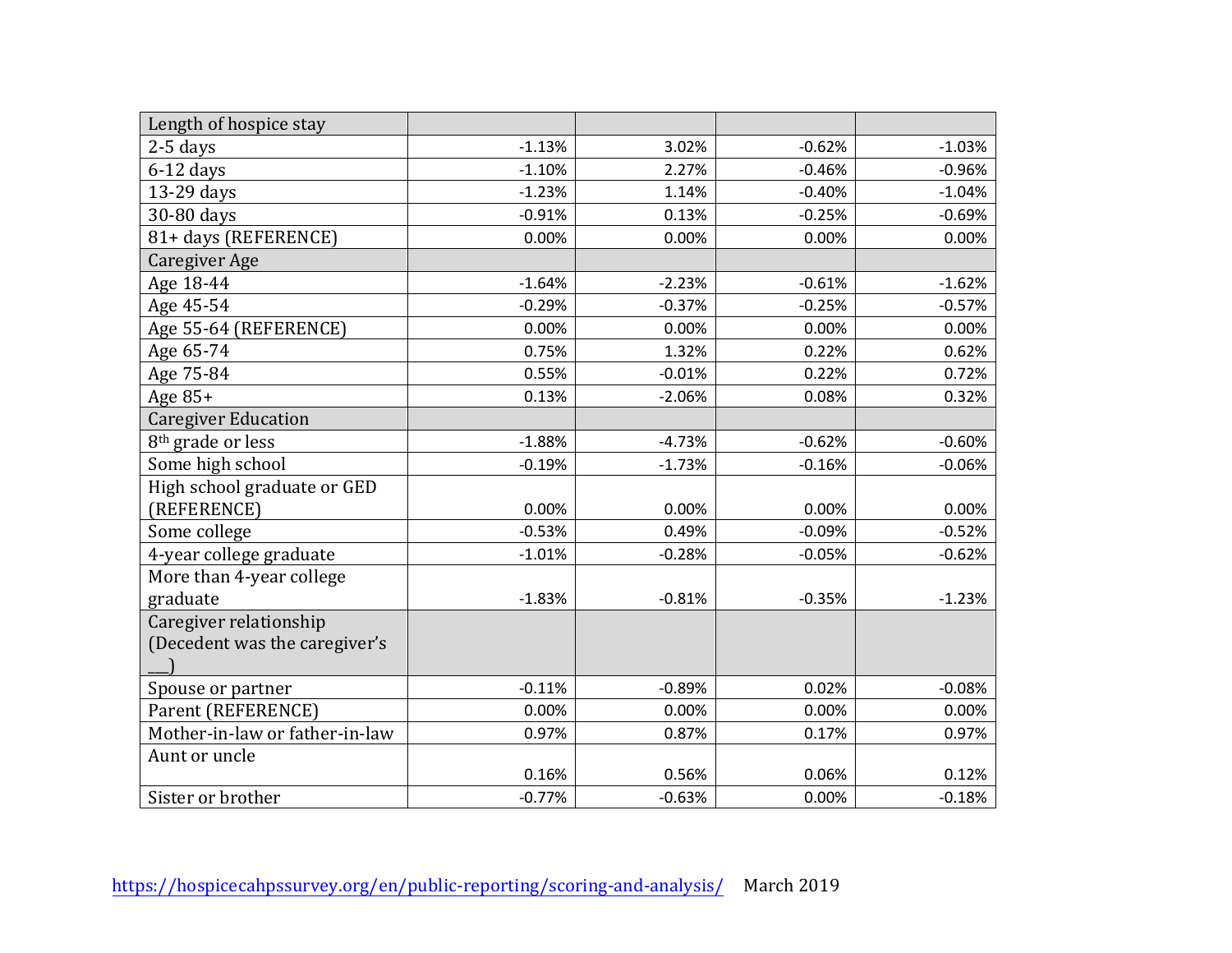| Child                      | $-0.19%$ | $-0.87%$ | 0.15%    | $-0.24%$ |
|----------------------------|----------|----------|----------|----------|
| Friend                     | $-0.72%$ | $-0.42%$ | $-0.15%$ | 0.13%    |
| <b>Other</b>               | 0.20%    | $-0.54%$ | 0.03%    | 0.31%    |
| Survey                     |          |          |          |          |
| Language/Respondent's home |          |          |          |          |
| language                   |          |          |          |          |
| Survey language or home    |          |          |          |          |
| language was Spanish       | 0.21%    | $-3.92%$ | $-0.16%$ | $-0.05%$ |
| All others (REFERENCE)     | 0.00%    | 0.00%    | 0.00%    | 0.00%    |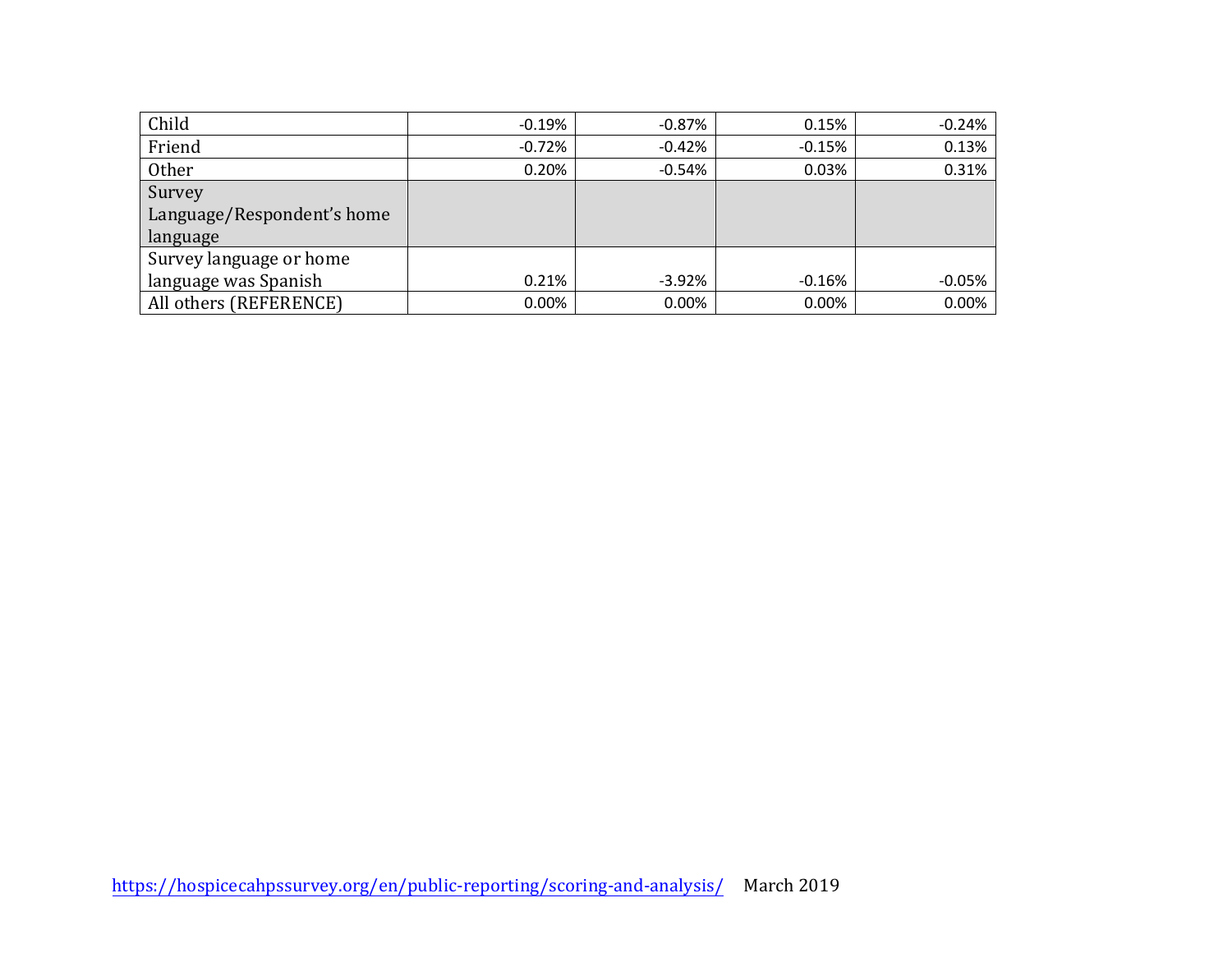|                                | as he or<br>Your family member got as<br>pain<br>much help with<br>she needed | Your family member got the<br>she needed for<br>trouble breathing<br>help he or | Your family member got the<br>help he or she needed for<br>rouble with constipation | the hospice team for feelings<br>Your family member got the<br>help he or she needed from<br>of anxiety or sadness |
|--------------------------------|-------------------------------------------------------------------------------|---------------------------------------------------------------------------------|-------------------------------------------------------------------------------------|--------------------------------------------------------------------------------------------------------------------|
| Response percentile (per 1% of |                                                                               |                                                                                 |                                                                                     |                                                                                                                    |
| response percentile)           | $-0.01%$                                                                      | $-0.03%$                                                                        | $-0.04%$                                                                            | $-0.06%$                                                                                                           |
| Decedent Age                   |                                                                               |                                                                                 |                                                                                     |                                                                                                                    |
| Age 18-54                      | $-0.87%$                                                                      | $-1.41%$                                                                        | $-0.08%$                                                                            | 2.14%                                                                                                              |
| Age 55-64                      | $-0.67%$                                                                      | $-0.77%$                                                                        | 0.04%                                                                               | 1.18%                                                                                                              |
| Age 65-69                      | $-0.42%$                                                                      | $-0.21%$                                                                        | $-0.42%$                                                                            | 1.57%                                                                                                              |
| Age 70-74                      | $-0.40%$                                                                      | $-0.27%$                                                                        | $-0.29%$                                                                            | 1.33%                                                                                                              |
| Age 75-79                      | $-0.14%$                                                                      | $-0.06%$                                                                        | $-0.19%$                                                                            | 1.36%                                                                                                              |
| Age 80-84                      | $-0.08%$                                                                      | $-0.13%$                                                                        | $-0.16%$                                                                            | 0.65%                                                                                                              |
| Age 85-89                      | $-0.16%$                                                                      | $-0.28%$                                                                        | $-0.03%$                                                                            | 0.38%                                                                                                              |
| Age 90+ (REFERENCE)            | 0.00%                                                                         | 0.00%                                                                           | 0.00%                                                                               | 0.00%                                                                                                              |
| Payer for Hospice Care         |                                                                               |                                                                                 |                                                                                     |                                                                                                                    |
| Medicare only (REFERENCE)      | 0.00%                                                                         | 0.00%                                                                           | 0.00%                                                                               | 0.00%                                                                                                              |
| Medicaid only or Medicaid and  |                                                                               |                                                                                 |                                                                                     |                                                                                                                    |
| private insurance              | 0.19%                                                                         | $-0.58%$                                                                        | $-1.54%$                                                                            | $-2.43%$                                                                                                           |
| Medicare and Medicaid          | $-0.58%$                                                                      | $-1.13%$                                                                        | $-2.82%$                                                                            | $-2.90%$                                                                                                           |
| Private insurance only         | 0.25%                                                                         | 0.40%                                                                           | $-0.27%$                                                                            | 0.29%                                                                                                              |

#### **Table 9. CAHPS Hospice Survey Bottom-Box Case-Mix Adjustments for Help for Pain and Symptoms, Q2 2017 - Q2 2018**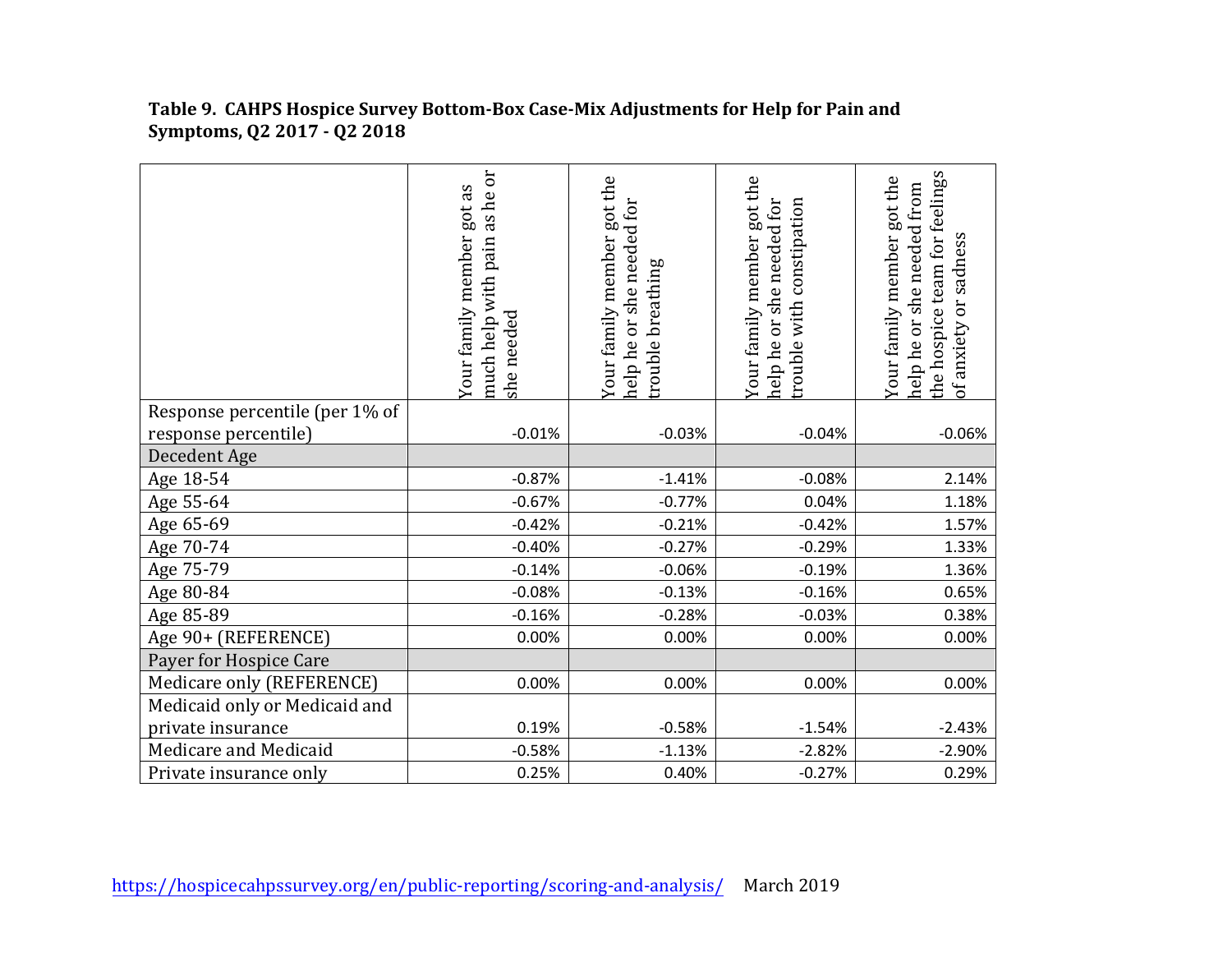| Medicare and private        |          |          |           |          |
|-----------------------------|----------|----------|-----------|----------|
| insurance                   | $-0.10%$ | 0.70%    | $-0.79%$  | $-0.04%$ |
| <b>Other</b>                | $-0.11%$ | $-0.75%$ | $-0.11%$  | $-0.93%$ |
| <b>Primary Diagnosis</b>    |          |          |           |          |
| Alzheimer's and non-        |          |          |           |          |
| Alzheimer's dementias       |          |          |           |          |
| (REFERENCE)                 | 0.00%    | 0.00%    | 0.00%     | 0.00%    |
| Bladder cancer              | $-0.35%$ | 0.30%    | 0.90%     | 0.52%    |
| Blood and lymphatic cancers | $-0.37%$ | 0.93%    | 0.21%     | $-0.66%$ |
| Brain cancer                | 0.19%    | $-0.24%$ | 0.04%     | $-0.45%$ |
| Breast cancer               | 0.25%    | 2.22%    | 1.65%     | 1.88%    |
| Congestive heart failure    | $-0.18%$ | 2.50%    | $-0.13%$  | 0.37%    |
| Chronic kidney disease      | $-0.21%$ | 0.98%    | $-0.78%$  | $-0.66%$ |
| Chronic liver disease       | 0.52%    | 0.11%    | $-2.82%$  | 0.09%    |
| Colorectal cancer           | 0.01%    | 0.42%    | $-0.75%$  | $-0.30%$ |
| CVA/Stroke                  | 0.32%    | 0.81%    | $-0.04%$  | 0.19%    |
| Liver cancer                | 0.21%    | 0.65%    | 0.88%     | 0.13%    |
| Lung & other chest cavity   |          |          |           |          |
| cancer                      | 0.08%    | 2.78%    | 1.48%     | 1.02%    |
| Non-infectious respiratory  | 0.07%    | 3.73%    | 0.51%     | 1.09%    |
| Other heart disease         | $-0.06%$ | 1.78%    | $-0.13%$  | 0.26%    |
| Pancreatic cancer           | $-0.04%$ | $-0.33%$ | 0.93%     | 0.23%    |
| Parkinson's and other       |          |          |           |          |
| degenerative diseases       | 0.08%    | 0.77%    | 0.13%     | 0.01%    |
| Pneumonias and other        |          |          |           |          |
| infectious lung diseases    | 0.25%    | 3.57%    | 0.20%     | 1.09%    |
| Prostate cancer             | 0.02%    | 0.19%    | 1.17%     | $-1.12%$ |
| Other, cancer               | 0.19%    | 1.17%    | 0.79%     | 0.69%    |
| Other, non-cancer           | 0.08%    | 1.04%    | $-0.50%$  | 0.63%    |
| Length of hospice stay      |          |          |           |          |
| $2-5$ days                  | $-1.19%$ | $-1.21%$ | $-10.73%$ | $-6.65%$ |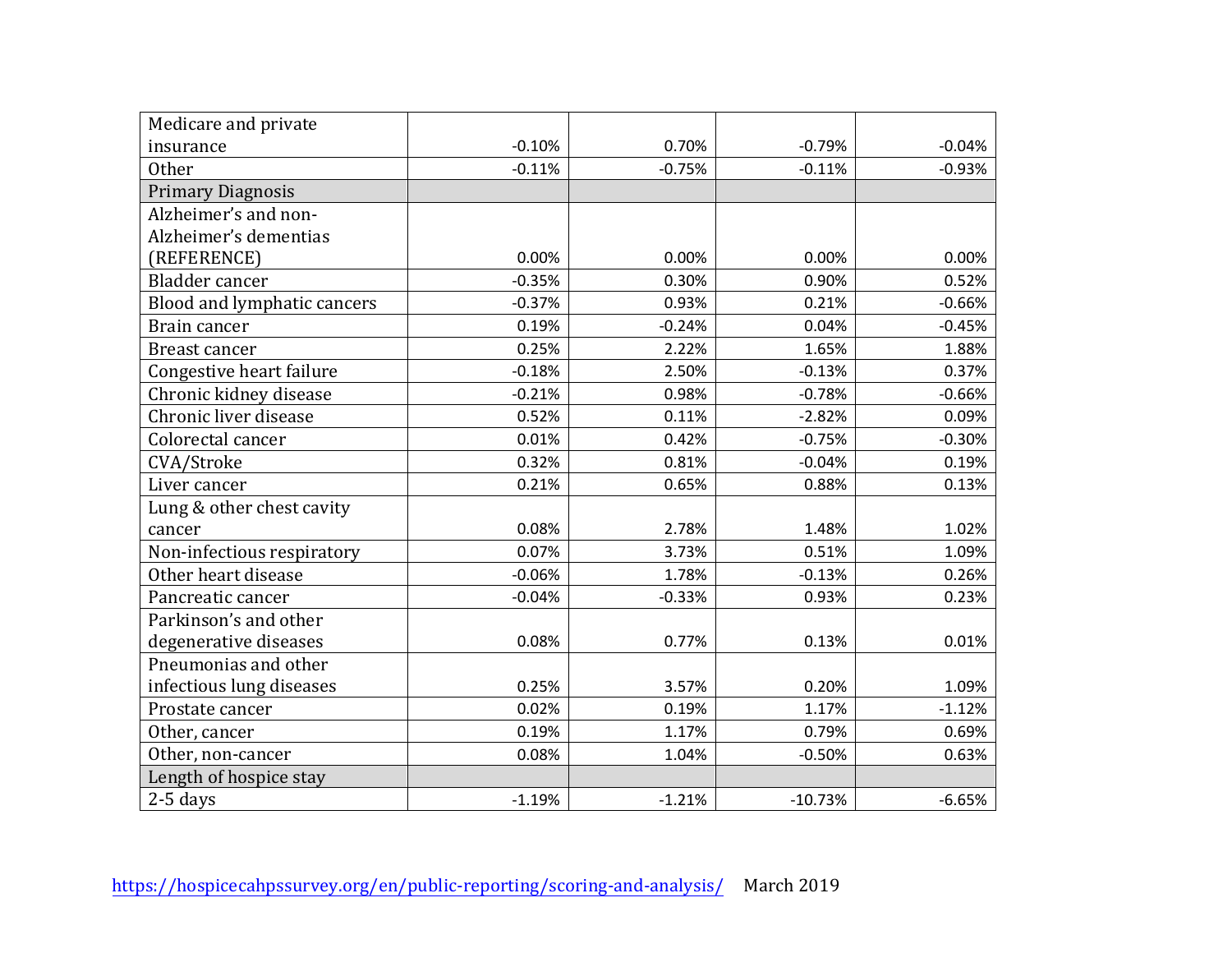| $6-12$ days                    | $-0.91%$ | $-0.92%$ | $-7.41%$ | $-5.38%$ |
|--------------------------------|----------|----------|----------|----------|
| 13-29 days                     | $-0.70%$ | $-0.96%$ | $-4.41%$ | $-4.16%$ |
| 30-80 days                     | $-0.47%$ | $-0.25%$ | $-2.03%$ | $-2.57%$ |
| 81+ days (REFERENCE)           | 0.00%    | 0.00%    | 0.00%    | 0.00%    |
| Caregiver Age                  |          |          |          |          |
| Age 18-44                      | $-0.34%$ | $-2.26%$ | $-4.07%$ | $-3.51%$ |
| Age 45-54                      | $-0.17%$ | $-1.06%$ | $-0.94%$ | $-1.03%$ |
| Age 55-64 (REFERENCE)          | 0.00%    | 0.00%    | 0.00%    | 0.00%    |
| Age 65-74                      | 0.34%    | 0.93%    | 0.92%    | 1.29%    |
| Age 75-84                      | 0.46%    | 0.71%    | 0.32%    | 0.05%    |
| Age $85+$                      | 0.24%    | $-0.66%$ | $-1.42%$ | $-3.53%$ |
| <b>Caregiver Education</b>     |          |          |          |          |
| 8 <sup>th</sup> grade or less  | $-0.39%$ | $-2.18%$ | $-4.45%$ | $-4.76%$ |
| Some high school               | 0.23%    | $-1.32%$ | $-1.13%$ | $-0.36%$ |
| High school graduate or GED    |          |          |          |          |
| (REFERENCE)                    | 0.00%    | 0.00%    | 0.00%    | 0.00%    |
| Some college                   | $-0.29%$ | $-0.10%$ | $-0.03%$ | $-1.18%$ |
| 4-year college graduate        | $-0.57%$ | $-0.17%$ | $-0.67%$ | $-2.84%$ |
| More than 4-year college       |          |          |          |          |
| graduate                       | $-1.03%$ | $-0.58%$ | $-1.47%$ | $-4.99%$ |
| Caregiver relationship         |          |          |          |          |
| (Decedent was the caregiver's  |          |          |          |          |
|                                |          |          |          |          |
| Spouse or partner              | 0.13%    | $-0.39%$ | $-0.30%$ | $-2.22%$ |
| Parent (REFERENCE)             | 0.00%    | 0.00%    | 0.00%    | 0.00%    |
| Mother-in-law or father-in-law | 0.13%    | 0.83%    | 2.44%    | 3.56%    |
| Aunt or uncle                  |          |          |          |          |
|                                | 0.13%    | 0.69%    | 1.88%    | 2.50%    |
| Sister or brother              | $-0.13%$ | $-0.46%$ | $-0.94%$ | $-1.54%$ |
| Child                          | $-0.11%$ | $-0.51%$ | $-1.15%$ | $-2.21%$ |
| Friend                         | $-0.23%$ | 0.09%    | 0.20%    | 0.37%    |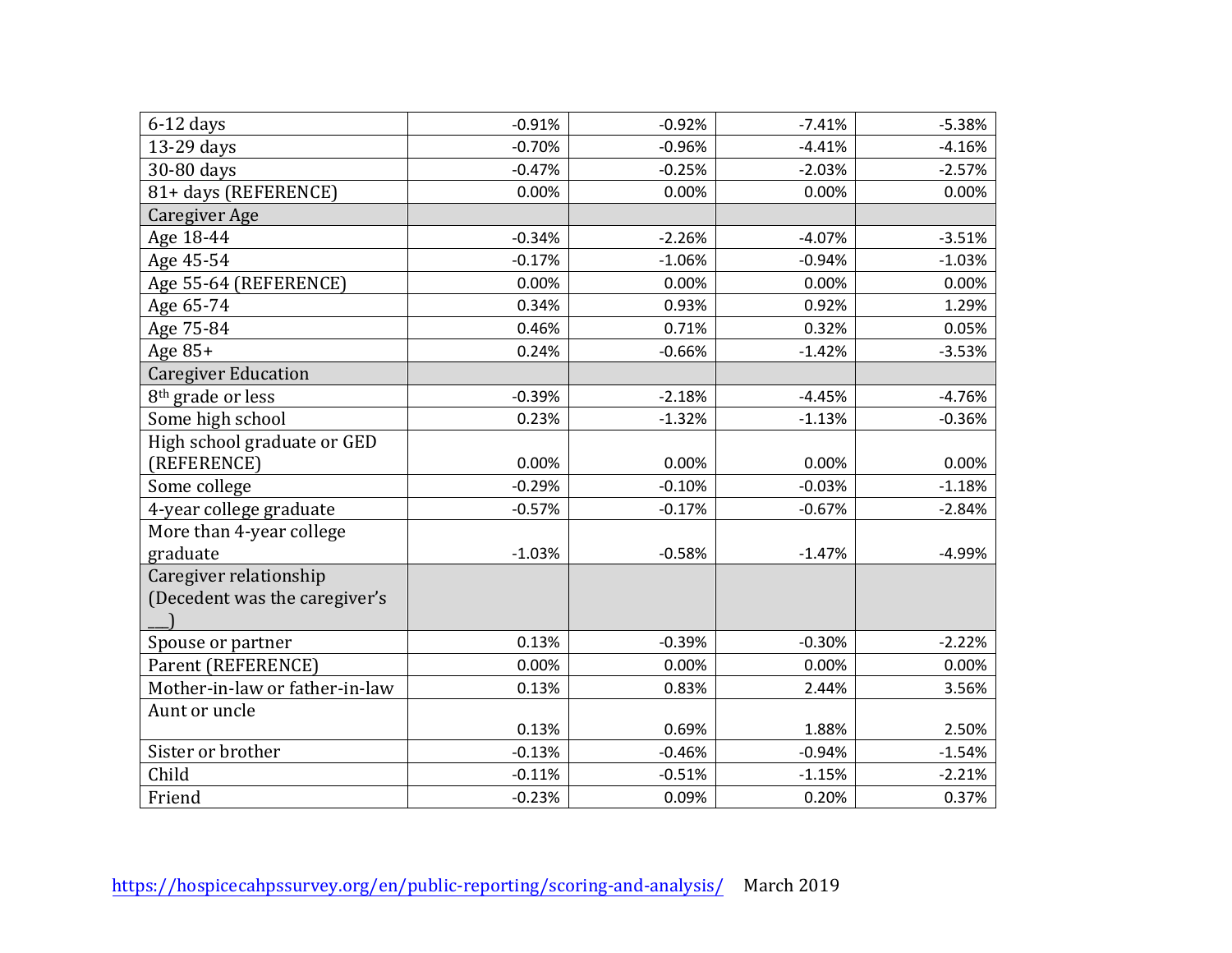| Other                      | 0.29% | 0.32%    | 1.88%    | 1.48%    |
|----------------------------|-------|----------|----------|----------|
| Survey                     |       |          |          |          |
| Language/Respondent's home |       |          |          |          |
| language                   |       |          |          |          |
| Survey language or home    |       |          |          |          |
| language was Spanish       | 0.96% | $-3.29%$ | $-0.13%$ | 1.34%    |
| All others (REFERENCE)     | 0.00% | 0.00%    | 0.00%    | $0.00\%$ |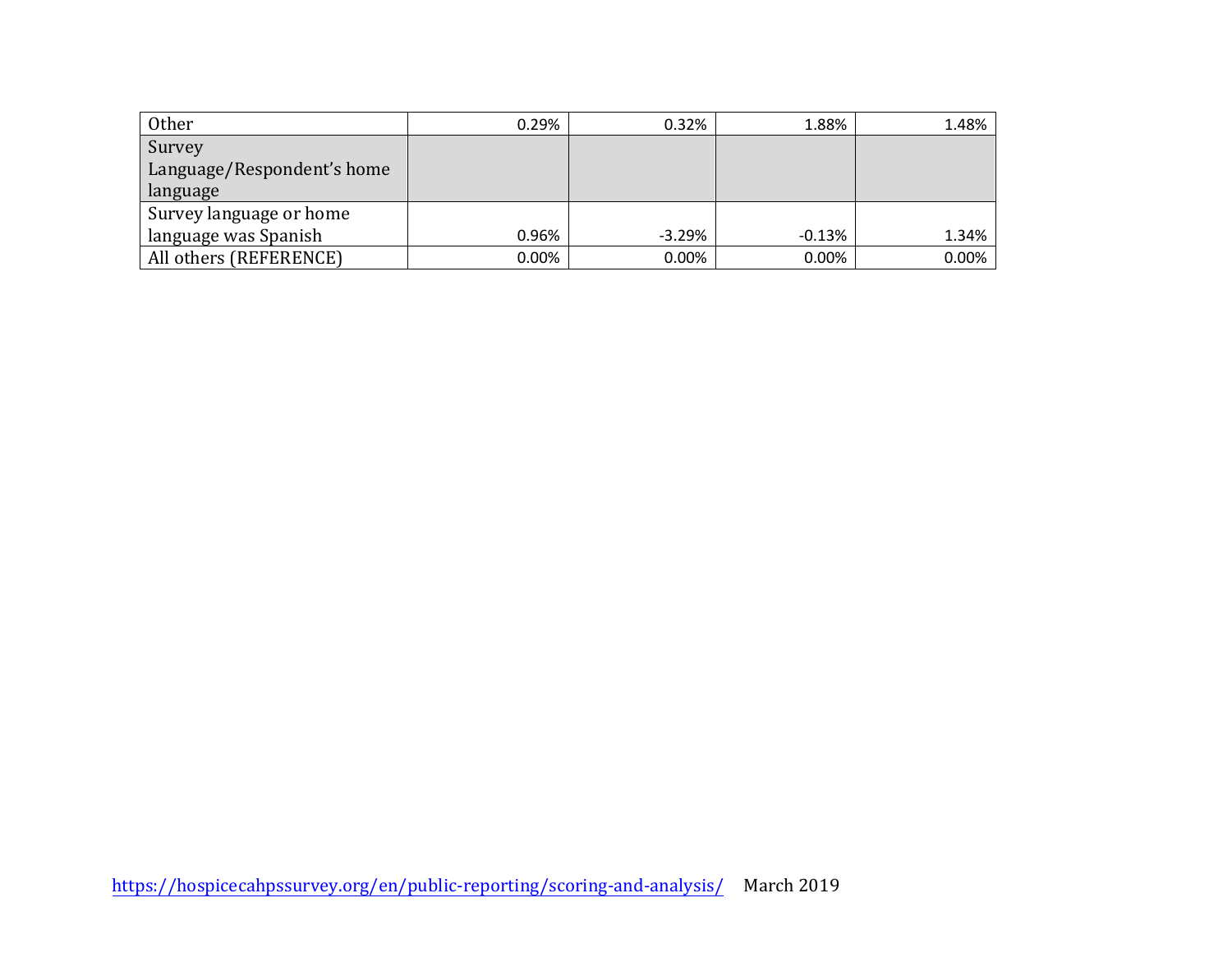|                   | Table 10. CAHPS Hospice Survey Bottom-Box Case-Mix Adjustments for Training Family to Care for Patient, |
|-------------------|---------------------------------------------------------------------------------------------------------|
| Q2 2017 - Q2 2018 |                                                                                                         |

|                                | watch for<br>Hospice team gave you the<br>training you needed about<br>what side effects to<br>pain medicine<br>from | training you needed about if<br>give more pain<br>Hospice team gave you the<br>medicine to your family<br>and when to<br>member | he or she had trouble breathing<br>training you needed about how<br>to help your family member if<br>gave you the<br>Hospice team | ör<br>Hospice team gave you the<br>training you needed about<br>member became restless<br>do if your family<br>agitated<br>what to | A member of the hospice team<br>discussed side effects of pain<br>medicine with you or your<br>family member |
|--------------------------------|----------------------------------------------------------------------------------------------------------------------|---------------------------------------------------------------------------------------------------------------------------------|-----------------------------------------------------------------------------------------------------------------------------------|------------------------------------------------------------------------------------------------------------------------------------|--------------------------------------------------------------------------------------------------------------|
| Response percentile (per 1% of |                                                                                                                      |                                                                                                                                 |                                                                                                                                   |                                                                                                                                    |                                                                                                              |
| response percentile)           | $-0.02%$                                                                                                             | $-0.01%$                                                                                                                        | $-0.01%$                                                                                                                          | $-0.03%$                                                                                                                           | $-0.02%$                                                                                                     |
| Decedent Age                   |                                                                                                                      |                                                                                                                                 |                                                                                                                                   |                                                                                                                                    |                                                                                                              |
| Age 18-54                      | 1.88%                                                                                                                | 0.28%                                                                                                                           | $-0.28%$                                                                                                                          | $-0.60%$                                                                                                                           | 1.54%                                                                                                        |
| Age 55-64                      | 1.73%                                                                                                                | 0.01%                                                                                                                           | $-0.21%$                                                                                                                          | $-0.24%$                                                                                                                           | 1.23%                                                                                                        |
| Age 65-69                      | 2.15%                                                                                                                | 0.38%                                                                                                                           | 0.48%                                                                                                                             | 0.74%                                                                                                                              | 1.22%                                                                                                        |
| Age 70-74                      | 1.84%                                                                                                                | 0.52%                                                                                                                           | 0.53%                                                                                                                             | 0.73%                                                                                                                              | 0.84%                                                                                                        |
| Age 75-79                      | 1.82%                                                                                                                | 0.78%                                                                                                                           | 0.53%                                                                                                                             | 1.61%                                                                                                                              | 0.91%                                                                                                        |
| Age 80-84                      | 1.40%                                                                                                                | 0.58%                                                                                                                           | 0.59%                                                                                                                             | 1.22%                                                                                                                              | 0.40%                                                                                                        |
| Age 85-89                      | 1.36%                                                                                                                | 0.55%                                                                                                                           | 0.48%                                                                                                                             | 0.81%                                                                                                                              | 0.47%                                                                                                        |
| Age 90+ (REFERENCE)            | 0.00%                                                                                                                | 0.00%                                                                                                                           | 0.00%                                                                                                                             | 0.00%                                                                                                                              | 0.00%                                                                                                        |
| Payer for Hospice Care         |                                                                                                                      |                                                                                                                                 |                                                                                                                                   |                                                                                                                                    |                                                                                                              |
| Medicare only (REFERENCE)      | 0.00%                                                                                                                | 0.00%                                                                                                                           | 0.00%                                                                                                                             | 0.00%                                                                                                                              | 0.00%                                                                                                        |
| Medicaid only or Medicaid and  |                                                                                                                      |                                                                                                                                 |                                                                                                                                   |                                                                                                                                    |                                                                                                              |
| private insurance              | $-0.48%$                                                                                                             | $-0.67%$                                                                                                                        | $-0.74%$                                                                                                                          | $-1.48%$                                                                                                                           | $-0.68%$                                                                                                     |
| Medicare and Medicaid          | $-4.29%$                                                                                                             | $-4.44%$                                                                                                                        | $-3.34%$                                                                                                                          | $-4.75%$                                                                                                                           | $-3.45%$                                                                                                     |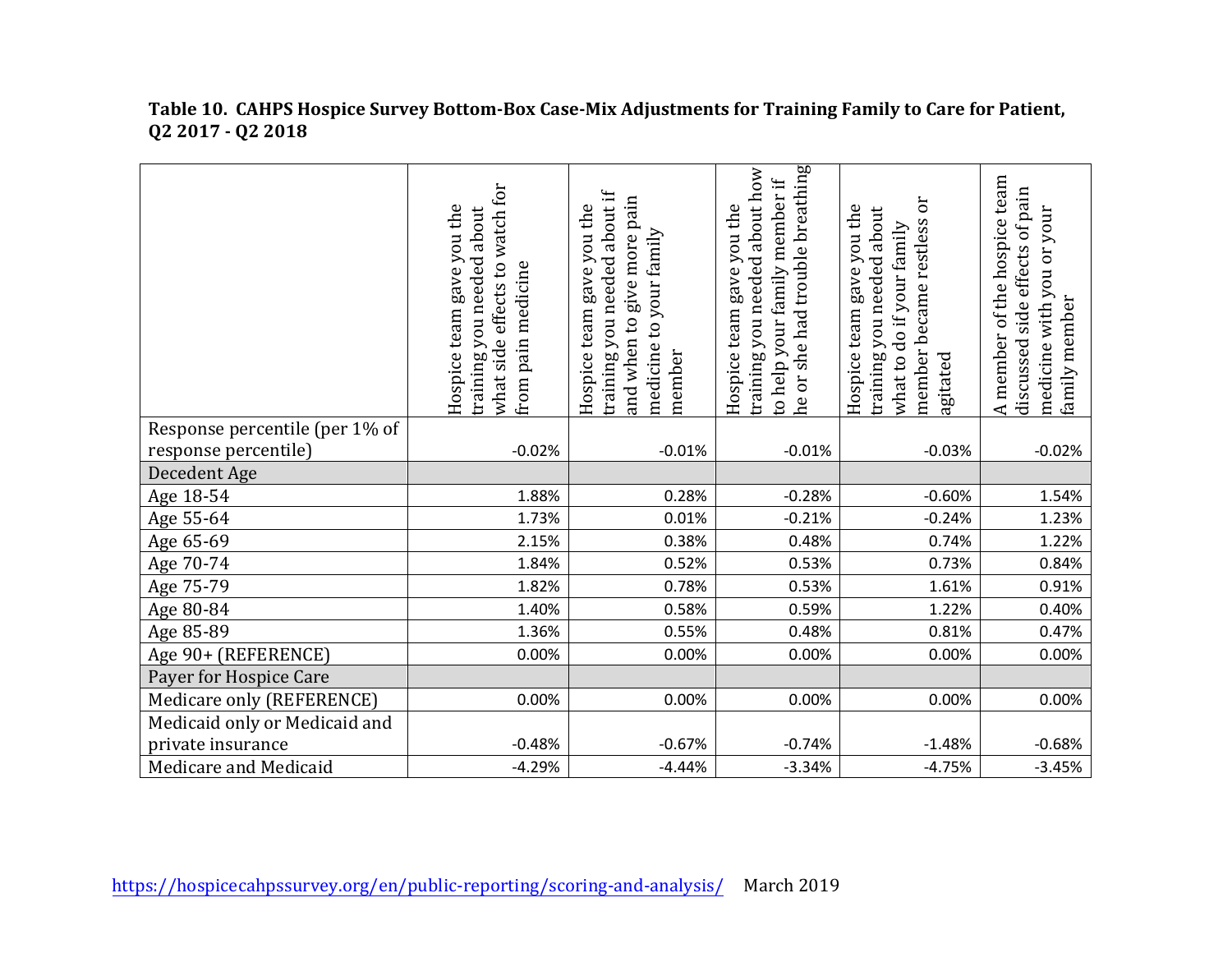| Private insurance only      | 0.17%    | 0.19%    | 0.59%    | 0.03%    | $-0.26%$ |
|-----------------------------|----------|----------|----------|----------|----------|
| Medicare and private        |          |          |          |          |          |
| insurance                   | $-0.22%$ | $-0.12%$ | 0.22%    | $-0.21%$ | $-0.13%$ |
| Other                       | $-0.77%$ | $-0.37%$ | $-0.16%$ | $-0.75%$ | $-0.47%$ |
| <b>Primary Diagnosis</b>    |          |          |          |          |          |
| Alzheimer's and non-        |          |          |          |          |          |
| Alzheimer's dementias       |          |          |          |          |          |
| (REFERENCE)                 | 0.00%    | 0.00%    | 0.00%    | 0.00%    | 0.00%    |
| Bladder cancer              | 4.22%    | 3.00%    | 2.32%    | 2.46%    | 2.40%    |
| Blood and lymphatic cancers | 3.22%    | 2.08%    | 2.94%    | 1.52%    | 1.10%    |
| Brain cancer                | 4.92%    | 2.75%    | 3.81%    | 5.12%    | 2.38%    |
| <b>Breast cancer</b>        | 5.98%    | 3.42%    | 4.25%    | 4.13%    | 3.20%    |
| Congestive heart failure    | 3.54%    | 1.95%    | 3.21%    | 1.99%    | 1.57%    |
| Chronic kidney disease      | 3.66%    | 1.93%    | 3.20%    | 2.62%    | 1.28%    |
| Chronic liver disease       | 3.12%    | 2.41%    | 2.54%    | 3.41%    | 1.61%    |
| Colorectal cancer           | 4.36%    | 2.47%    | 2.56%    | 2.13%    | 2.54%    |
| CVA/Stroke                  | 2.13%    | 1.16%    | 2.15%    | 1.69%    | 0.70%    |
| Liver cancer                | 5.12%    | 2.80%    | 3.74%    | 3.74%    | 2.58%    |
| Lung & other chest cavity   |          |          |          |          |          |
| cancer                      | 4.74%    | 2.87%    | 4.20%    | 2.85%    | 2.73%    |
| Non-infectious respiratory  | 3.48%    | 2.14%    | 2.85%    | 2.00%    | 1.91%    |
| Other heart disease         | 3.34%    | 1.98%    | 2.93%    | 1.83%    | 1.66%    |
| Pancreatic cancer           | 5.18%    | 2.75%    | 2.88%    | 2.92%    | 2.60%    |
| Parkinson's and other       |          |          |          |          |          |
| degenerative diseases       | 2.45%    | 1.79%    | 2.48%    | 1.92%    | 1.07%    |
| Pneumonias and other        |          |          |          |          |          |
| infectious lung diseases    | 3.62%    | 2.51%    | 3.56%    | 2.60%    | 1.99%    |
| Prostate cancer             | 4.76%    | 2.42%    | 2.74%    | 2.80%    | 2.77%    |
| Other, cancer               | 4.75%    | 2.77%    | 3.69%    | 2.65%    | 2.50%    |
| Other, non-cancer           | 2.94%    | 1.88%    | 1.97%    | 1.41%    | 1.20%    |
| Length of hospice stay      |          |          |          |          |          |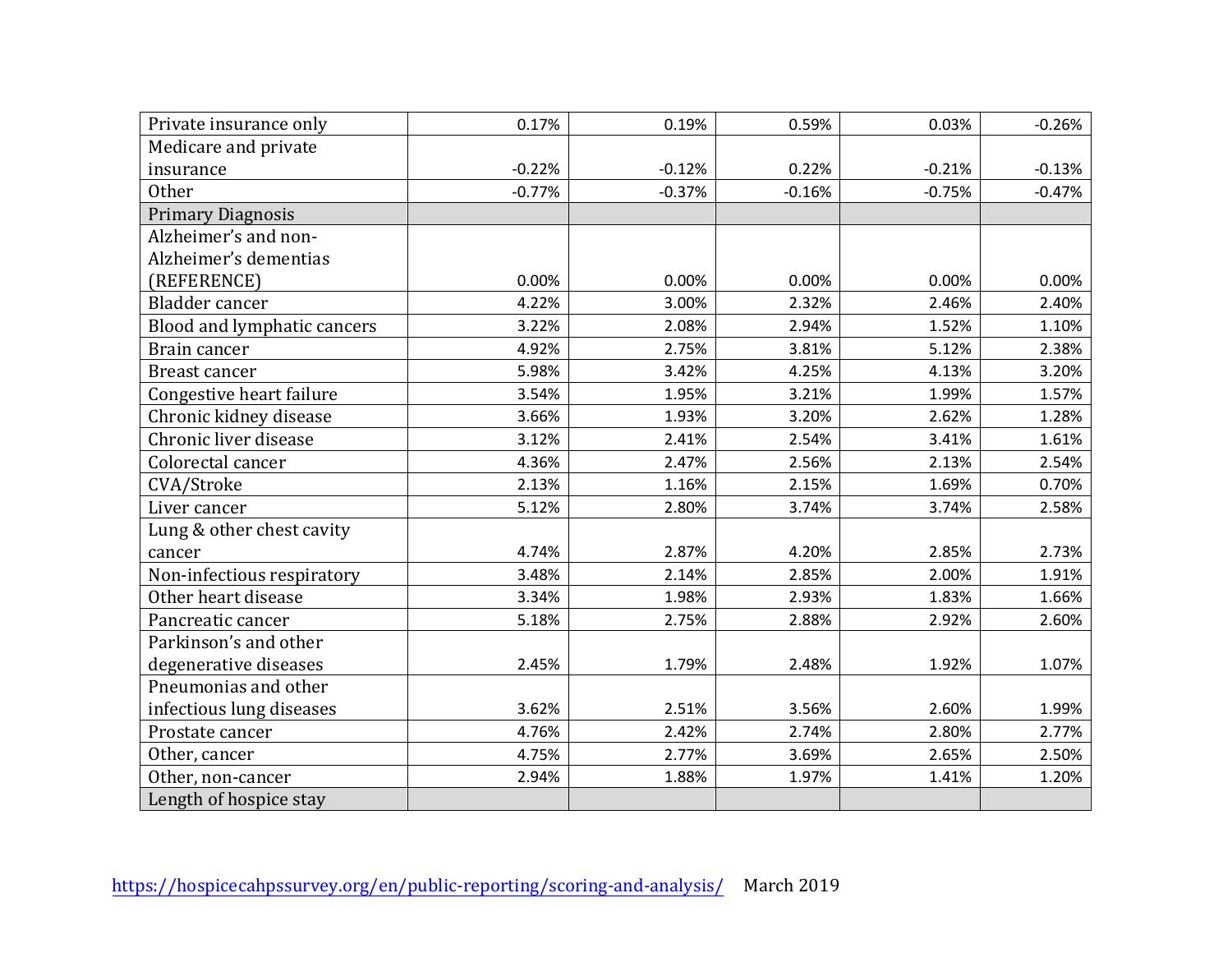| $2-5$ days                     | $-4.65%$ | $-2.21%$ | $-4.12%$ | $-4.24%$ | $-4.92%$ |
|--------------------------------|----------|----------|----------|----------|----------|
| $6-12$ days                    | $-3.15%$ | $-1.11%$ | $-2.38%$ | $-2.31%$ | $-2.84%$ |
| 13-29 days                     | $-1.84%$ | $-0.74%$ | $-1.92%$ | $-1.40%$ | $-2.07%$ |
| 30-80 days                     | $-0.72%$ | $-0.27%$ | $-0.36%$ | $-0.60%$ | $-0.78%$ |
| 81+ days (REFERENCE)           | 0.00%    | 0.00%    | 0.00%    | 0.00%    | 0.00%    |
| Caregiver Age                  |          |          |          |          |          |
| Age 18-44                      | $-0.55%$ | 0.29%    | $-1.19%$ | $-1.22%$ | 0.02%    |
| Age 45-54                      | 0.28%    | 0.15%    | $-0.25%$ | 0.14%    | 0.10%    |
| Age 55-64 (REFERENCE)          | 0.00%    | 0.00%    | 0.00%    | 0.00%    | 0.00%    |
| Age 65-74                      | $-0.75%$ | $-0.47%$ | $-0.08%$ | $-1.08%$ | $-0.44%$ |
| Age 75-84                      | $-2.56%$ | $-1.48%$ | $-1.45%$ | $-3.30%$ | $-1.71%$ |
| Age $85+$                      | $-4.57%$ | $-2.79%$ | $-2.60%$ | $-5.20%$ | $-3.86%$ |
| <b>Caregiver Education</b>     |          |          |          |          |          |
| 8 <sup>th</sup> grade or less  | 0.76%    | 0.11%    | 0.73%    | 0.03%    | $-0.87%$ |
| Some high school               | 1.25%    | 0.58%    | 0.37%    | 0.57%    | 0.36%    |
| High school graduate or GED    |          |          |          |          |          |
| (REFERENCE)                    | 0.00%    | 0.00%    | 0.00%    | 0.00%    | 0.00%    |
| Some college                   | $-0.86%$ | $-0.42%$ | $-0.84%$ | $-1.05%$ | $-0.40%$ |
| 4-year college graduate        | $-2.38%$ | $-1.18%$ | $-1.36%$ | $-2.11%$ | $-1.03%$ |
| More than 4-year college       |          |          |          |          |          |
| graduate                       | $-2.64%$ | $-1.58%$ | $-2.17%$ | $-3.17%$ | $-1.38%$ |
| Caregiver relationship         |          |          |          |          |          |
| (Decedent was the caregiver's  |          |          |          |          |          |
|                                |          |          |          |          |          |
| Spouse or partner              | 0.65%    | 0.95%    | 0.59%    | 1.26%    | $-0.69%$ |
| Parent (REFERENCE)             | 0.00%    | 0.00%    | 0.00%    | 0.00%    | 0.00%    |
| Mother-in-law or father-in-law | 2.05%    | 1.32%    | 2.29%    | 2.50%    | 1.12%    |
| Aunt or uncle                  | $-3.83%$ | $-2.15%$ | $-2.48%$ | $-4.10%$ | $-2.00%$ |
| Sister or brother              | $-4.32%$ | $-1.62%$ | $-2.35%$ | $-3.88%$ | $-2.74%$ |
| Child                          | $-0.69%$ | $-0.14%$ | $-0.28%$ | $-0.77%$ | $-0.98%$ |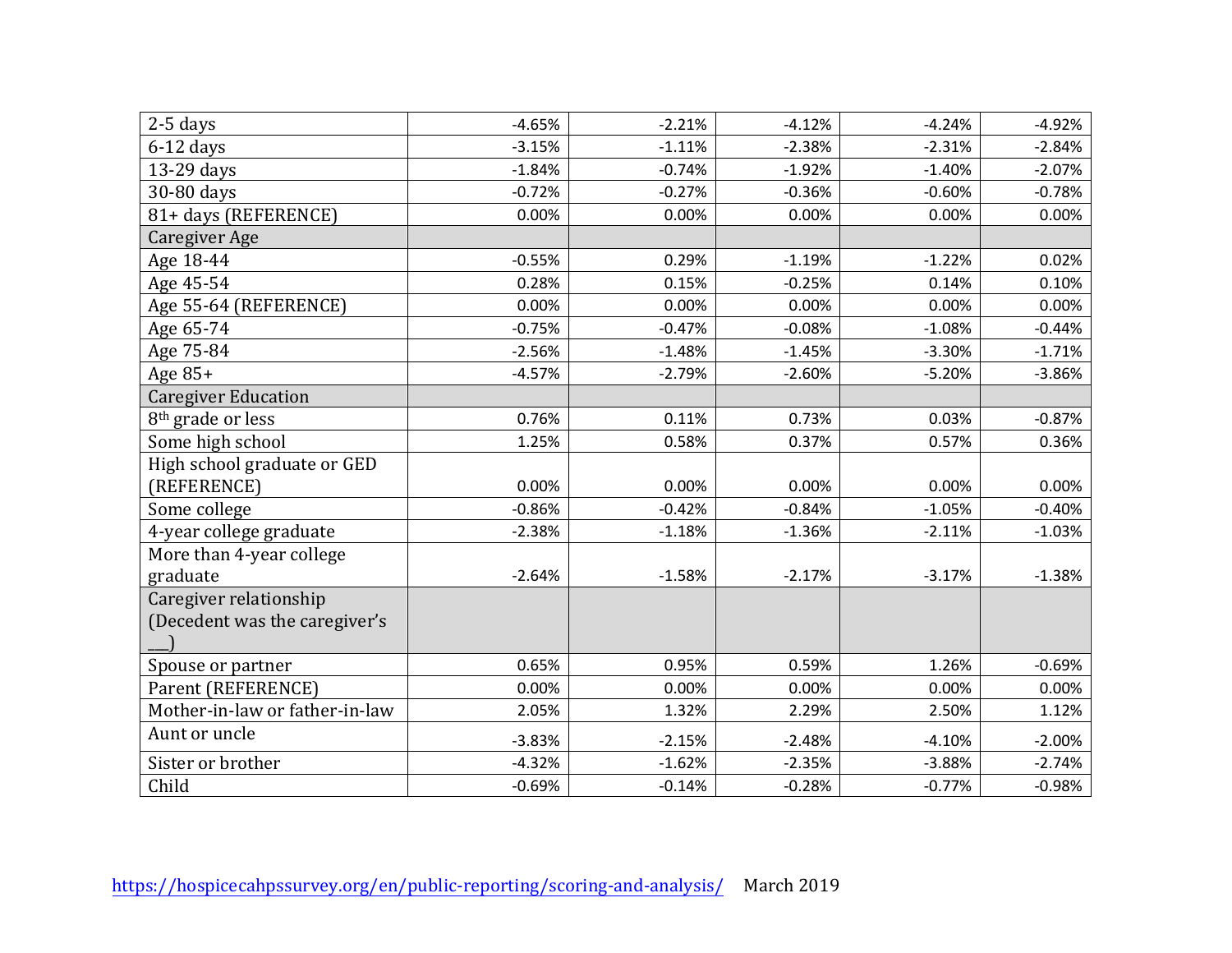| Friend                     | -4.91%   | $-1.66%$ | $-1.96%$ | $-2.65%$ | $-2.68%$ |
|----------------------------|----------|----------|----------|----------|----------|
| Other                      | $-0.78%$ | $-0.20%$ | 0.93%    | 0.37%    | $-0.65%$ |
| Survey                     |          |          |          |          |          |
| Language/Respondent's home |          |          |          |          |          |
| language                   |          |          |          |          |          |
| Survey language or home    |          |          |          |          |          |
| language was Spanish       | 4.73%    | 1.67%    | 2.21%    | 5.79%    | 2.73%    |
| All others (REFERENCE)     | $0.00\%$ | $0.00\%$ | 0.00%    | $0.00\%$ | 0.00%    |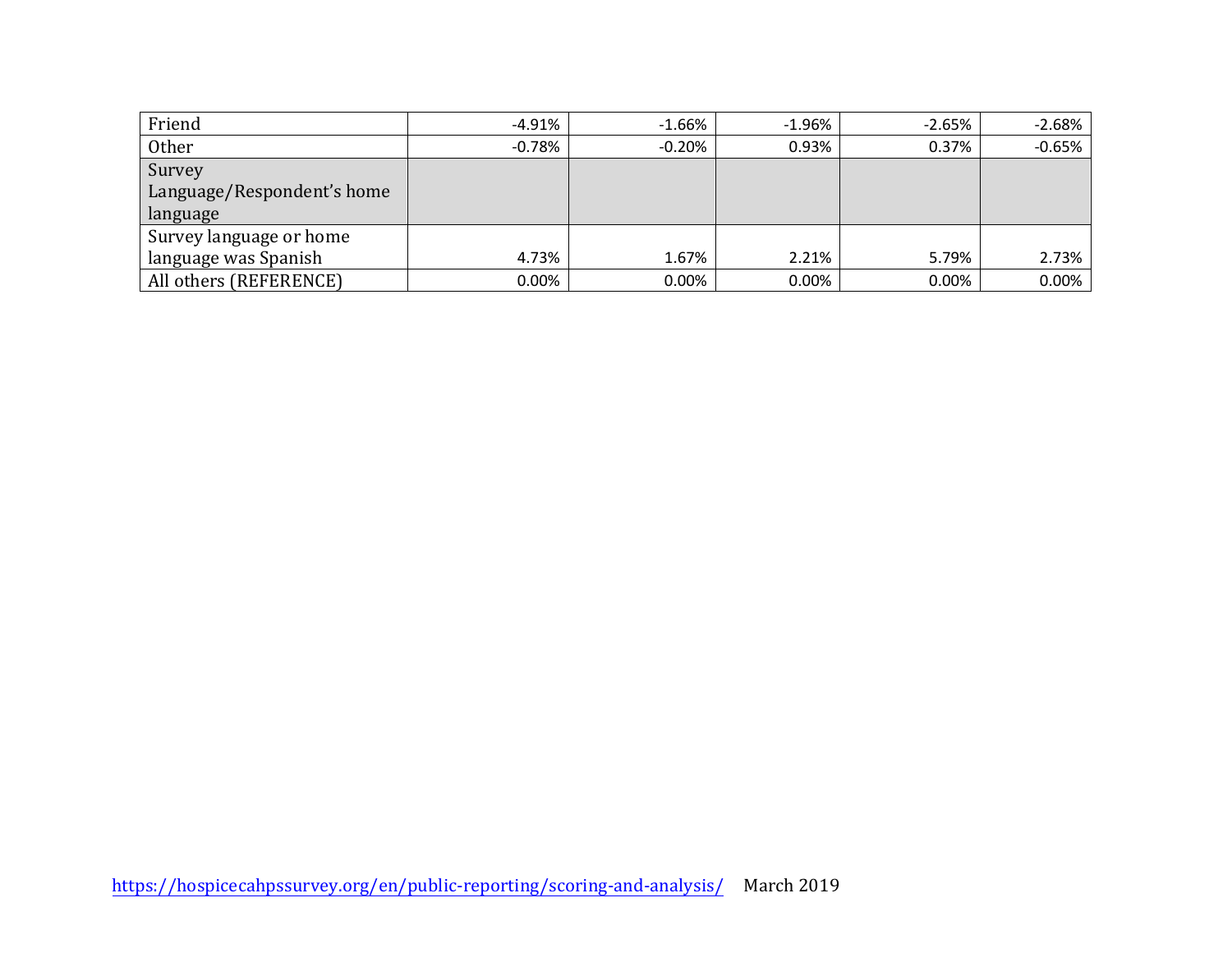**Table 11. CAHPS Hospice Survey Bottom-Box Case-Mix Adjustments for Rating of this Hospice and Willing to Recommend this Hospice, Q2 2017 - Q2 2018**

|                                                 | <b>Rating of this</b><br>Hospice | <b>Willing to</b><br><b>Recommend this</b> |
|-------------------------------------------------|----------------------------------|--------------------------------------------|
|                                                 |                                  | Hospice                                    |
| Response percentile (per 1% of response         |                                  |                                            |
| percentile)                                     | $-0.03%$                         | $-0.02%$                                   |
| Decedent Age                                    |                                  |                                            |
| Age 18-54                                       | 0.13%                            | $-0.17%$                                   |
| Age 55-64                                       | $-0.23%$                         | $-0.25%$                                   |
| Age 65-69                                       | $-0.12%$                         | $-0.26%$                                   |
| Age 70-74                                       | $-0.07%$                         | $-0.27%$                                   |
| Age 75-79                                       | 0.16%                            | 0.15%                                      |
| Age 80-84                                       | 0.01%                            | 0.01%                                      |
| Age 85-89                                       | 0.06%                            | $-0.05%$                                   |
| Age 90+ (REFERENCE)                             | 0.00%                            | 0.00%                                      |
| Payer for Hospice Care                          |                                  |                                            |
| Medicare only (REFERENCE)                       | 0.00%                            | 0.00%                                      |
| Medicaid only or Medicaid and private insurance | $-0.20%$                         | 0.11%                                      |
| Medicare and Medicaid                           | $-1.41%$                         | $-0.45%$                                   |
| Private insurance only                          | $-0.13%$                         | $-0.06%$                                   |
| Medicare and private insurance                  | $-0.28%$                         | $-0.14%$                                   |
| Other                                           | $-0.65%$                         | $-0.26%$                                   |
| <b>Primary Diagnosis</b>                        |                                  |                                            |
| Alzheimer's and non-Alzheimer's dementias       |                                  |                                            |
| (REFERENCE)                                     | 0.00%                            | 0.00%                                      |
| Bladder cancer                                  | 0.19%                            | $-0.26%$                                   |
| Blood and lymphatic cancers                     | $-1.25%$                         | $-1.17%$                                   |
| Brain cancer                                    | 0.50%                            | 0.05%                                      |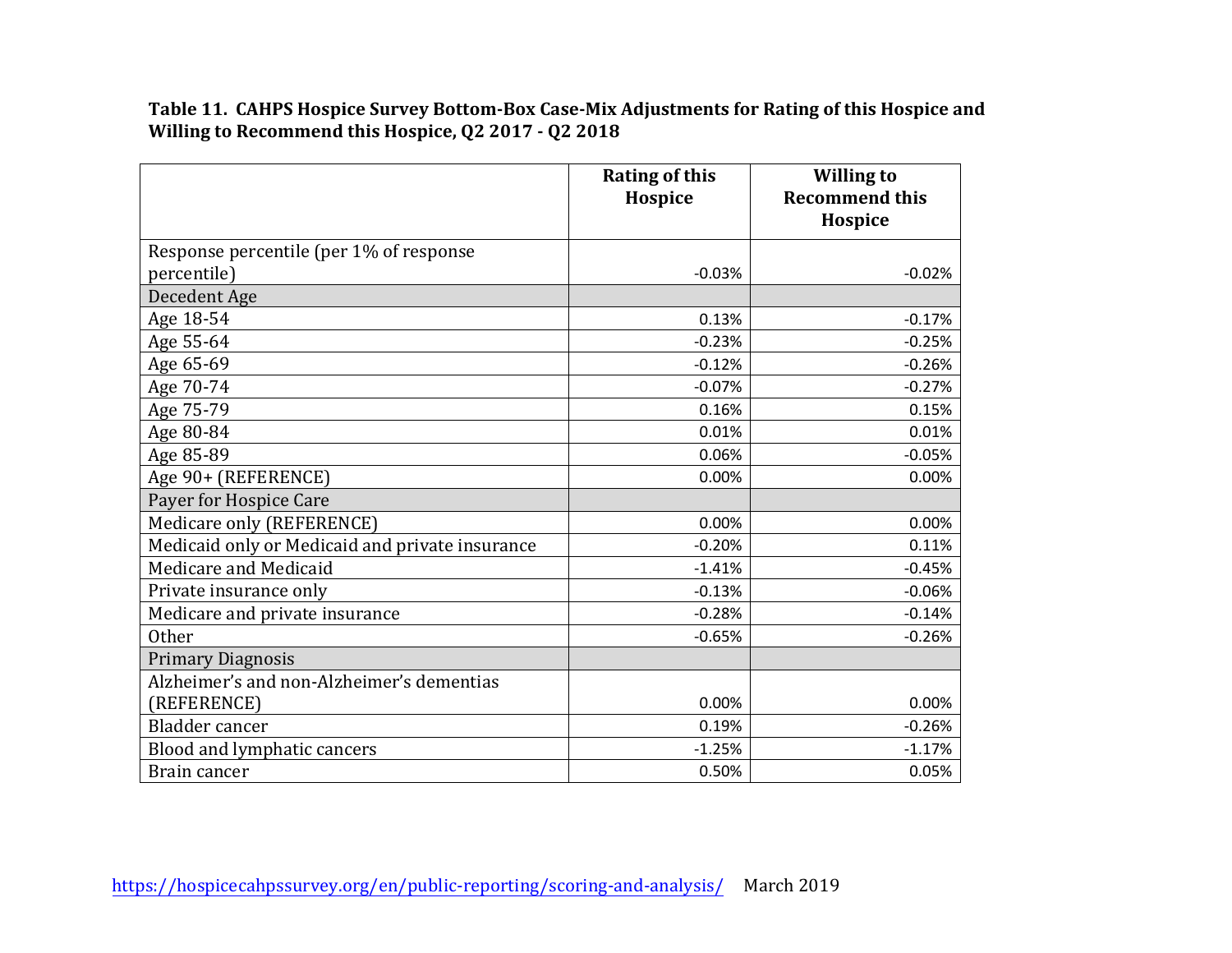| Breast cancer                                 | 0.56%    | 0.37%    |
|-----------------------------------------------|----------|----------|
| Congestive heart failure                      | $-0.38%$ | $-0.42%$ |
| Chronic kidney disease                        | $-0.46%$ | $-0.51%$ |
| Chronic liver disease                         | 0.10%    | $-0.10%$ |
| Colorectal cancer                             | $-0.43%$ | $-0.52%$ |
| CVA/Stroke                                    | 0.53%    | 0.29%    |
| Liver cancer                                  | $-0.01%$ | $-0.37%$ |
| Lung & other chest cavity cancer              | $-0.34%$ | $-0.44%$ |
| Non-infectious respiratory                    | $-0.60%$ | $-0.52%$ |
| Other heart disease                           | $-0.10%$ | $-0.23%$ |
| Pancreatic cancer                             | 0.32%    | $-0.22%$ |
| Parkinson's and other degenerative diseases   | 0.07%    | 0.03%    |
| Pneumonias and other infectious lung diseases | 0.19%    | $-0.25%$ |
| Prostate cancer                               | 0.08%    | $-0.48%$ |
| Other, cancer                                 | $-0.22%$ | $-0.32%$ |
| Other, non-cancer                             | $-0.11%$ | $-0.21%$ |
| Length of hospice stay                        |          |          |
| 2-5 days                                      | $-1.10%$ | $-0.50%$ |
| $6-12$ days                                   | $-1.13%$ | $-0.72%$ |
| 13-29 days                                    | $-1.45%$ | $-1.04%$ |
| 30-80 days                                    | $-1.08%$ | $-0.79%$ |
| 81+ days (REFERENCE)                          | 0.00%    | 0.00%    |
| <b>Caregiver Age</b>                          |          |          |
| Age 18-44                                     | $-1.58%$ | $-1.48%$ |
| Age 45-54                                     | $-0.51%$ | $-0.56%$ |
| Age 55-64 (REFERENCE)                         | 0.00%    | 0.00%    |
| Age 65-74                                     | 0.92%    | 0.87%    |
| Age 75-84                                     | 0.99%    | 1.10%    |
| Age 85+                                       | 0.41%    | 1.01%    |
| <b>Caregiver Education</b>                    |          |          |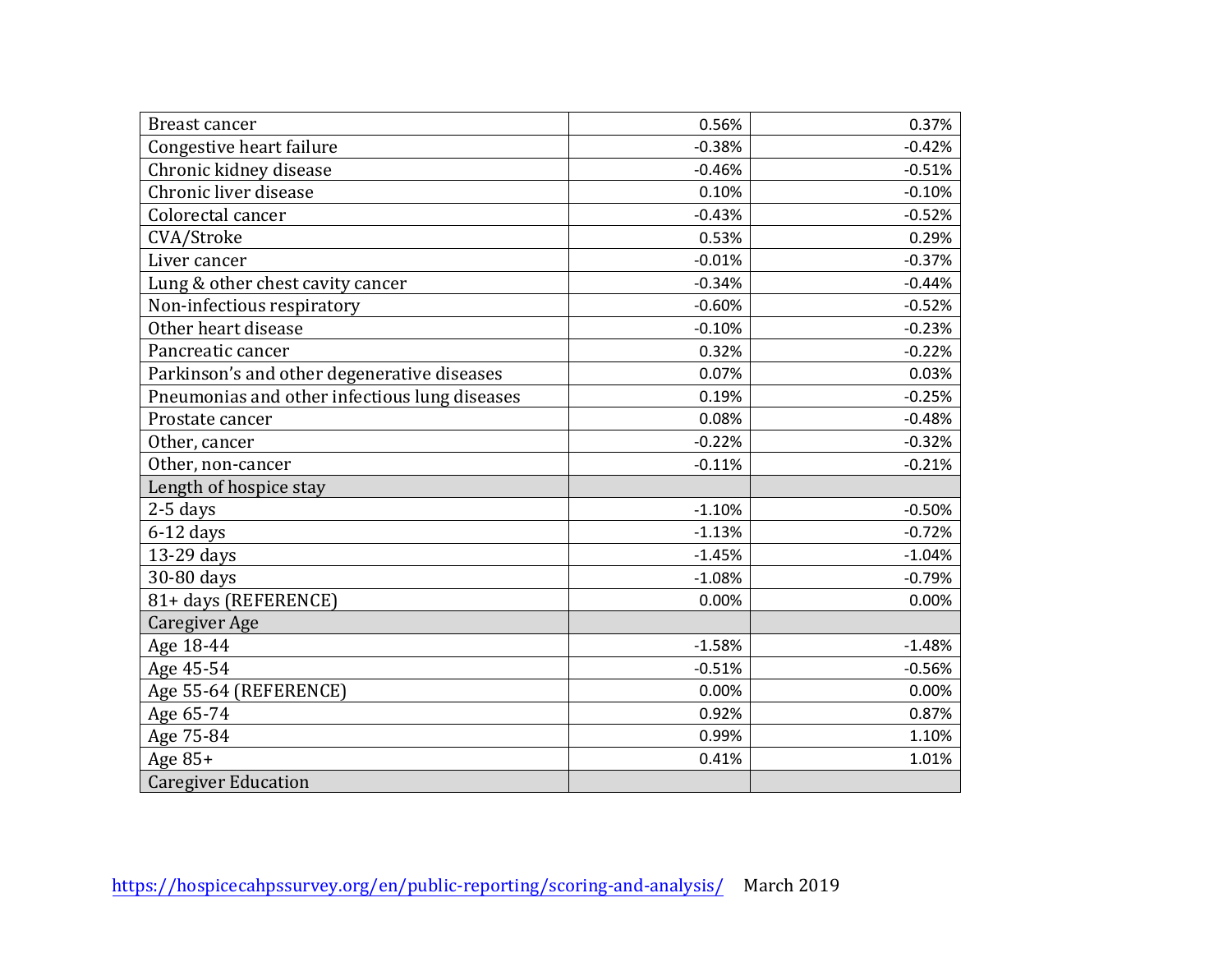| 8 <sup>th</sup> grade or less                                  | $-0.81%$ | $-0.83%$ |
|----------------------------------------------------------------|----------|----------|
| Some high school                                               | 0.36%    | 0.36%    |
| High school graduate or GED (REFERENCE)                        | 0.00%    | 0.00%    |
| Some college                                                   | $-0.71%$ | $-0.78%$ |
| 4-year college graduate                                        | $-1.07%$ | $-1.12%$ |
| More than 4-year college graduate                              | $-1.87%$ | $-1.90%$ |
| Caregiver relationship (Decedent was the<br>caregiver's $\Box$ |          |          |
| Spouse or partner                                              | $-0.51%$ | $-0.37%$ |
| Parent (REFERENCE)                                             | 0.00%    | 0.00%    |
| Mother-in-law or father-in-law                                 | 0.83%    | 0.65%    |
| Aunt or uncle                                                  | 0.34%    | 0.30%    |
| Sister or brother                                              | $-0.77%$ | $-0.27%$ |
| Child                                                          | $-0.74%$ | $-0.63%$ |
| Friend                                                         | $-0.26%$ | 0.02%    |
| <b>Other</b>                                                   | 0.04%    | 0.25%    |
| Survey Language/Respondent's home language                     |          |          |
| Survey language or home language was Spanish                   | 1.67%    | 1.04%    |
| All others (REFERENCE)                                         | 0.00%    | 0.00%    |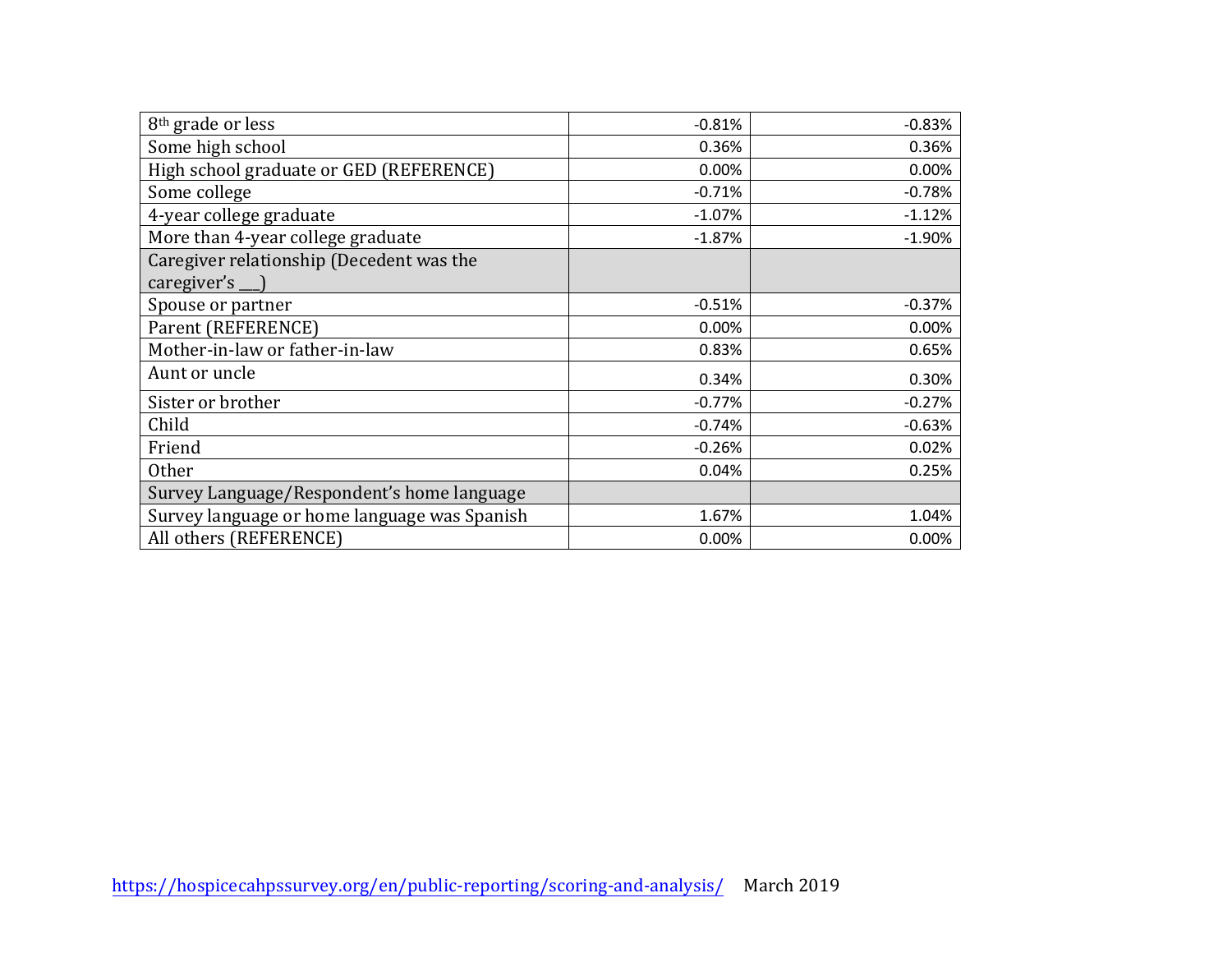|                                                 | <b>National Mean</b> |
|-------------------------------------------------|----------------------|
| Response percentile                             | 18.4%                |
| Decedent Age                                    |                      |
| Age 18-54                                       | 2.6%                 |
| Age 55-64                                       | 7.1%                 |
| Age 65-69                                       | 6.6%                 |
| Age 70-74                                       | 9.3%                 |
| Age 75-79                                       | 11.9%                |
| Age 80-84                                       | 15.5%                |
| Age 85-89                                       | 19.1%                |
| Age $90+$                                       | 28.0%                |
| Payer for Hospice Care                          |                      |
| Medicare only                                   | 72.1%                |
| Medicaid only or Medicaid and private insurance | 1.6%                 |
| Medicare and Medicaid                           | 5.1%                 |
| Private insurance only                          | 3.9%                 |
| Medicare and private insurance                  | 5.7%                 |
| <b>Other</b>                                    | 11.5%                |
| <b>Primary Diagnosis</b>                        |                      |
| Alzheimer's and non-Alzheimer's dementias       | 15.4%                |
| Bladder cancer                                  | 1.2%                 |
| Blood and lymphatic cancers                     | 3.2%                 |
| Brain cancer                                    | 1.3%                 |
| Breast cancer                                   | 2.3%                 |
| Congestive heart failure                        | 8.4%                 |
| Chronic kidney disease                          | 1.8%                 |
| Chronic liver disease                           | 1.6%                 |
| Colorectal cancer                               | 3.0%                 |
| CVA/Stroke                                      | 8.3%                 |
| Liver cancer                                    | 1.8%                 |
| Lung & other chest cavity cancer                | 8.1%                 |
| Non-infectious respiratory                      | 5.8%                 |
| Other heart disease                             | 8.4%                 |
| Pancreatic cancer                               | 3.0%                 |
| Parkinson's and other degenerative diseases     | 3.3%                 |
| Pneumonias and other infectious lung diseases   | 2.9%                 |
| Prostate cancer                                 | 2.1%                 |
| Other, cancer                                   | 9.4%                 |
| Other, non-cancer                               | 8.9%                 |
| Length of hospice stay                          |                      |
| $2-5$ days                                      | 20.4%                |

#### **Table 12. National Means of CAHPS Hospice Survey Case-Mix Adjustment Variables, Q2 2017 - Q2 2018**